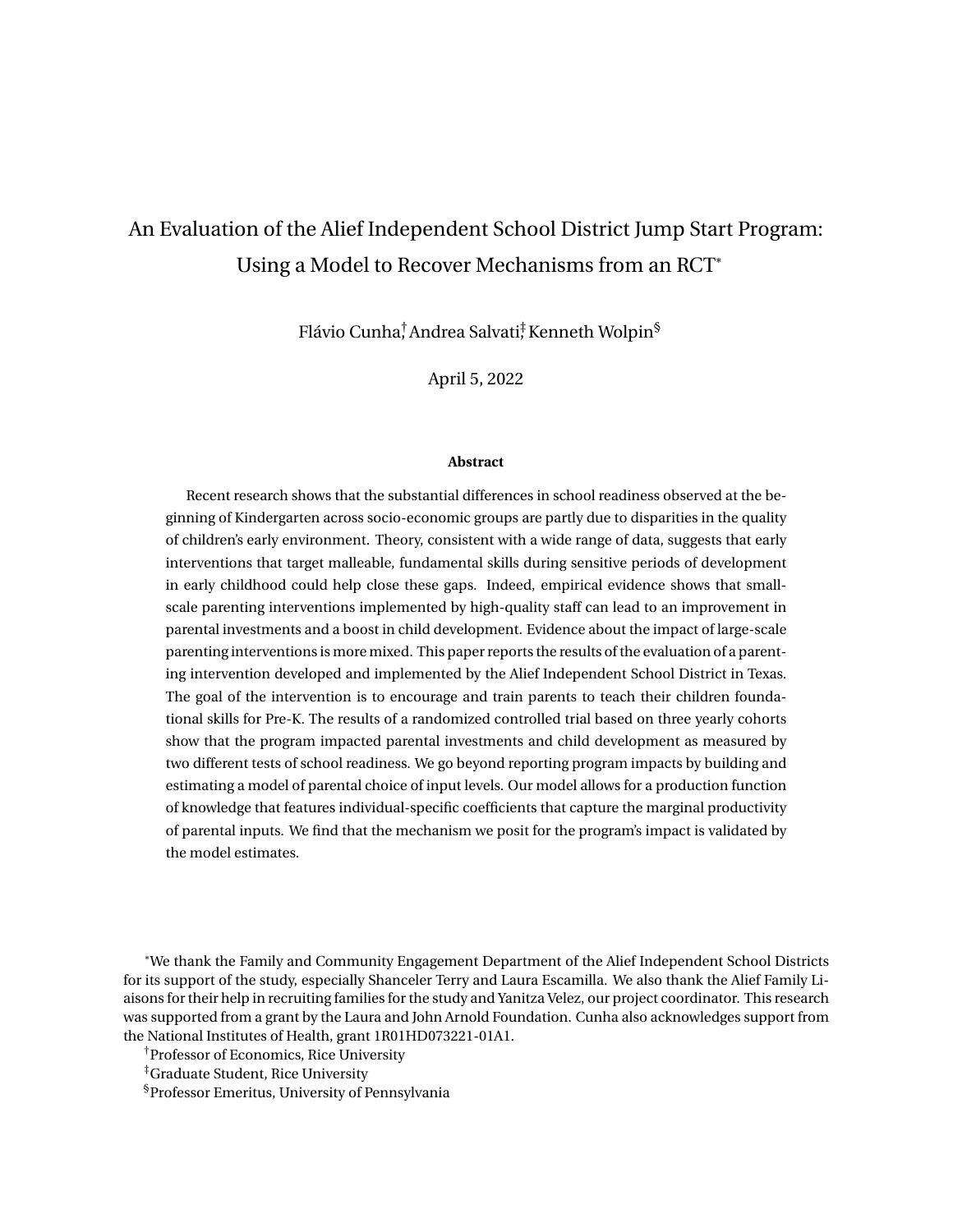## **1. Introduction**

Recent research shows that differences across socio-economic groups in school readiness at the beginning of Kindergarten remain large. [Reardon and Portilla](#page-23-0) [\(2016\)](#page-23-0) find that the gaps in reading and math achievement between high- and low-income families among a cohort of children born in 2010 are approximately one standard deviation. Moreover, such income gaps in achievement remain remarkably stable as children progress through school grades [\(Bond and Lang,](#page-22-0) [2013\)](#page-22-0). The difficulty in overcoming these deficits in academic preparation after children start formal schooling is an important reason why researchers and policymakers alike have turned their attention to programs that aim to foster early childhood development.

Empirical research suggests that income gaps in early academic achievement are partly generated by disparities in the home environment. Despite progress in the last two decades, disadvantaged children still experience substantial deficits in the quantity and quality of early learning opportunities, whether they are measured in the time devoted to learning [\(Kalil et al.,](#page-22-1) [2012\)](#page-22-1), the availability of learning materials [\(Bassok et al.,](#page-22-2) [2016\)](#page-22-2), or engagement in routine activities that provide quality interaction with parents and other adults (e.g, family dinners, [Putnam,](#page-23-1) [2016\)](#page-23-1).

Research has shown that small-scale parenting interventions implemented by high-quality research staff can lead to an improvement in parental investments and a boost in child development [\(Suskind et al.,](#page-23-2) [2016;](#page-23-2) [Kalil,](#page-22-3) [2015;](#page-22-3) [Cunha et al.,](#page-22-4) [2020\)](#page-22-4). In contrast, evidence about the impact of largescale parenting interventions is mixed [\(Furstenberg,](#page-22-5) [2011\)](#page-22-5). [Heckman et al.](#page-22-6) [\(2017\)](#page-22-6) conducted an analysis of the Nurse Family Partnership (NFP) program in Memphis,  $TN<sup>1</sup>$  $TN<sup>1</sup>$  $TN<sup>1</sup>$  They found that, by the end of the program (when children were two years old), mothers served by the nurses had higher levels of home investments, better parenting attitudes, and superior mental health. As a result, they report positive impacts for many measures of child development at age 6 and as late as age 12. However, such successes seem to be an exception in this literature. For example, [Love et al.](#page-23-3) [\(2005\)](#page-23-3) found that the home visitation component of Early Head Start achieved modest impacts on family investments or child development. Similarly, [St Pierre et al.](#page-23-4) [\(2003\)](#page-23-4) report that the Department of Education's Even Start Program (at a cost of \$13,674 per family) yielded no impacts on parental investments or child development outcomes. Evaluations of the Home Instruction for Parents of Pre-school Youngsters (HIPPY), a widely adopted two-year home-visitation program (in over 100 locations in the U.S. and in 14 countries) costing between \$1,500 to \$2,000 per family per year, also have found mixed results. Although one small-scale randomized trial of 69 HIPPY participants produced substantial improvements in test scores, the results were not replicated in a randomized trial of similar families who

<span id="page-1-0"></span> $<sup>1</sup>$ The NFP is a home visitation program for eligible first-time mothers beginning during pregnancy and extending</sup> through the first two years of the child's life. The program began in the 1970's and has served several hundred thousand women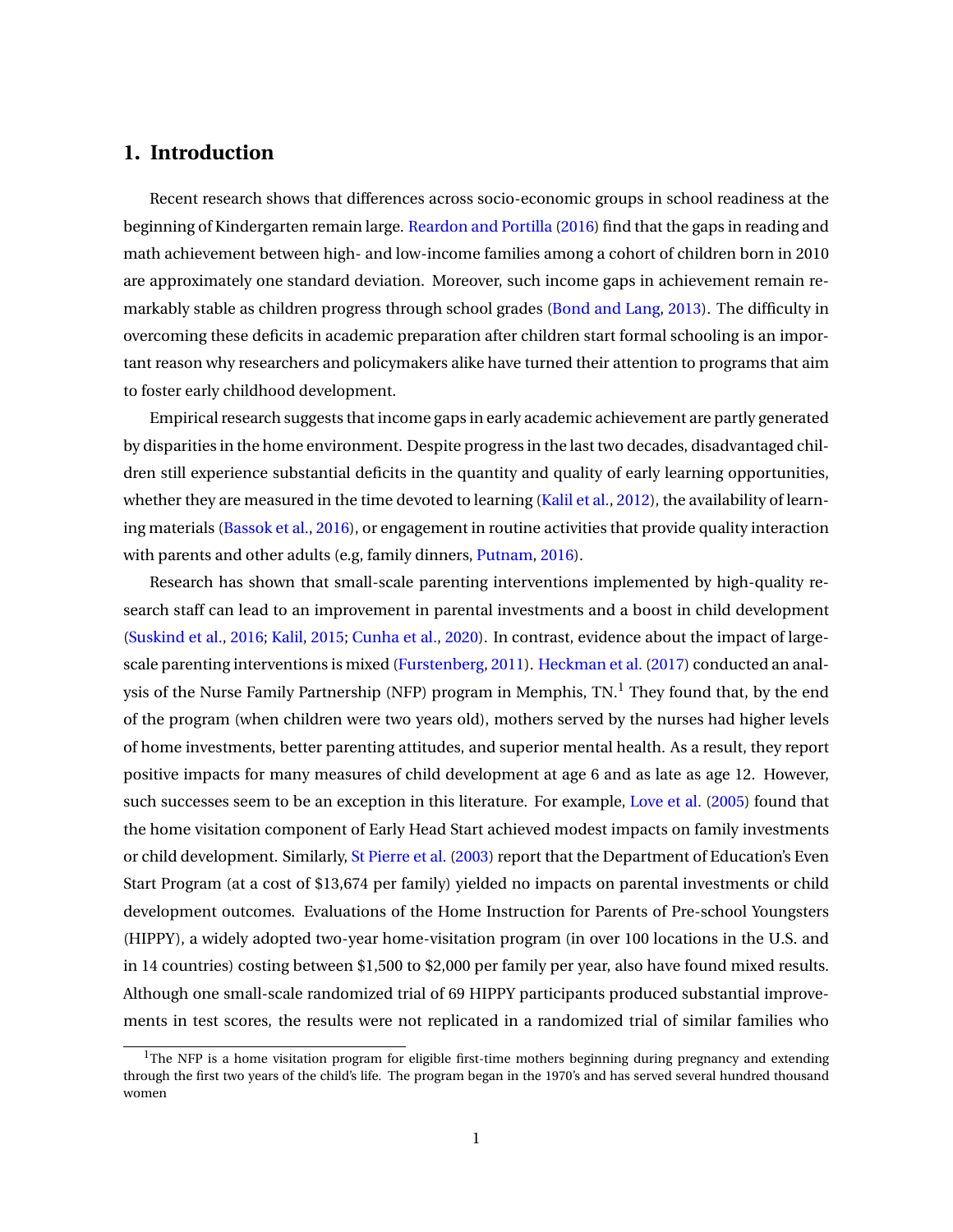entered the program the following year [\(Baker et al.,](#page-22-7) [1998,](#page-22-7) [1999\)](#page-22-8).

Individual school districts have taken different approaches. For example, the Houston Independent School District (HISD) has adopted the HIPPY program. In contrast, the Alief Independent School District (AISD), a school district that neighbors the HISD, designed its own program, called Jump Start, that is provided at 10 percent of the cost of the HIPPY program. In contrast to the general goal of the HIPPY program, the JSP is aimed specifically at preparing three-year old children for entry into the AISD Pre-Kindergarten program. In addition, the JSP is center-based, providing parents with training and materials to work with their children in their home.

In this paper, we provide an evaluation of the Jump Start Program (JSP) conducted at the request of the district. The evaluation is based on a randomized controlled trial of three separate JSP cohorts, beginning with the 2016-2017 academic-year cohort. The purpose of the RCT was to provide the district with the best evidence about the impact of the JSP. However, we go beyond the original purpose of the evaluation to try to understand the mechanism generating the program's impact. To that end, we develop and estimate a model of parental behavior in providing inputs into the production of children's age-relevant cognitive skills. A novel feature of the model is that, unlike in the extensive literature on the estimation of child cognitive achievement production functions, we allow for the marginal productivity of inputs to be heterogeneous across parents.<sup>[2](#page-2-0)</sup> The JSP is modeled as potentially shifting the distribution of parental productivity. Removing the assumption that all parents have the same level of productivity raises challenging issues in the estimation of the production function parameters. The reason is that, as demonstrated in the optimizing model, inputs chosen by parents will depend on their parental productivity.

The RCT evaluation of the JSP included families living in the catchment areas of all of AISD's 24 elementary schools.[3](#page-2-1) Overall, during the three-year evaluation period the number of families included in the program averaged about 200 per year, with an additional 200 in the control group. Families were offered 25 dollars to participate in the study. Depending on the year, between 90-95 percent of those registering for the Jump Start Program agreed to be in the study. All families that registered for the program were included in the lottery randomization regardless of whether they agreed to be in the study. Only those in the study are included in the evaluation.

All children enrolled in the study were given assessments at the time the families were recruited into the program and at the end of the program. One assessment, designed by AISD staff, is based explicitly on the JSP curriculum. The second, the Bracken School Readiness Assessment, is a na-

<span id="page-2-0"></span><sup>&</sup>lt;sup>2</sup>This setting falls into the general framework of endogenous regressors with heterogeneous effects considered in [Flo](#page-22-9)[rens et al.](#page-22-9) [\(2008\)](#page-22-9)

<span id="page-2-1"></span><sup>&</sup>lt;sup>3</sup>Prior to the evaluation, the JSP was limited to about 100 families in a subset of the schools. The expansion of the program, as well as the implementation of the evaluation study, was funded by a grant from the Laura and John Arnold Foundation.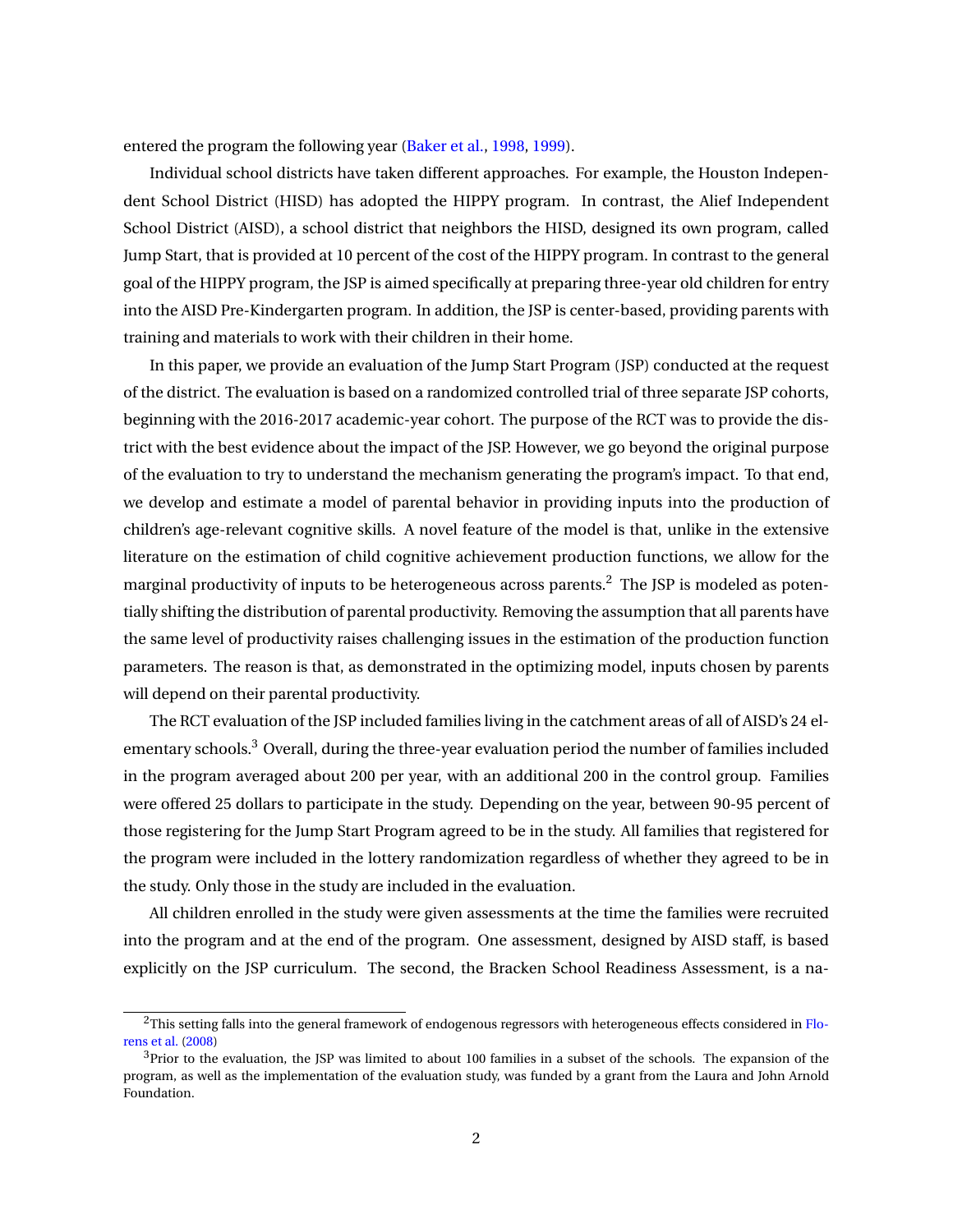tionally normed test of five concepts, only one of which coincides with the Jump Start curriculum content. The additional assessment, specific to the evaluation, provides evidence on whether, due to the Jump Start training, parents choose to teach their children more advanced concepts and skills than those in the Jump Start curriculum. In addition to the 25 dollars families were offered to participate in the study when they applied for the program, families were offered 50 dollars to participate in the post-program assessments eight month later. Over the three cohorts, 79 percent of the families that originally agreed to be in the study also agreed to remain in the study. Not only was attrition low, but the treatment and control families in the post-program sample did not differ in observable characteristics.

The importance of a comparison group in evaluating the JSP is especially clear in the case of early childhood interventions. Young children are continually learning new things. In the case of the material covered in the Jump Start curriculum, the test score of the control group children increased from 50 percent at the baseline to 68 percent at the end of the program eight months later. Thus, even if the JSP had no impact, one would expect an 18 percentage point increase in the score of those in the program. Based on a (modified) difference-in-difference regression, the gain in the score of the children in the program was 7 percentage points higher than for the control group children. Program gains were particularly large for two of the Jump Start modules, name recognition and book handling, with the treatment effect being over 20 percentage points for each.

The effect of the program on Bracken test scores were considerably smaller in absolute terms. Over the program period, the Bracken score increased from 23 to 34 percent for the control group. Based on a (modified) difference-in-difference regression, the JSP increased the Bracken score by a little over 2 percentage points. Using a different metric, the JSP reduced the percent of children defined by the Bracken score as either delayed or very delayed by 4 percentage points, about double the reduction for the control group (about one-half of the control group children were in this category at the baseline). Thus, there was some spillover in learning beyond the JSP curriculum.

In addition to the child assessments, parents enrolled in the evaluation study also completed a questionnaire both at the time of the recruitment and at the end of the program period. Besides the usual demographic information, measures of parental interactions were also obtained in an attempt to understand the mechanisms behind the treatment impact. Data were collected on the number of days the parent read to the child, and on whether family members helped the child learn to recognize letters, colors, numbers and shapes. At the baseline, on average, control-group parents read to the child three days a week and between 80 and 90 percent of the families reported helping their child recognize letters, colors and numbers and 67 percent reported helping with shapes. Control-group families increased their average number of days spent reading to the child by a little over one day, and the other activities increased to 89, 99, 96 and 83 percent. Because family engagement in these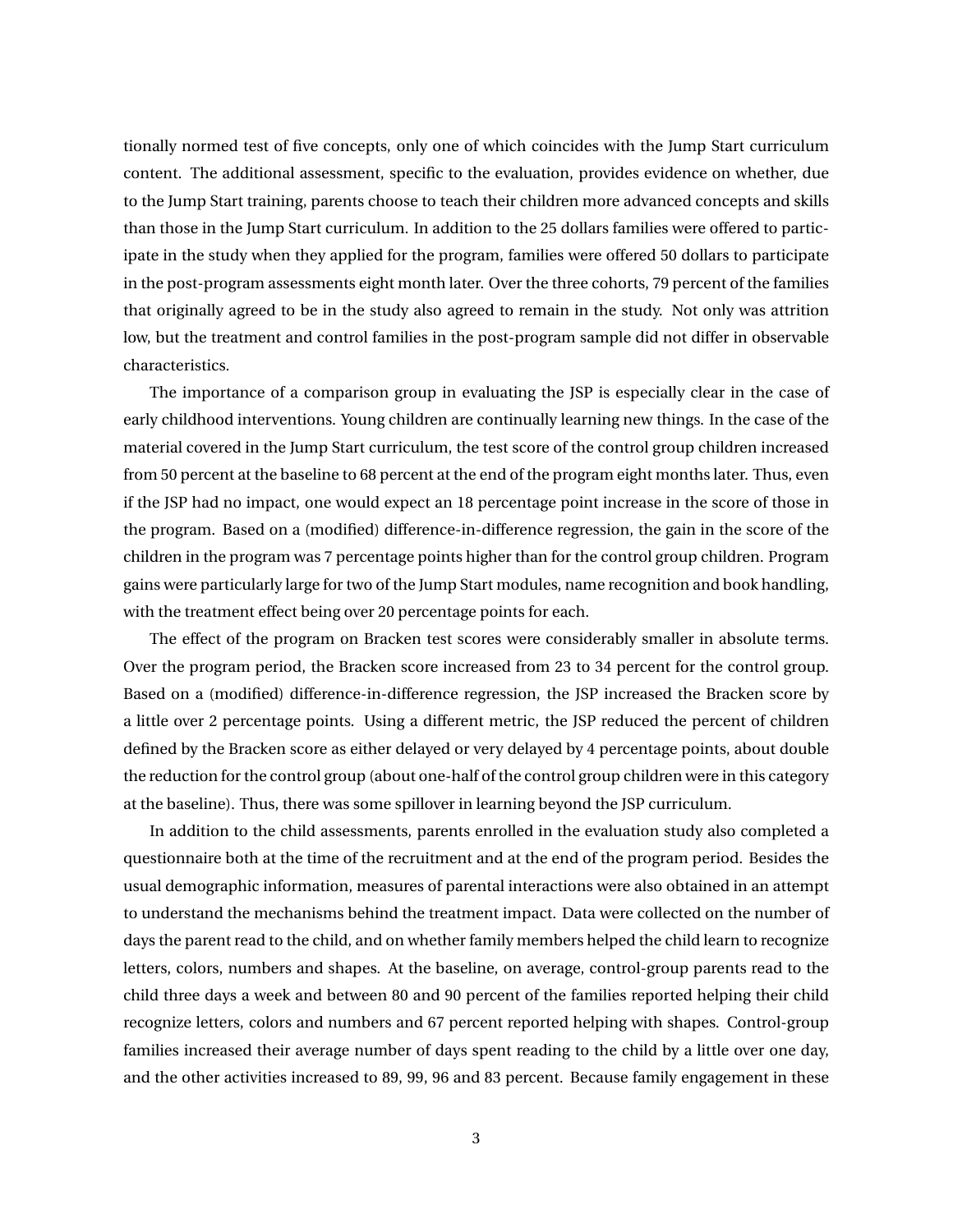latter activities became almost universal, there was essentially no difference between the treatment and control groups at the end of the program period. However, the number of days spent reading to the child increased by about one-half a day more for the treatment group.

Although JSP parents read more frequently to their child than did control parents, the relevance of this parental activity as a mechanism underlying the JSP treatment effect depends on the extent to which the JSP induced increase had an effect on test scores. There is evidence for such an effect in the literature on educational production functions (see, for example, [Todd and Wolpin,](#page-23-5) [2007\)](#page-23-5). To ascertain the importance of this potential mechanism, we posit a model in which a parent decides on the frequency of reading to their child over some period of time, in this case from the start to the end of the JSP. The parent is assumed to care about the child's ending knowledge, which is determined by the child's initial knowledge and the parental input of reading time (and other inputs).

Adopting an explicit choice model allows for a potentially important extension of the formulation of achievement production functions in the context of the early child development and educational production function literatures.<sup>[4](#page-4-0)</sup> Those literatures have universally assumed that all parents, in the case of parental inputs, are equally productive in producing child development outcomes. Instead, we assume that parents may be heterogeneous in the marginal product of the time spent reading to their child (the one input, as noted above, that varies in the sample and that was affected by the JSP). We show how the RCT supplies exogenous variation that enables us to identify the parameters of the model without making a distributional assumption about the heterogeneous marginal product parameter (or any other error terms). The effect of the JSP is modeled as changing the parent marginal productivity distribution, which, in turn, optimally affects the amount of time parents spend reading to their child. We estimate the model using empirical likelihood based on matching first- and secondmoments of the data to their theoretical counterparts in the model, and restricting estimation to the first two moments of the marginal productivity parameter.

Our identification analysis demonstrates that the marginal product distribution (the mean and variance) is potentially only set identified, there are either one or two values of the mean and variance that satisfy the moment conditions. We find that two values are consistent with the data. In one case, the mean and variance of the marginal product parameter, for both the treatment and control groups, are statistically significant. In the other case, the means are statistically significant but not the variances, indicating that homogeneity is not rejected. For both sets of estimates, the JSP is found to increase the mean of the distribution, consistent with the mechanism we posit for the  $JSP<sup>5</sup>$  $JSP<sup>5</sup>$  $JSP<sup>5</sup>$ 

<span id="page-4-0"></span><sup>4</sup>[Todd and Wolpin](#page-23-6) [\(2003\)](#page-23-6) draw a distinction between the early childhood development (ECD) literature and the educational production function (EPD) literature. Although the former focuses on parental inputs prior to formal education and the latter on school inputs, both adopt a production function framework.

<span id="page-4-1"></span> $5$ The variance of the marginal product parameter is also increased by the JSP for the estimate in which the variances are statistically significant.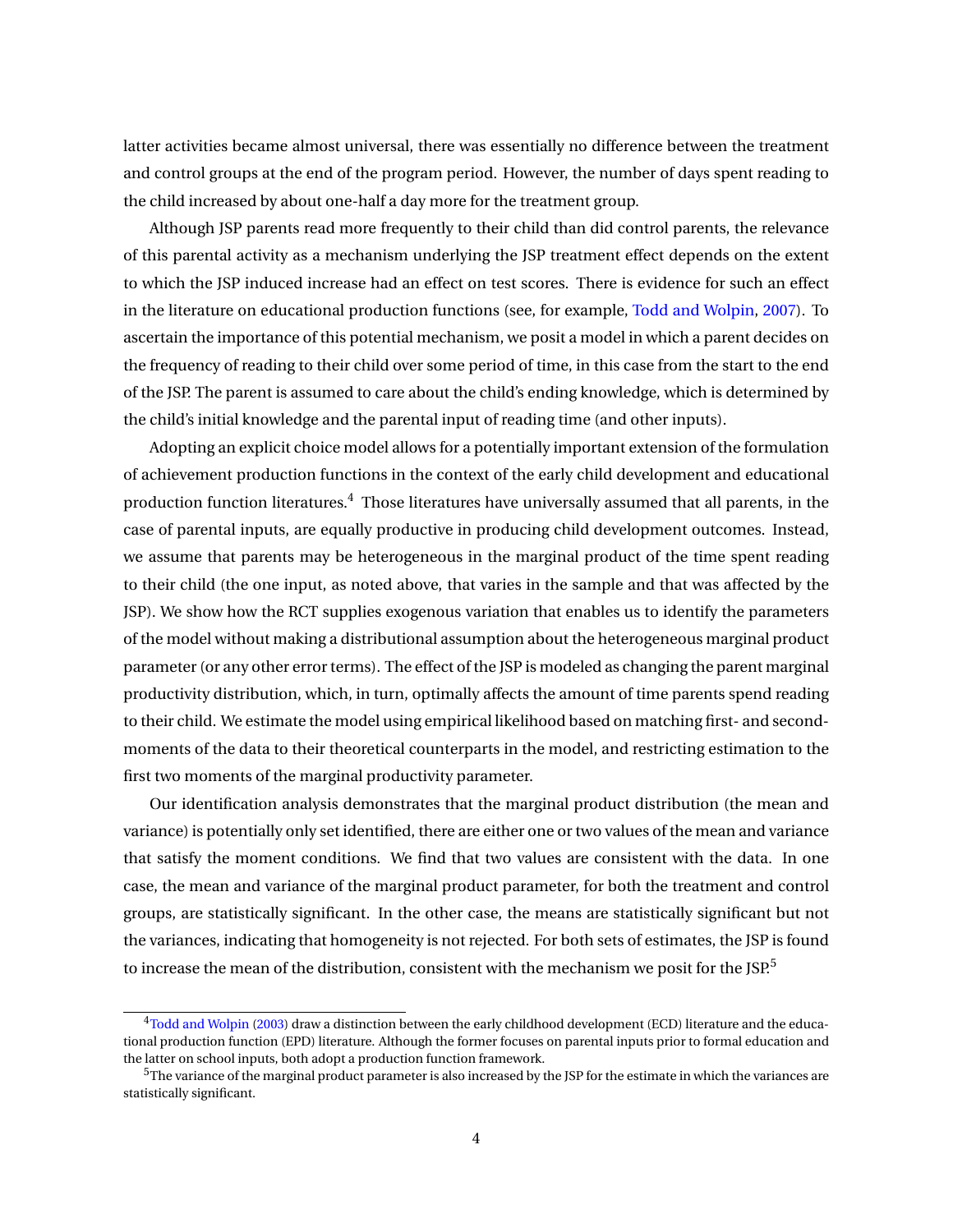We also show how the standard approach of estimating the achievement production function can be interpreted only through the lens of a model. For example, under the interpretation of our model, the Wald estimator using the treatment assignment as an instrument for the input, not only doesn't identify the mean of the marginal product distribution, but actually is not even a function of the marginal product distribution parameters.

Our paper connects with the literature on the evaluation of parenting programs as well as with the estimation of mechanisms. Two papers are particularly relevant. First, we build on the econometric analysis of [Florens et al.](#page-22-9) [\(2008\)](#page-22-9). We estimate a production function of human capital formation that allows for individual heterogeneity in coefficients that capture the marginal productivity of inputs. [Florens et al.](#page-22-9) [\(2008\)](#page-22-9) present a richer and more general analysis of identification, but do not implement any estimation.

Second, our paper is related to recent work by [Attanasio et al.](#page-22-10) [\(2020\)](#page-22-10), who aim to uncover the short-term impacts of the Jamaica home visitation program as implemented in a larger scale in Colombia. The paper also takes advantage of data collected as part of a randomized controlled trial to estimate a production function of cognitive and socio-emotional skills that can differ between treatment groups. Their finding differs from ours in that they cannot reject that the treatment and control families are adopting the same production function. An important difference from our analysis is that we allow for individual-specific production function coefficients.

The rest of the paper is organized as follows. The next section briefly describes the Alief Independent School District Jump Start Program. Section 3 discusses the evaluation study, including the experimental design, the recruitment and the randomization. Section 4 presents the results from the evaluation study. Section 5 develops the details of the analysis to uncover the JSP's mechanism, including the model, identification, estimation, and results. The final section concludes.

## **2. The Jump Start Program**

The JSP was created and designed by staff from AISD's Department of Family and Community Engagement (FACE). AISD is located in southwest Houston, Texas. In the 2017-18 academic year, AISD served over 46,000 students, 83% of which were economically disadvantaged and 43% of which were English Language Learners. To be eligible for the JSP, parents must live within the AISD catchment area and must have a child who is between 36 and 47 months old on September 1 of each academic year. The characteristics of the JSP families reflect the composition of the district. About 50 percent of the families that apply to participate in the JSP receive food stamps, 57 percent of the parents are Hispanic and their mean years of completed schooling is about 12.

The cost of the JSP, primarily for the materials, is less than \$200 per family. The twenty-two week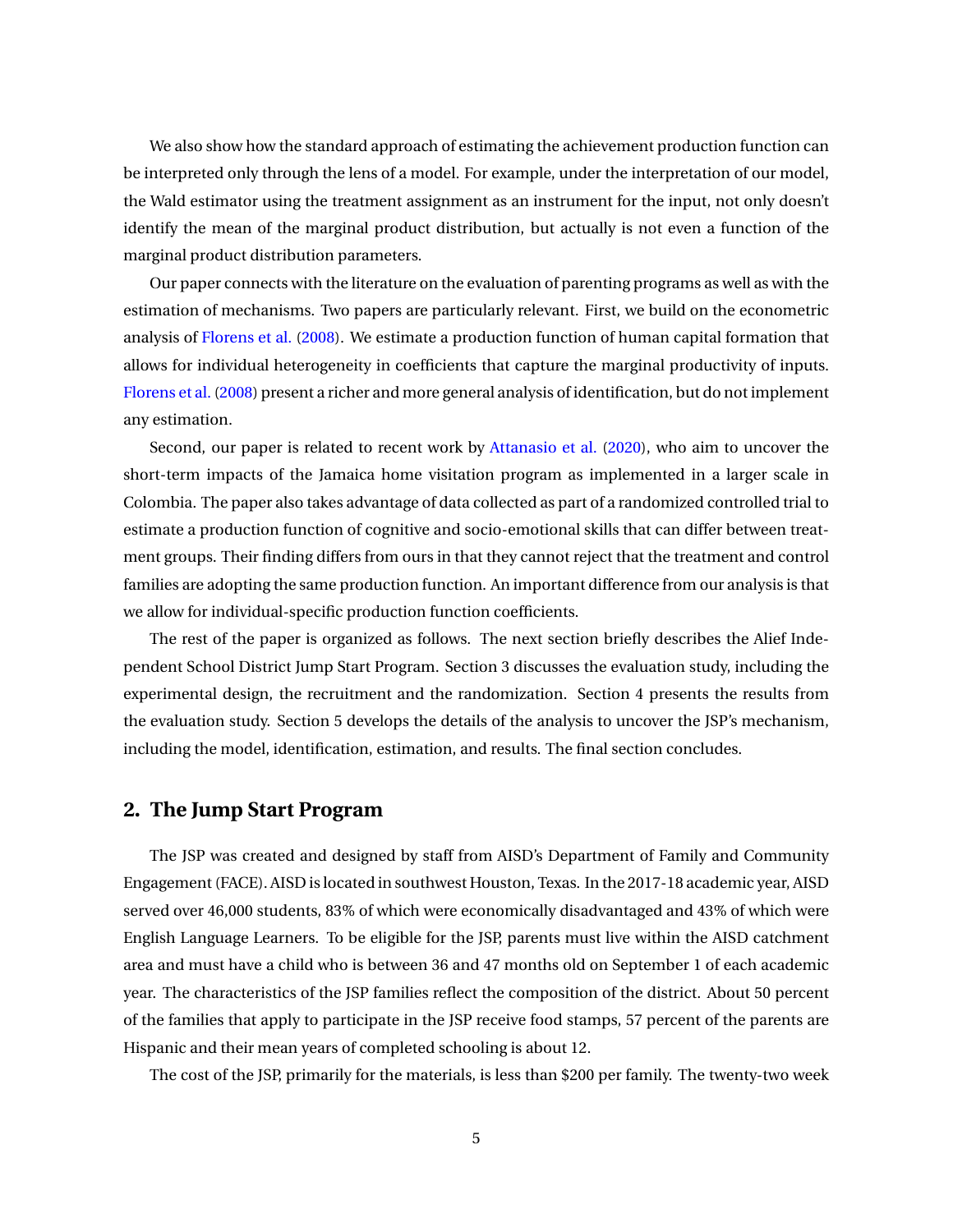curriculum was developed by the district specifically to be aligned with the district's pre-K program to ensure that children have the necessary foundational skills upon entering pre-K. The week-byweek Jump Start curriculum, which includes learning colors, acquiring fine motor skills, counting, name recognition and book handling, is summarized in Appendix A. Three times each month, over an eighth-month period, parents meet for one hour with a trained family liaison, a paraprofessional that administers the program, at their local elementary school in a group setting (there is one additional meeting at the end of the program year). The children are present at the third meeting of each month to enable the family liaison to assess parent fidelity to the curriculum. Thus, Family Liaisons guide parents in how to teach their children the skills necessary for their success in the AISD Pre-K program.

## **3. The Evaluation Study**

The evaluation study of the JSP began with the 2016/17 school-year cohort and continued for an additional two years, the 2017/18 and 2018/19 school-year cohorts. Prior to the start of the study, about three-quarters of the 24 district elementary schools provided the JSP to families within their catchment area. Total enrollment throughout the district amounted to about 100 families. To participate in the program, each school had to cover the cost of the program out of their own budgets, \$150 for materials for each family and the time of the Family Liaisons. The cost of the program to the schools was a major impediment to a school adopting Jump Start or expanding it to more families. As part of the evaluation study, the Laura and John Arnold Foundation provided the money needed to expand the program to all 24 elementary schools in all three years.

#### **3.1 Recruitment**

Prior to the study, AISD family liaisons recruited families on a first-come first-serve basis. Recruitment ended when a pre-set target number of families, determined by the amount of money each individual school had allotted to the program, was reached. To implement the randomized controlled trial, the process of recruiting families for the study was changed.

In the first step, at the recruitment meeting with the family liaison at the school, the family representative was informed that there was an oversubscription to the program and that, to be fair, partic-ipants in the program would be chosen through a lottery.<sup>[6](#page-6-0)</sup> Any family desiring to be in the program had to agree to be in the lottery.6 After agreeing to be in the lottery, a Jump Start application form was completed by the person who came with the child, almost always the child's mother, and the child was administered a baseline assessment, the JSP test designed by AISD, that covers the content of the JSP curriculum. The family was then informed that Rice University was engaging in a study of the

<span id="page-6-0"></span> $6$ We are not aware of any families declining the program because of the lottery.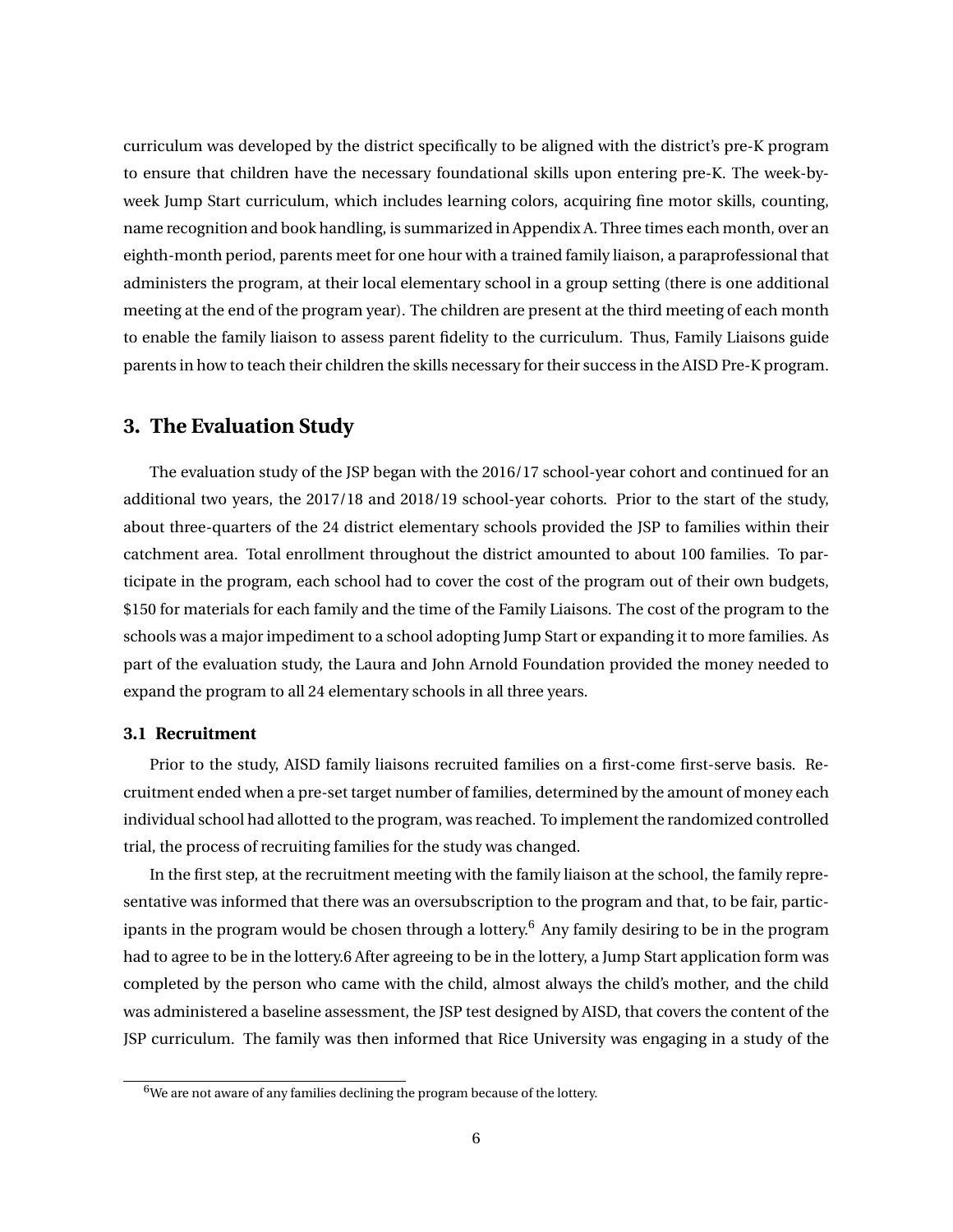JSP to assess whether the program was achieving its aims. The family was told about their role in the study and offered 25 dollars as an incentive to participate. Families that agreed to participate were consented pursuant to IRB regulations. Participation in the study required the completion of a survey instrument and the administration of another child assessment, the Bracken School Readiness Assessment, a nationally normed test of five concepts, only one of which coincides with the Jump Start curriculum content.

The recruitment strategy in the first year of the study was based on the assumption that interest in the Jump Start Program was sufficiently great in all of the 24 school catchment areas that a recruitment target of 20 families per school could be met. With the randomization, 10 families would be assigned to the treatment sample (the JSP participants) and 10 to the control sample (the program non-participants). Twenty of the twenty-four schools reached the 20-family enrollment target for the lottery; in all, 461 families enrolled in the lottery (see Table [1\)](#page-24-0). Although the first-year recruitment in terms of the enrollment numbers was clearly successful, in part because family liaisons were given a monetary incentive to reach the 20-family goal, there was not uniformly high interest among the families across the schools. In half of the schools, at least one family who received a spot in the Jump Start Program through the lottery never attended a Jump Start session. Overall, 10 percent of the families never attended a Jump Start session and 25 percent attended five or fewer sessions out of the 22 total sessions (see Table [4\)](#page-27-0).

In response to this outcome, the recruitment strategy was modified in the second and third years of the study. Liaisons were provided a monetary incentive if they recruited 14 families and a group incentive if they recruited additional families. In the second year, in total 389 families entered the lottery spanning the 24 schools. In the third year, two family liaisons left the district just before the start of the academic year 8 and were not replaced. Over the 22 remaining schools in the third year, 366 families entered the lottery. In contrast to the first year, in the second year only 4 schools had a family that never attended a Jump Start session, accounting for only 2 percent of the families, and only 13 percent attended fewer than 5 sessions. However, in year three, for reasons that are unclear, attendance declined; 8 percent of the families never attended a session and 19 percent attended five or fewer sessions, not quite as problematic as the first year, but significantly worse than the second year.

The results of the recruitment are shown in Table [1.](#page-24-0) Participation in the study was high in all three years. In the first year, 89.5 percent of control families and 90.9 percent of treatment families that agreed to be in the Jump Start lottery also consented to be in the evaluation study.<sup>[7](#page-7-0)</sup> There was even greater participation the second and third years, 93.7 percent of the control families and 92.5 percent of the treatment families in year 2 and 96.0 percent of the control families and 94.2 percent of the

<span id="page-7-0"></span><sup>&</sup>lt;sup>7</sup>We are not aware of any families declining the program because of the lottery.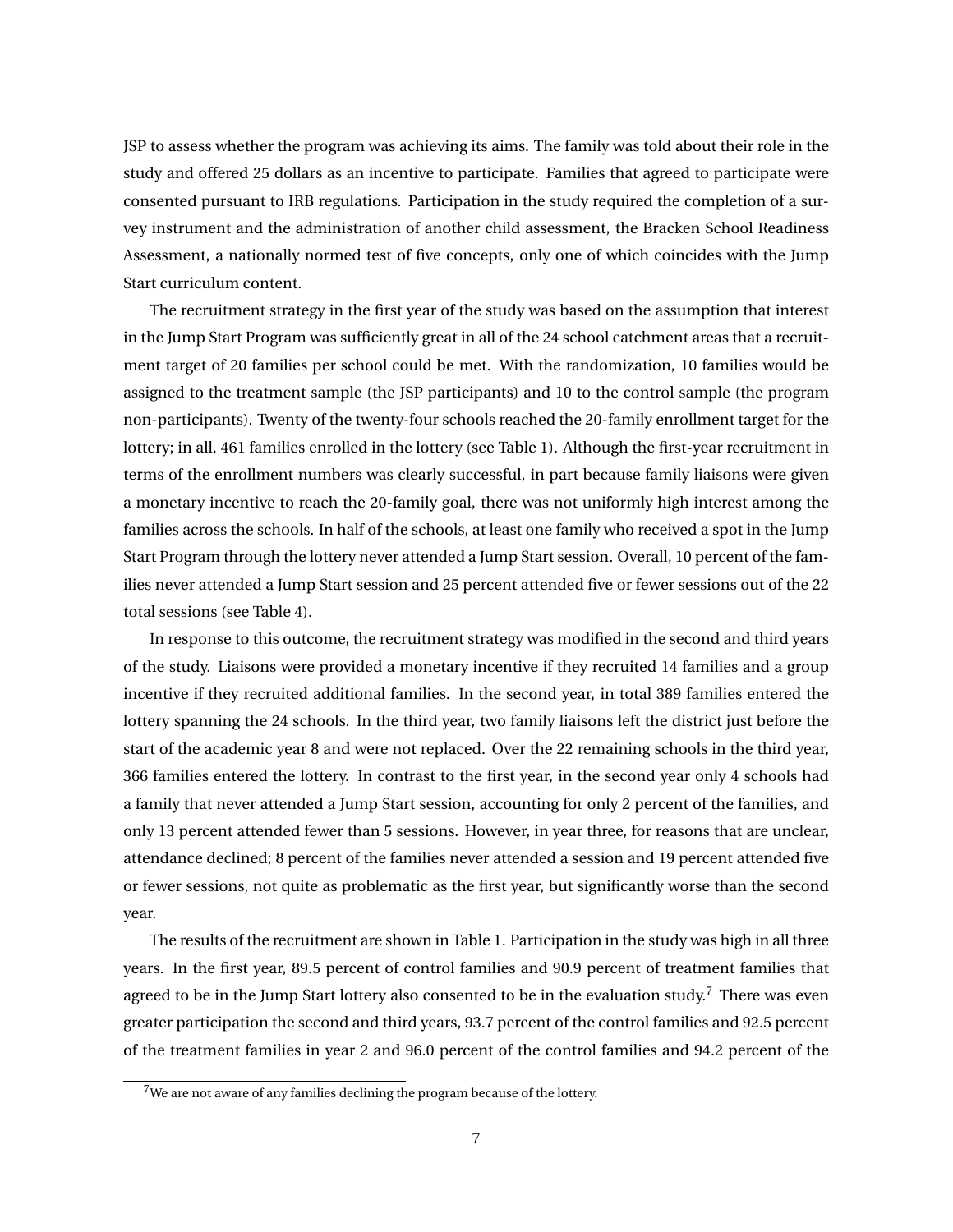treatment families in year 3. Cumulatively over the three years, 1,216 families entered the Jump Start lottery of which 1,126 participated in the study, a refusal rate of only 7.4 percent.

Table [1](#page-24-0) also shows the results of the end-of-year (about 8 months after the start of the program) recruitment. As seen, attrition from the study fell in each year. Noting that we attempted to contact only those families that had agreed to be in the study at the baseline, 71.3 percent of them in the first year participated in the end-of-year re-interview, 82.3 percent in the second year and 84.8 percent in the third year. More importantly, in the last two years, the rate of attrition from the study, which is higher for the control group, fell significantly more for the control group than for the treatment group. In year one, the attrition rate (refusals and contact failure) was 18.5 percentage points higher for the control group. In years 2 and 3, the difference in the refusal rate fell to 9.4 and 6.0 percentage points.

#### **3.2 Randomization**

The randomization was conducted using a block design, the same in all three years. Families were divided into four groups based on whether their score on the Jump Start baseline test was above or below the mean of the lottery sample and on whether the child's age in months was above or below the mean of the lottery sample. Families were randomly selected within each school and blocking group. The number of families chosen within each school to participate in the program was constrained to be one-half of the total number of lottery families in the school, with the qualification that when the total number of families was an odd number the additional family was placed into the treatment group.

Table 2 provides information on the outcome of the randomization in each year. The table excludes families that did not consent to be in the study (consistent with IRB regulations). Because all of the results of the study are based on the sample of study participants, it is most relevant to document differences in characteristics between the treatment and control groups for that sample. For each variable shown in the first column of the table, the second column shows it's mean in the study sample (treatment plus control families), the third column the difference in the value of the variable between the treatment group and the control group and the last column the p-value associated with the hypothesis that the difference shown in column three is equal to zero. The first two variables, the child's baseline Jump Start test score and the child's age, are the blocking variables; the rest of the variables were not used in the randomization. As seen in the table, the differences between the treatment and control samples are small in magnitude (relative to the means) and have p-values well above conventional levels of statistical significance.

Table [3](#page-26-0) shows the differences in the same characteristics of treatment and control groups as in Table [2](#page-25-0) for the post-program study sample. As in the baseline study sample, these differences are small and have p-values well above conventional levels of statistical significance. Comparing Table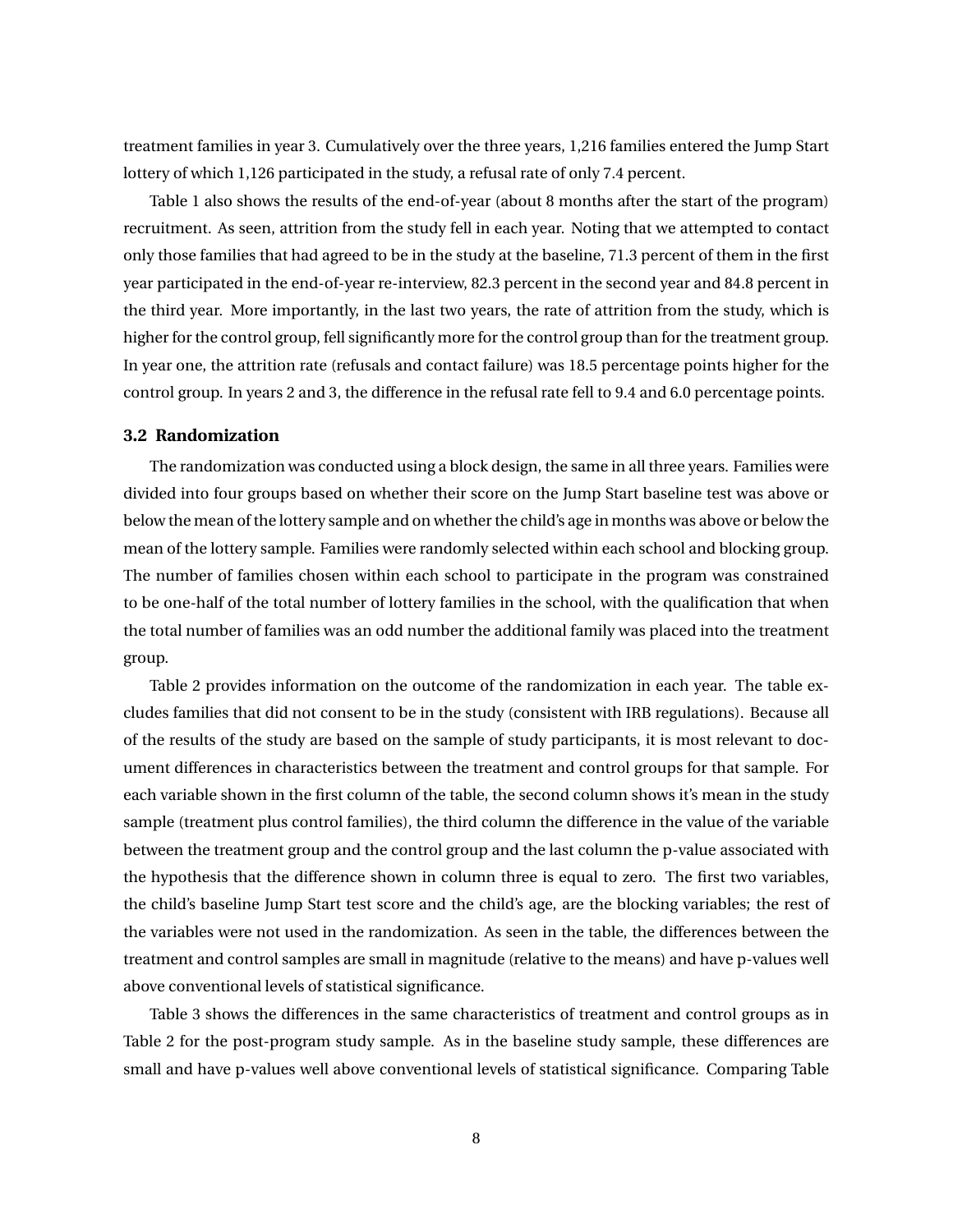[2](#page-25-0) and Table [3,](#page-26-0) the three-year pooled sample of treatment and control families is almost identical in mean characteristics; the only slight difference is that Hispanics comprise about 3 percentage points more of the post-program sample than of the baseline sample.

## **3.3 Jump Start Program Attendance**

As noted, Jump Start lessons are held in group sessions within each school three times a month with 22 lessons in total over the school year. The first two lessons each month are with the parents alone and the third with the parents and their children. Parents who miss either or both of the first two lessons in each month may make them up at another time. Parents who miss 3 lessons in a row, without make-up, are dropped from the JSP.

Table [4](#page-27-0) shows selected statistics in each year from the distribution of completed (inclusive of made-up classes) weeks for the treatment group over the 22 weeks of the program. The mean number of weeks completed was 13.5 in year one, increased to 17.4 in year 2 and dropped slightly to 16.1 in year 3. These differences are also reflected in graduation rates, which require that a family complete 16 or more weeks out of the 22. In large part due to the recruitment strategy in year one, only 57.2 families completed the Jump Start program in that year. Given the change in the recruitment strategy, 74.4 percent completed the program in year 2 and 71.6 percent in year 3. In years 1 and 2 about half of the families that did not graduate completed 5 weeks or less, while that is true for about twothirds of the families in year 3. And, among the non-graduates, the mean number of weeks completed was 4.5, 6.8 and 4.4 for the three years.

## **4. Data**

#### **4.1 Baseline Test Score Summary Statistics**

Table [5](#page-27-1) provides summary statistics of the baseline Jump Start and Bracken raw test scores (percentage correct answers) for families in the post-test sample for the three years separately and pooled. The mean Jump Start test score pooled over the three years is 51.0 percent. The range over the three years is only 5.1 percentage points, from a low of 48.8 percent in year 3 to a high of 53.9 percent in year 2. The standard deviation of the score is about 26 percentage points. Approximately 20 percent of the sample has a test score below 25 percent and another 20 percent of the sample 75 percent or higher.

Bracken baseline test scores are considerably lower than Jump Start test scores. As seen, the mean baseline score on the Bracken is 23.9 percent averaged over the three years. As with the Jump Start test, the range over the three years is narrow, 22.9 to 25.1 percent. The standard deviation of the pooled sample is 19 percent. The Bracken is a nationally normed test. The children of families that applied to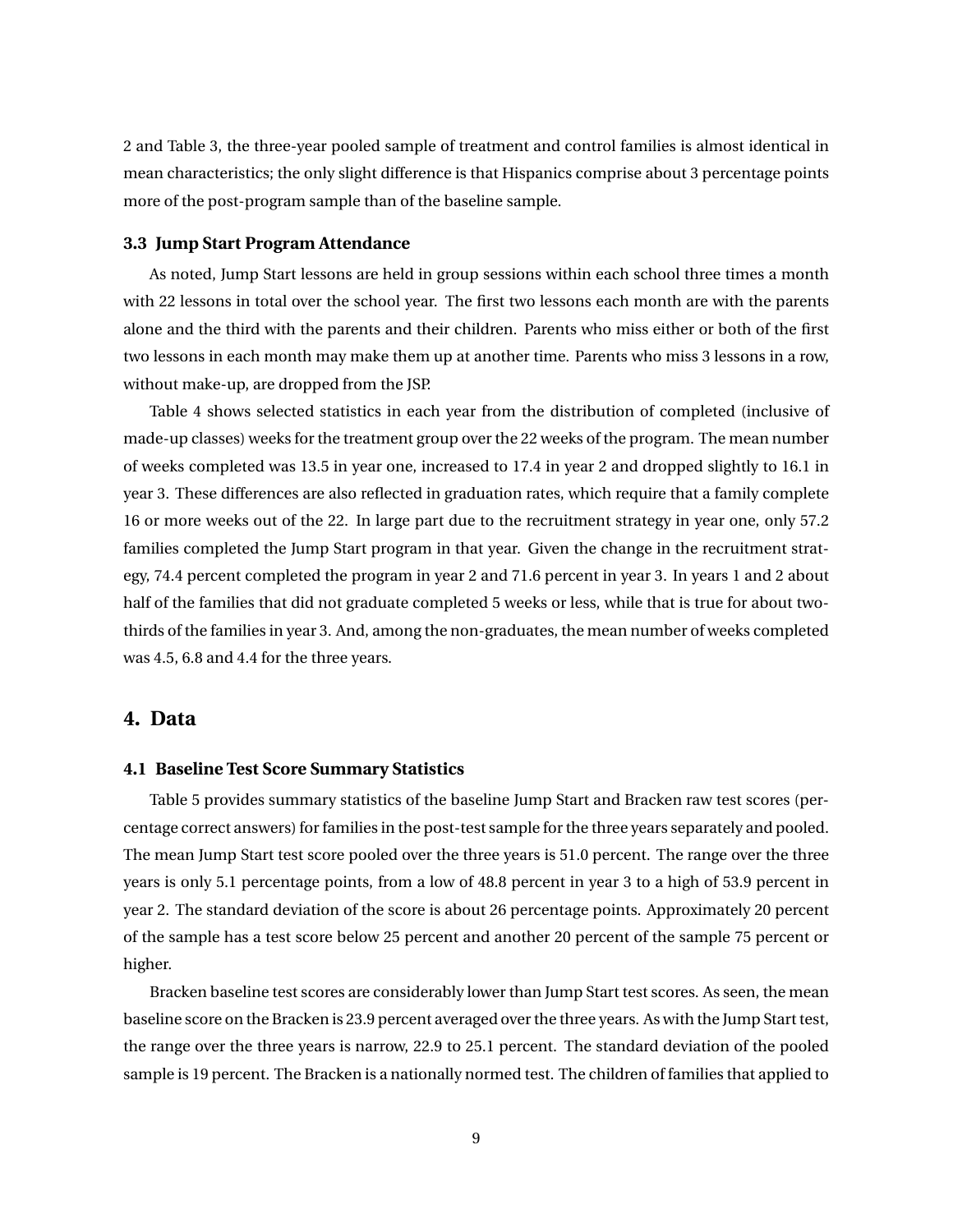participate in the Jump Start program are well below the national mean. The mean percentile score, averaged over the three years, is only 27 and about 50 percent of the children are judged to be delayed or very delayed in their cognitive development.

## **4.2 The Impact of Jump Start on Test Scores**

Tables 6 and 7 present estimates of the impact of the Jump Start program on the Jump Start and Bracken test scores using the three-year pooled sample. The first column in each table reports the end-of-year difference in the test scores of the treatment and control families, the second the difference-in-difference estimate and the third the difference-in-difference estimate conditioning on the initial baseline test score. The first two estimates assume that the difference in test scores between the treatment and control children that did not take the end-of-year assessment would have been the same as the difference for those children that did take the end-of-year assessment. The estimate in the last column of each table assumes that treatment-control difference of those children not assessed would have been the same as for those that were assessed, conditional on having the same baseline test score.

The first row of each table reports the effects for the overall test (all modules), while the rest of the rows report effects for the separate test modules. Beside each nodule in parentheses is the number of test questions and in the brackets, the baseline and end-of-year test scores for the control group. As seen, there are 26 questions in the Jump Start test. The test includes 6 modules, 10 questions on recognizing colors, 8 testing fine motor skills (for example, coloring a circle inside the lines), 2 on counting, 1 on sorting objects that are similar, 1 on recognizing one's printed name and 4 on book handling (for example, recognizing the title of a book).

The control-group mean baseline score for the overall test is 50.4 percent. The highest baseline score is obtained on the colors module, 58.4 percent, followed by the fine motor skills module, 56.8 percent. At the other extreme, only one-quarter of the children were able to recognize their printed name and most children were able to answer only one of four questions about book handling. The counting and sorting modules lie in between, a mean score of around 40 percent.

As should not be surprising, children in the control group learn without participating in the Jump Start program. Indeed, the overall score for the control group increases by 18.3 percentage points, from 50.4 to 68.7 percent. The increases for the individual modules are: colors - 16.3 percentage points, Fine Motor Skills – 18.8 percentage points, Counting – 22.4 percentage points, Sorting – 24.3 percentage points– Name Recognition – 23.3 percentage points, Book Handling – 17.3 percentage points. Clearly, any before-after comparison for the children participating in the Jump Start program would need to account for this growth.

As seen in Table [6,](#page-28-0) the three estimates of the impact of the Jump Start program are similar in mag-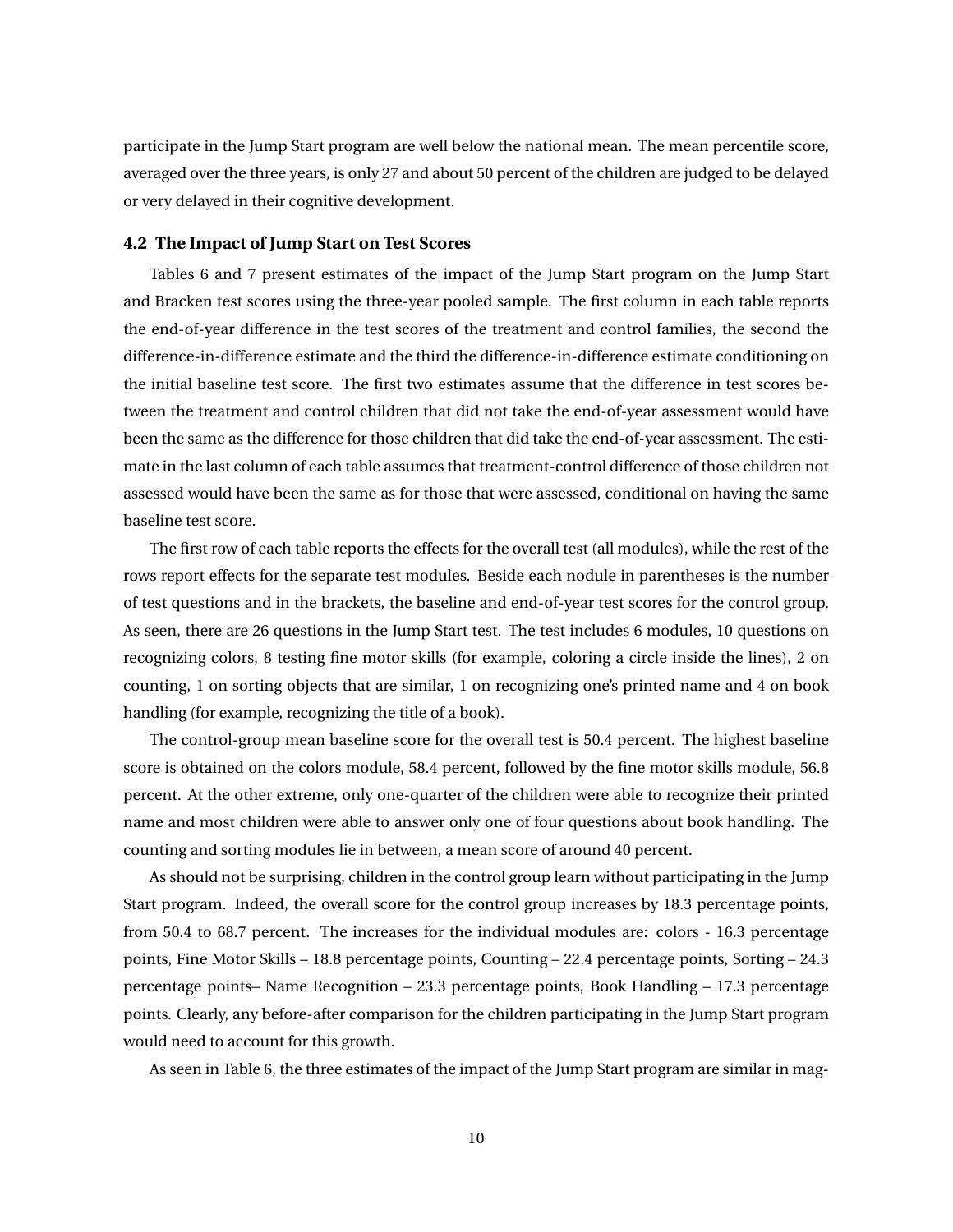nitude. Concentrating then on the last column, the Jump Start program is estimated to increase the overall test score by 7.0 percentage points more than the increase in the test score of the control group (p-value of .001). Among the modules, the impact of the program is estimated to be 3.2 percentage points (p-value= .04) for Colors, 4.0 (p-value=.004) for Fine Motor Skills, 2.8 (p-value=.30) for Counting and 6.4 (p-value=.04) for Sorting. Most striking is the impact on the score for name recognition, 22.2 percentage points (p-value=.001), and the impact on the score for book handling, 21.5 percentage points (p-value=.001). Thus, for example, although less than one-half of the control group children can recognize their name on the post-test, about 70 percent of the treatment group can do so.

Table [7](#page-29-0) shows the results for the Bracken test. The Bracken test consists of 85 questions contained in five modules that test knowledge of colors, letters, numbers, sizes and shapes; testing in each module ends when the child has answered three consecutive questions incorrectly. Recall that the overall score on the baseline tests was only 23 percent, less than half of the score on the Jump Start test. The percentage point gain in the Bracken test score for the control group was also smaller than that of the Jump-Start test, 11.1 percentage points overall. Only performance on recognizing colors was similar in level and gain to the Jump Start test; the control-group baseline Bracken score for colors was 56.4 percent and the increase 21.1 percentage points. The gains on the individual modules aside from colors were around 10 percentage points.

As was the case for the Jump Start test, the three estimates of the impact of the Jump Start program on the Bracken are similar in magnitude. Concentrating again on the last column, the Jump Start program is estimated to increase the overall test score by 2.2 percentage points (p-value=.02) more than the increase in the test score of the control group. Among the modules, the impact of the program is estimated to be 4.2 12 percentage points (p-value= .02) for Colors, 3.2 percentage points (p-value=.04) for Letters, 2.5 percentage points (p-value=.12) for Numbers, 1.2 percentage points (p-value=.32) for Sizes and 1.2 percentage points for Shapes (p-value=.36). The last two rows of Table [7](#page-29-0) also show the impact of the JSP on the national percentile score and percent of children delayed or very delayed. As seen, the control group's percentile score was essentially unchanged, while the percentile score of Jump Start participants increased by 3.5 points (p-value=.01). On the other hand, the impact of the program on percentage delayed or very delayed dropped by 4.1 percentage points (p-value=.16) on top of a 5.5 percentage point drop in the control group percentage.

## **5. The Mechanism**

The RCT demonstrates that the children of parents trained to teach them the skills targeted by the JSP learned more of those skills than did children of parents not trained in the program. Moreover, relative to children of parents not participating in the JSP, the children of Jump Start parents acquired a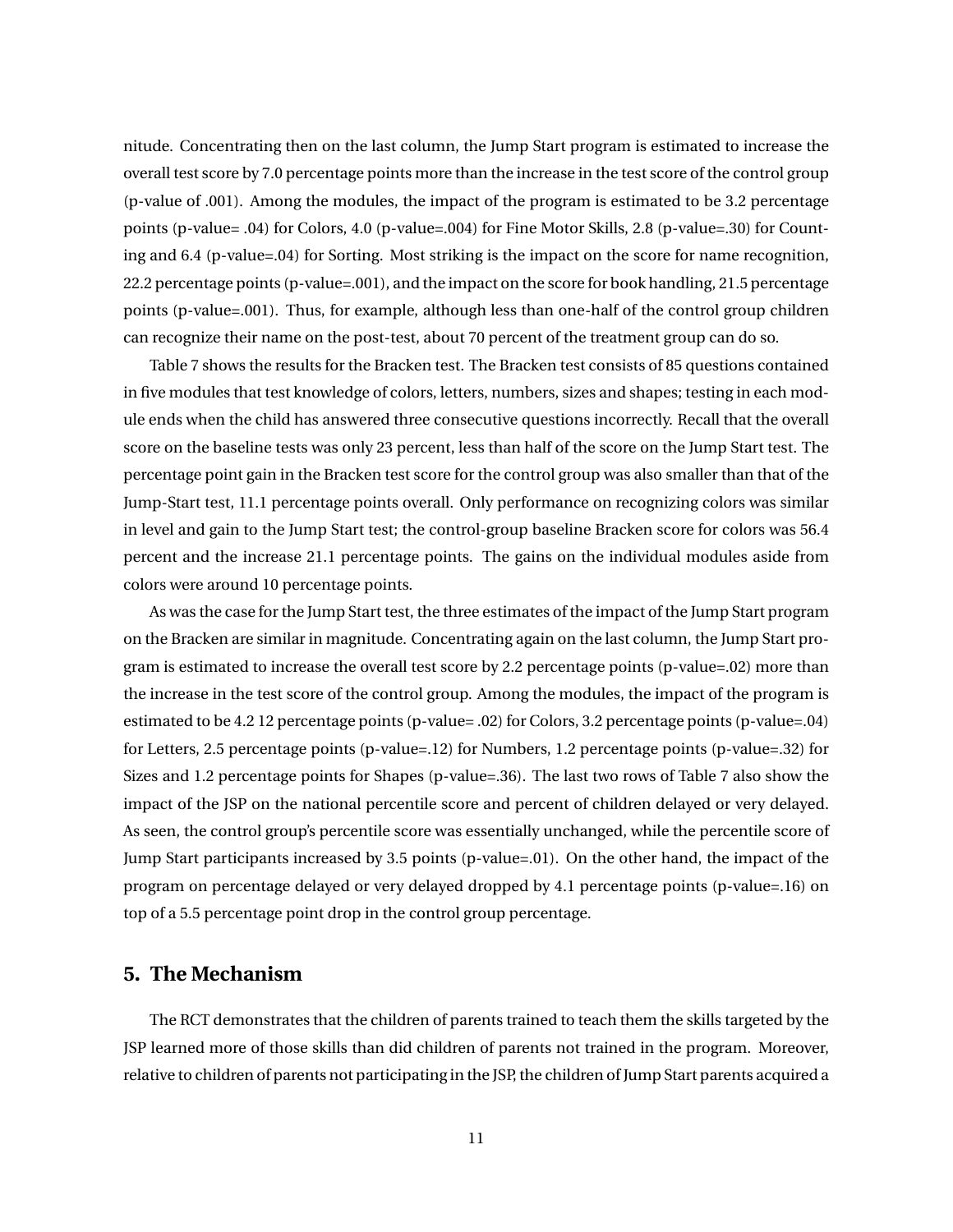greater level of skills not specifically targeted by the program (as measured by the Bracken). However, the RCT does not tell us how these results were achieved. To do that requires a model and additional data.

#### **5.1 Model**

To begin, we denote  $T = 1$  if a family is in the treatment group (participates in the JSP) and  $T = 0$ if the family is in the control group. Further, let  $K$  enote end-of-year knowledge and  $K_0$  beginning-ofyear knowledge. Assume the family maximizes a utility function subject to a knowledge production function and a budget constraint. Family *i*'s utility is given by

<span id="page-12-1"></span>
$$
U(C_i, K_i) = C_i + \gamma K_i
$$
 (1)

where  $C_i$  is household consumption and  $\gamma$  is the marginal utility of the child's end-of-year knowledge.

The end-of-year knowledge production function is assumed to satisfy the assumptions required for the value-added form [Todd and Wolpin](#page-23-6) [\(2003\)](#page-23-6):

<span id="page-12-0"></span>
$$
K_i = \kappa_0 + (1 + \delta)K_{0i} + \sum_{m=1}^{M} \beta_{im} \sqrt{X_{im}}, \quad \beta_{im} \ge 0
$$
 (2)

where the vector *Xim* comprises the full set of inputs in the production function of knowledge and the corresponding *βim* are family-specific marginal product parameters. The *βim* are allowed to depend on the treatment, namely:

$$
\beta_{im} = \beta_{0im}(1 - T_i) + \beta_{1im}T_i, \quad \text{for } m = 1, ..., M.
$$
 (3)

The  $m^{th}$  input marginal product parameter is  $\beta_{0im}$  for a family that did not participate in the JSP and *β*1*im* for a family that participated in the JSP. As captured in the model, the role of the JSP is to teach families how to help their children learn, that is, to increase their marginal products in utilizing inputs. Given that the JSP curriculum targets a specific subset of skills (see the difference between the Bracken and the JSP test), *β*1*im*d be equal to *β*0*im*some inputs. On the other hand, there could be spillover effects of the program beyond the targeted skills if parents are induced by the program to expand the set of skills they work on with their child.

The family faces a one-period budget constraint:  $C_i = Y_i - \sum_{m=1}^{M} p_m X_{im}$ , where  $p_m$  is the price of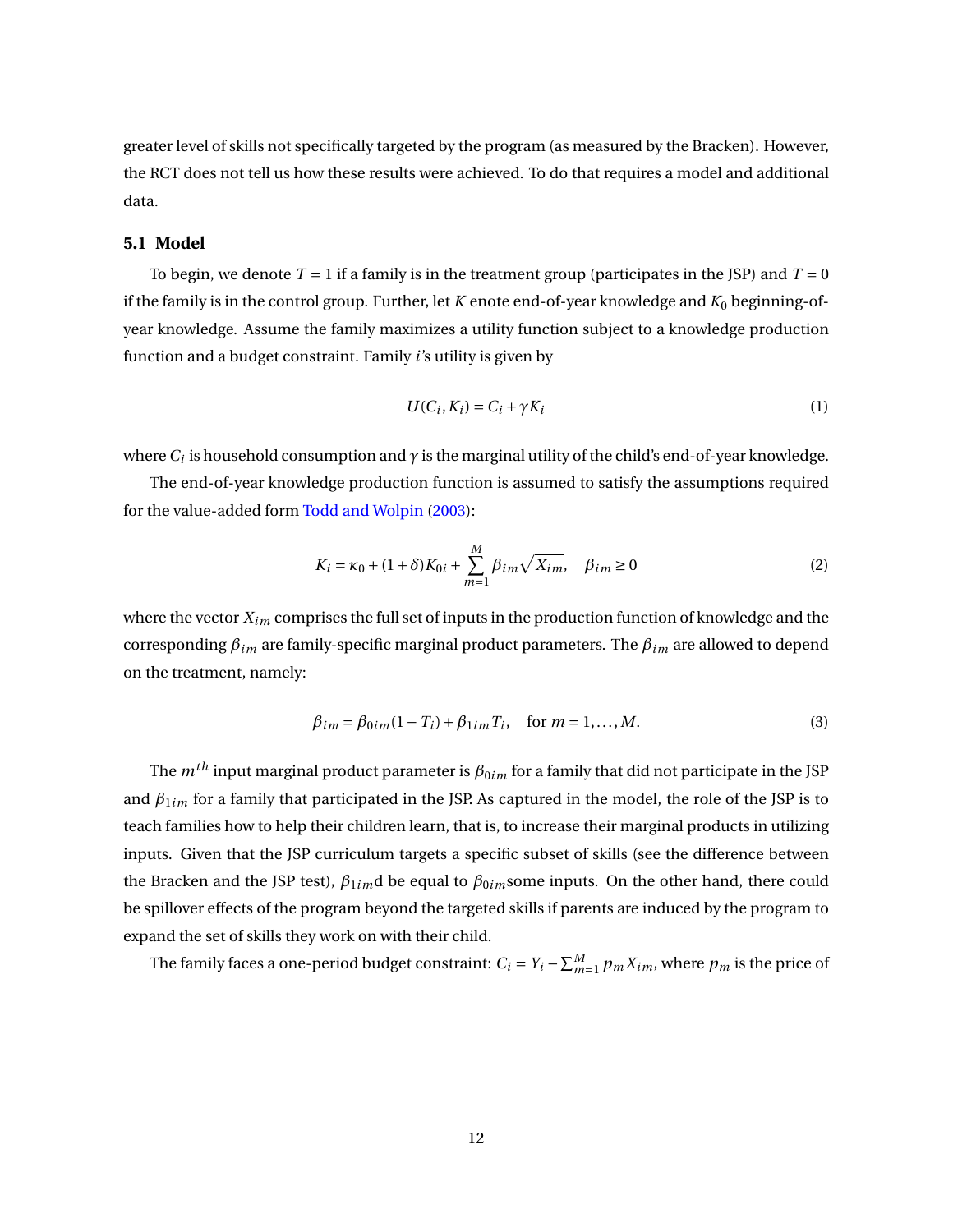input *m*. [8](#page-13-0) Maximizing utility with respect to each input yields the input demand functions

<span id="page-13-2"></span>
$$
X_{im} = \left(\frac{\gamma}{2p_m}\right)^2 (\beta_{im})^2, \quad \text{for } m = 1, \dots, M.
$$
 (4)

Thus, if for a randomly drawn family *i*,  $\beta_{1im} > \beta_{0im}$ , the family will have a higher demand for input *m* as a participant in the JSP than as a non-participant. Note that the strong separability assumption in [\(2\)](#page-12-0), the lack of complementarity or substitutability of inputs, implies that there are no cross-price effects in the demand for the inputs and that only the own-input marginal product parameter affects input demand.<sup>[9](#page-13-1)</sup>

Substituting the input demand function [\(4\)](#page-13-2) into the production function [\(2\)](#page-12-0) provides the link between Jump Start participation and ending knowledge. Specifically,

<span id="page-13-3"></span>
$$
K_i = \kappa_0 + (1 + \delta)K_{0i} + \sum_{m=1}^{M} \eta_m (\beta_{im})^2,
$$
\n(5)

where  $\eta_m = \frac{\gamma}{2n}$  $rac{1}{2p_m}$ .

We can use [\(5\)](#page-13-3) to derive the average treatment effect (ATE) obtained from the RCT. Let  $K_i(0)$ and  $K_i(1)$  denote, respectively, the end-of-year knowledge without and with participation in the JSP. Note that due to randomization,  $E[K_i(0)] = E(K_i | T_i = 0)$ ,  $E[K_i(1)] = E(K_i | T_i = 1)$ , and  $E[K_{i0} | T_i = 0] =$  $E(K_{i0}|T_{i}=1)$  Thus,  $ATE = E[K_{i}(1)] - E[K_{i}(0)]$  is

<span id="page-13-4"></span>
$$
ATE = \sum_{m=1}^{M} \eta_m \{ E[(\beta_{1im})^2] - E[(\beta_{0im})^2] \}
$$
 (6)

Equation [\(6\)](#page-13-4) corresponds to the parameter that would be estimated from an OLS regression of ending knowledge on the treatment dummy. The parameter itself is a composite function of the utility and production function parameters (and input prices). Understanding the mechanism that drives the impact of the JSP requires identifying the underlying parameters governing input choices. In particular, the effect of the JSP could be driven by families caring a great deal about their child's knowledge, *γ* is large, while the impact of the JSP on the parental marginal product parameters is small, or vice-versa.

Below we provide identification and estimation results for this model. The analysis addresses the issue of whether the mechanism proposed in the model is empirically consistent with the evidence from the RCT, that is, whether the (mean) marginal product parameter for specific input(s) is greater for the JSP families than for the control group families and whether Jump Start families choose more

<span id="page-13-0"></span> $8$ An equivalent structure given the lack of price data is that inputs enter directly into the utility function in an additively linear form. Time inputs, in particular, should be thought of as entering the model in this way.

<span id="page-13-1"></span> $^9$ In addition, strong separability in [\(1\)](#page-12-1) implies that there is no income effect in the input demand function.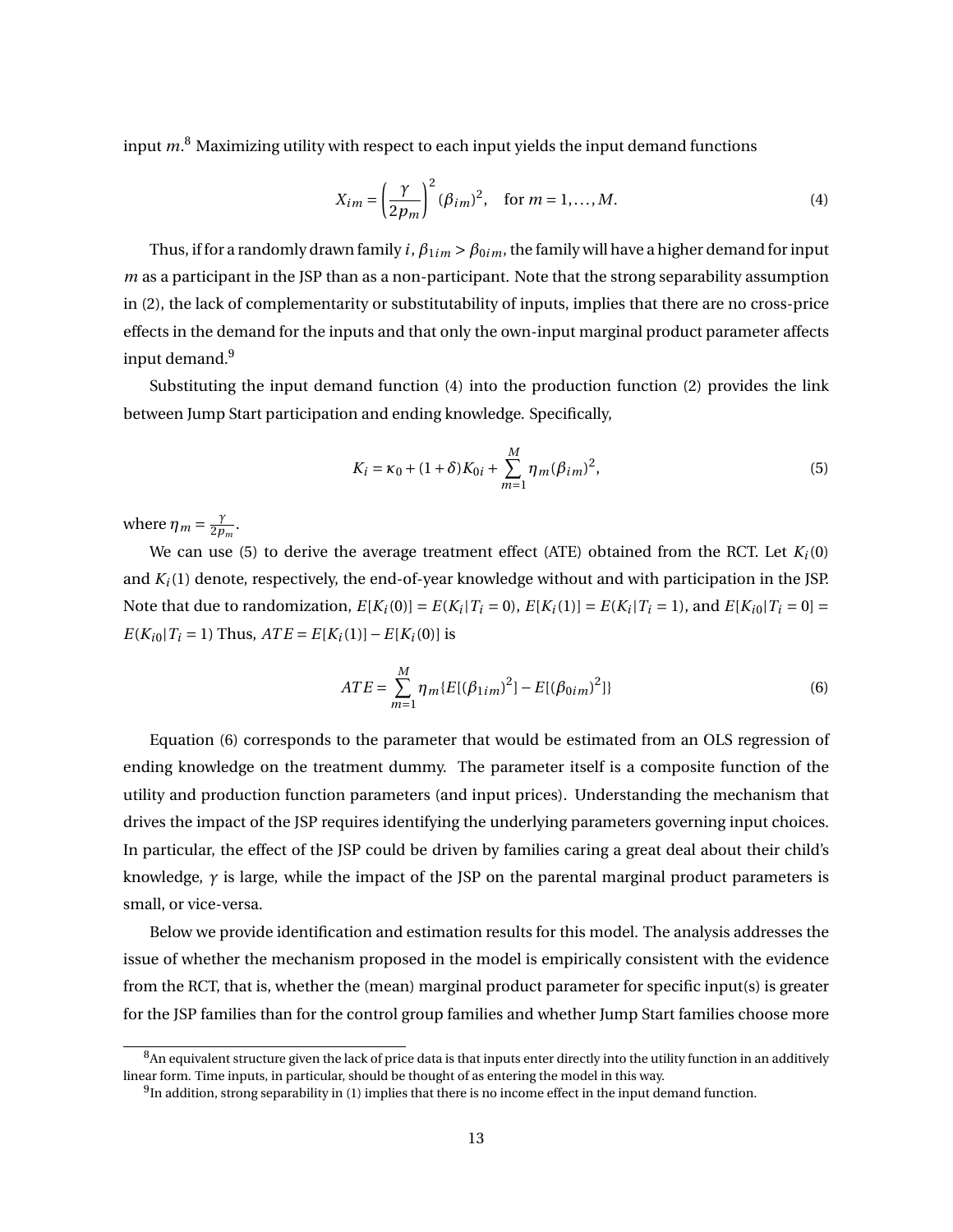of the inputs. The most direct method to answer the first question would be to estimate the production function [\(2\)](#page-12-0). To place [\(2\)](#page-12-0) into an estimation framework, rewrite it as

<span id="page-14-0"></span>
$$
K_i = \kappa_0 + (1 + \delta)K_{0i} + \sum_{m=1}^{M} \bar{\beta}_m \sqrt{X_{im}} + \sum_{m=1}^{M} \omega_{im},
$$
\n(7)

where, on substituting the input demand equations [\(4\)](#page-13-2), we obtain:

$$
\omega_{im} = (\beta_{im} - \bar{\beta}_m) \eta_{im} \beta_{im}.
$$

The problem in estimating [\(7\)](#page-14-0) is that  $E\big(\sqrt{X_{im}}\omega_{\mathit{im}'}\big) \neq 0$  in general, even though the inputs only depend on their own marginal product parameters, and even if  $β<sub>im</sub>$  and  $β<sub>im'</sub>$  are assumed orthogonal. The OLS estimate of  $\bar{\beta}_m$  will be biased; the sign of the bias is in general indeterminate.<sup>[10](#page-14-1)</sup>

Although without the model we cannot address whether the JSP improved the marginal productivities of families, we can determine whether, as the model implies, greater levels of inputs are chosen by JSP families. At the time of the recruitment and again at the end of the program year, families who agreed to be in the study were administered a survey. The survey included questions concerning the extent to which family members engaged in learning activities with their children. Table [8](#page-30-0) shows the impact of the JSP on parental inputs: days/week read to the child, having at least 10 children's books, helping the child learn to identify letter, colors, numbers and shapes. As seen in the table, as with test scores, parental inputs increased in the control group between the baseline and the end of JSP year. On average, parents in the control group increased the number of days someone in the family read to the child from 3.0 to 4.1 and the percentage of families having 10 or more children's books increased from 41 percent to 49 percent. In terms of parental help with particular skills, between 80 and 90 percent of the parents were already helping their children learn the alphabet, colors or numbers at baseline and by the end of the year the parental help increased by between 8 and 10 percentage points. Somewhat fewer parents were helping their child learn shapes at baseline, two-thirds, but that figure increased to 83.3 percent at the end of the year.

As also shown in Table [8,](#page-30-0) at the end of the program, JSP families spent more days reading to the child than did the control group families and were more likely to have 10 or more children's books. Specifically, relative to control group families, JSP families read to their child on average one-halfday more and 22 percent more families had 10 or more books. The latter impact is almost surely because the JSP provided families with a dozen books as part of the curriculum; indeed 72 percent of the JSP families reported having 10 or more books (about the same as the graduation rate). The JSP had essentially no impact on the other parental inputs that we measured. This result is not surprising

<span id="page-14-1"></span><sup>&</sup>lt;sup>10</sup>If  $\beta_{im}$  and  $\beta_{im'}$  are independently distributed,  $E(\sqrt{X_{im}}\omega_{im'}) = \eta_m \eta_{m'} \sigma_{m'}^2 \bar{\beta}_m$  for  $m \neq m'$  and  $E(\sqrt{X_{im}}\omega_{im}) =$  $\eta_m^2\bar{\beta}_m+E[(\beta_{im}-\bar{\beta}_m)^3]$ . Absent skewness in the  $\beta_{im}$  distribution, the bias in  $\bar{\beta}_m$  will be positive for all  $m$ .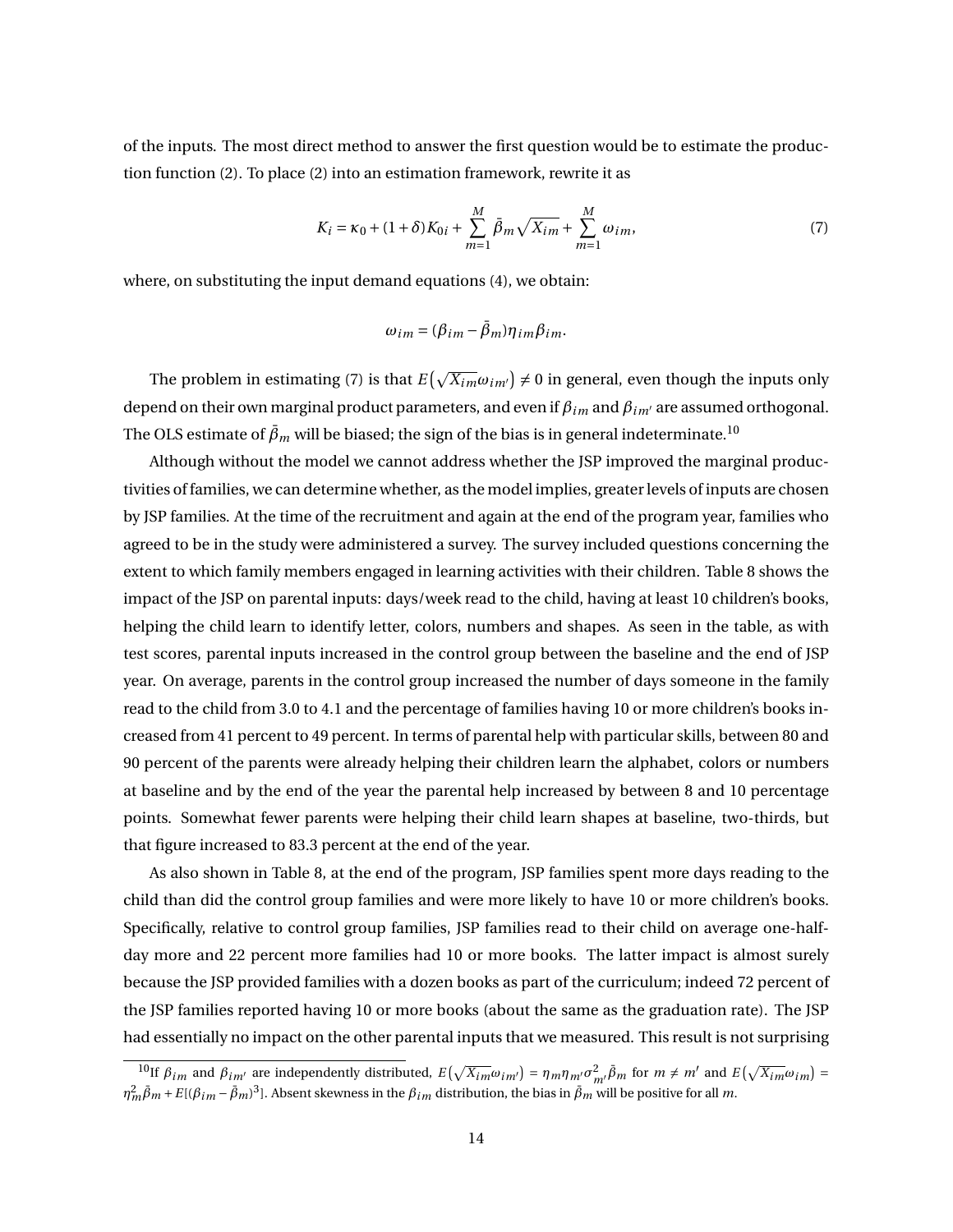given the very high baseline percentages of families already providing these inputs to their children. That the JSP increases the number of days spent reading to the child is a first step in the validation of the mechanism. The natural next step would be to estimate the model parameters, particularly to determine the size of the effect of the JSP on the productivity parameter. Given the results in Table [8,](#page-30-0) we consider only the single input, the number of days spent reading to the child. If there are no omitted inputs, or no variation in them, as was essentially the case for the inputs in Table [8](#page-30-0) (we discuss the role of children's books below), the production function would look like [\(7\)](#page-14-0) with  $m = 1$ . If there are relevant omitted inputs, then, denoting the included input with  $m = 1$ , the production function [\(7\)](#page-14-0) becomes

$$
K_i = \kappa_0 + (1 + \delta) K_{0i} + \bar{\beta}_1 \sqrt{X_{i1}} + \zeta_i,
$$
\n(8)

where  $\zeta_i = \sum_{m=2}^{M} \bar{\beta}_m \sqrt{X_{im}} + \sum_{m=2}^{M} \omega_{im}$ .

As noted, JSP families were provided children's books as part of the curriculum. Children's books are not by themselves direct inputs because they are of value only when combined, at a minimum, with the child's time. Having more books presumably affects the marginal product associated with parental reading input. Thus, the impact of the JSP on *βi*<sup>1</sup> incorporates the provision of books.

## **5.2 Identification**

The identification analysis, based on model moments, makes use of the input demand function (including additive measurement error) and the reduced form of the production function, specifically:

<span id="page-15-2"></span><span id="page-15-1"></span>
$$
X_{i1} = \left(\frac{\gamma}{2p_1}\right)^2 (\beta_{i1})^2 + \varepsilon_{i1}
$$
\n(9)

$$
K_i = \kappa_0 + (1 + \delta)K_{0i} + \left(\frac{\gamma}{2p_1}\right)(\beta_{i1})^2 + u_i,
$$
\n(10)

where  $\varepsilon_{i1}$  is measurement error, and  $u_i = \sum_{m=2}^{M} \eta_m (\beta_{im})^2 + v_i$  where  $v_i$  is a mean zero shock that arises in the derivation of the value-added production function (see [Todd and Wolpin,](#page-23-6) [2003\)](#page-23-6).<sup>[11](#page-15-0)</sup> In addition,  $\varepsilon_{i1}$  and  $v_i$  are assumed independent of  $K_{0i}$  and  $\beta_{i1}$ , and of each other.

It is possible to establish an identification result based only on first-moments. Given the form in which  $\beta_{i1}$  enters [\(9\)](#page-15-1) and [\(10\)](#page-15-2), it is convenient to let

$$
E[(\beta_i)^2]_T = \bar{\beta}_T^2 + \sigma_{\beta_T}^2 \equiv F_0(1 - T) + F_1 T.
$$
 (11)

<span id="page-15-0"></span><sup>&</sup>lt;sup>11</sup>Specifically,  $v_i = \tau_i - (1+\delta)\tau_{0i}$ , where  $\tau_i$  is the test-score measurement error associated with  $K_i$  and  $\tau_{0i}$  the measurement error associated with  $K_{0i}$ .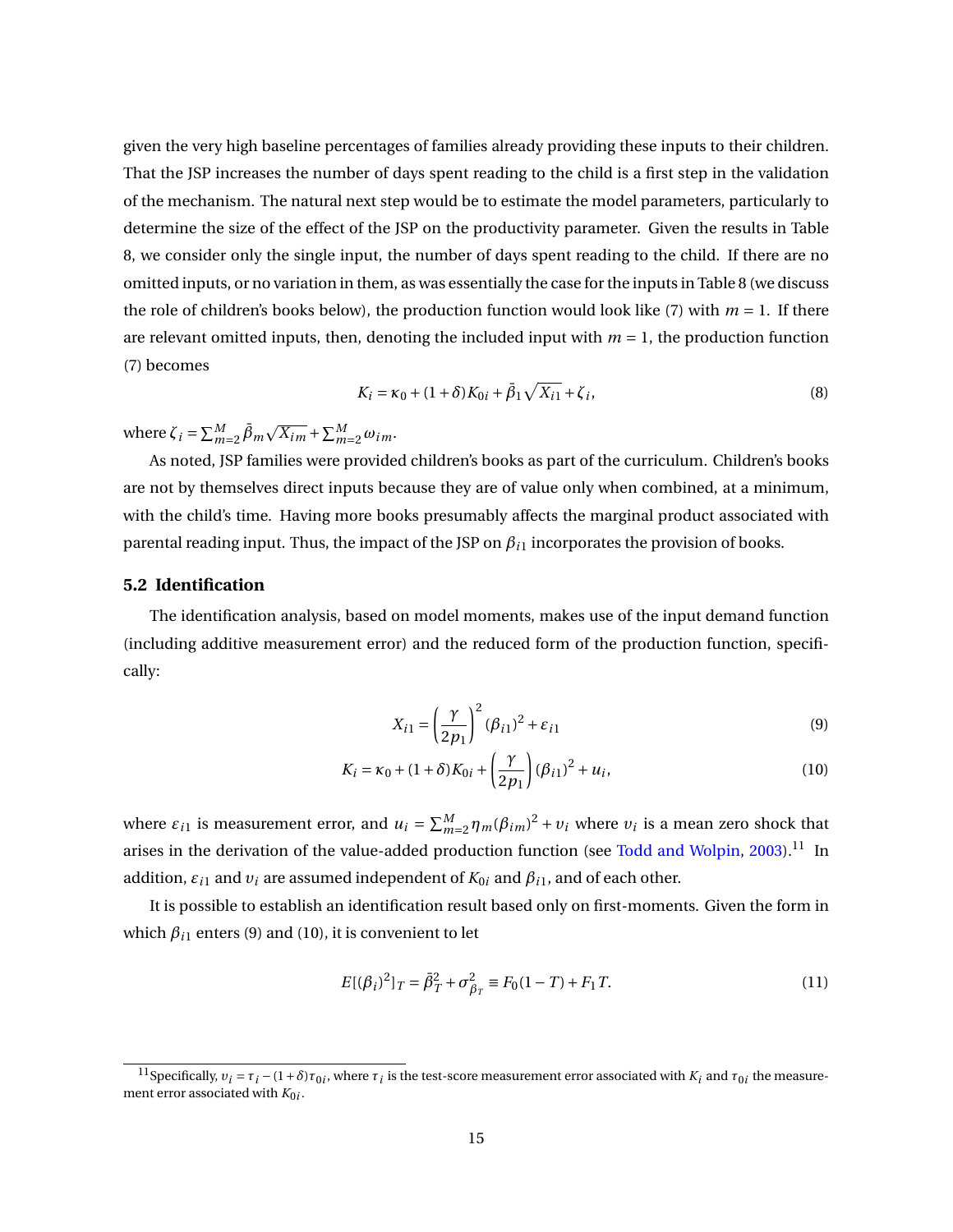The first moments of *X* and *K* are:

<span id="page-16-5"></span><span id="page-16-1"></span>
$$
E[X_i | T_i] = \left(\frac{\gamma}{2p}\right)^2 [F_0(1 - T_i) + F_1 T_i]
$$
\n(12)

$$
E[K_i|T_i] = \kappa_0 + (1+\delta)K_{0i} + \left(\frac{\gamma}{2p}\right)[F_0(1-T_i) + F_1T_i] + E[u_i|T_i]
$$
\n(13)

Given that assignment to treatment is random, treatment identity can be used as an instrumental variable for the input. There are two possible Wald estimators for the impact of the input, one based on  $X_i$  and another on  $\sqrt{X_i}$ . Under the assumption that  $E[u_i|T_i = 1] = E[u_i|T_i = 0]$ , that is, no other inputs were affected by the JSP, as was seen to be the case for the inputs in Table [8,](#page-30-0) the elements of the Wald estimator based on  $X_i$  are:

$$
\frac{\Delta E[X_i|T_i]}{\Delta T_i} = \left(\frac{\gamma}{2p}\right)^2 \left[F_1 - F_0\right] \text{ and } \frac{\Delta E[K_i|T_i]}{\Delta T_i} = \left(\frac{\gamma}{2p}\right) \left[F_1 - F_0\right] \tag{14}
$$

The Wald (IV) estimator is thus

<span id="page-16-0"></span>
$$
\frac{\frac{\Delta E[K_i|T_i]}{\Delta T_i}}{\frac{\Delta E[X_i|T_i]}{\Delta T_i}} = \left(\frac{\gamma}{2p}\right)^{-1} \tag{15}
$$

Interestingly, this Wald estimator is not a function of the distribution of the marginal productivity parameter. Instead, as is obvious from [\(15\)](#page-16-0), we can identify  $\gamma/p$ . In addition, from [\(12\)](#page-16-1) for each treatment group, we can also identify  $F_0$  and  $F_1$ . The Wald estimator based on  $\sqrt{X_i}$  provides the usual LATE estimator. However, because the measurement error is modeled as additive in  $X_i$ , and not in p  $\overline{X_i}$ , it does not have a simple form. $^{12}$  $^{12}$  $^{12}$ 

The rest of the identification argument relies on second moments. It also requires that either there be no omitted inputs as is the usual assumption in estimating test-score production functions or that the productivity parameters of all omitted inputs be homogeneous across families.<sup>[13](#page-16-3)</sup> Although it may be possible to identify higher-order moments of the productivity parameter distribution, to carry out the exercise and in the empirical implementation we take a second-order approximation, letting

$$
E[(\beta_i)^4]_T = \bar{\beta}_T^4 + 6\bar{\beta}_T^2 \sigma_{\beta_T}^2 \equiv G_0(1 - T) + G_1 T^{14}.
$$
 (17)

<span id="page-16-2"></span> $^{12}$ Had the measurement error been additive in  $\sqrt{X_i}$ , the Wald estimator would be given by

$$
\frac{\frac{\Delta E[K_i|T_i]}{\Delta T_i}}{\frac{\Delta E[\sqrt{X_i}|T_i]}{\Delta T_i}} = \frac{F_1 - F_0}{\bar{\beta}_1 - \bar{\beta}_0}.\tag{16}
$$

<span id="page-16-3"></span> $13$ In this latter case, the model implies that all families choose the same level of these omitted inputs. Their impact is reflected in the constant term *κ*0

<span id="page-16-4"></span><sup>&</sup>lt;sup>14</sup>The parameters of the distribution that are identified without further assumption about the distribution are  $\bar{\beta}_T^2+\sigma_{\beta_T}^2$ and  $E[(\bar{\beta}_i^4)]$ . The second-order approximation is akin to assuming that the distribution is fully described by its first two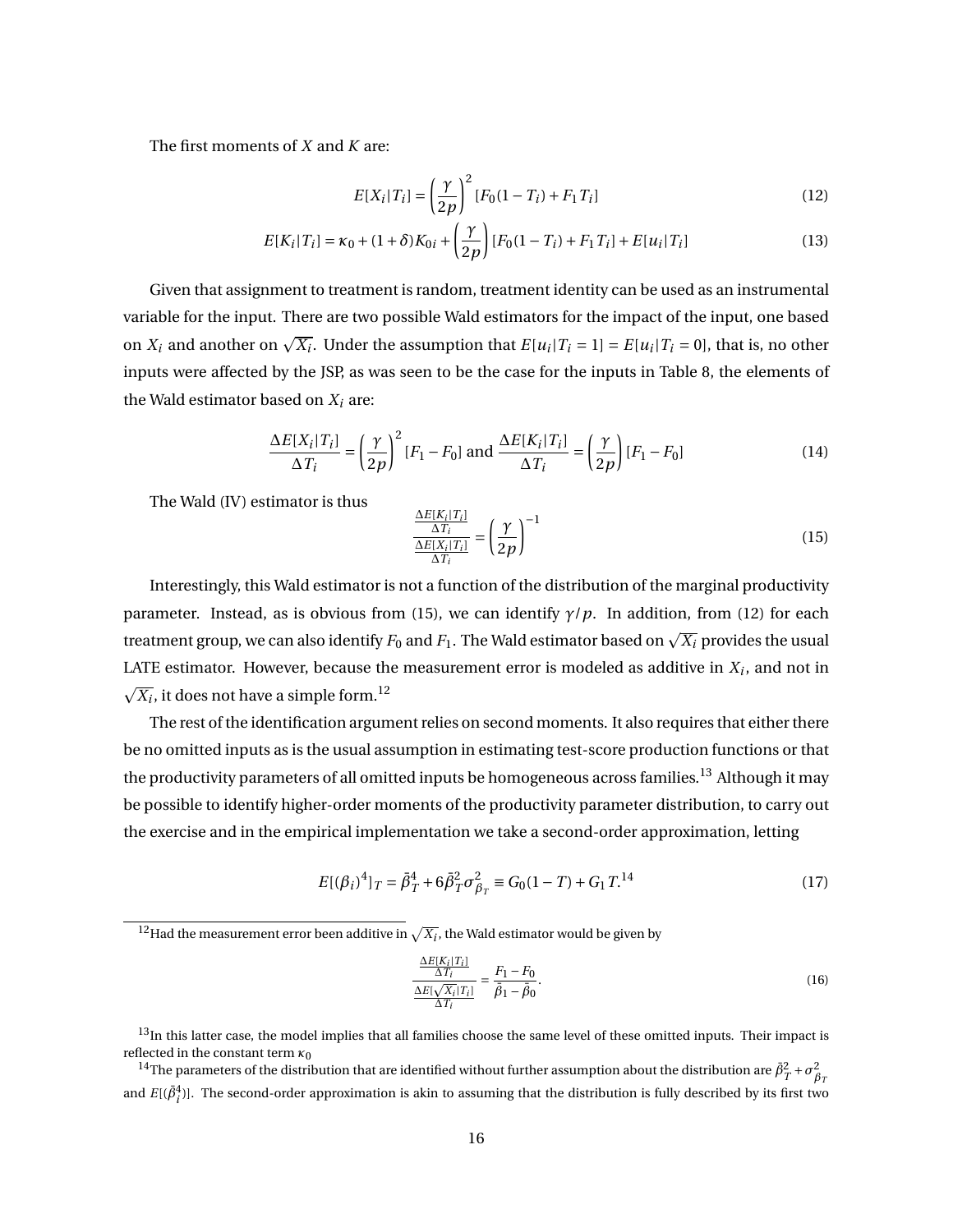With that notation, the second moments for the treatment and control groups are:

<span id="page-17-4"></span><span id="page-17-3"></span><span id="page-17-0"></span>
$$
Var[X_i|T_i] = \left(\frac{\gamma}{2p}\right)^4 \left[G_T - F_T^2\right] + \sigma_{\varepsilon}^2 \tag{18}
$$

$$
Var[K_i|T_i] = (1+\delta)^2 \sigma_{K_0}^2 + \left(\frac{\gamma}{2p}\right)^2 \left[G_T - F_T^2\right] + 2(1+\delta) \left(\frac{\gamma}{2p}\right) Cov\left(K_{0i}, \beta_i^2\right)_T + \sigma_u^2 \tag{19}
$$

<span id="page-17-2"></span><span id="page-17-1"></span>
$$
Cov(X_i, K_{0i} | T_i) = \left(\frac{\gamma}{2p}\right)^2 Cov\left(K_{0i}, \beta_i^2\right)_T
$$
\n(20)

$$
Cov(X_i, K_i | T_i) = (1 + \delta) \left(\frac{\gamma}{2p}\right)^2 Cov\left(K_{0i}, \beta_i^2\right)_T + \left(\frac{\gamma}{2p}\right)^3 \left[G_T - F_T^2\right]
$$
\n(21)

$$
Cov(K_i, K_{i0}|T_i) = (1+\delta)\sigma_{K_0}^2 + \left(\frac{\gamma}{2p}\right)Cov(K_{0i}, \beta_i^2)_T
$$
\n(22)

Given that  $\gamma/p$  is identified from the Wald estimator,  $Cov\left(K_{0i}, \beta_i^2\right)_T$  is identified from [\(20\)](#page-17-0). A nonzero value of this covariance could arise because "initial" knowledge directly affects the marginal product and/or because the marginal product parameter that produced  $K_{0i}$  is correlated with the parameter that produced  $K_i$ . Given these results,  $\delta$  is identified from [\(22\)](#page-17-1) and  $\left[G_T-P_T^2\right]$  is identified from [\(21\)](#page-17-2), which implies that  $\sigma_{\varepsilon}^2$  is identified from [\(18\)](#page-17-3) and  $\sigma_{u}^2$  from [\(19\)](#page-17-4).

Having previously identified  $F_T$  from the first moments,  $G_T$  is also identified. Then, for each  $F_T$ and  $G_T$  pair, there are two equations and two unknowns,  $\bar{\beta}_T^2$  and  $\sigma_{\beta}^2$  $^2_{\beta_T}.$  The solution for  $\bar{\beta}_T^2$  must satisfy the polynomial equation:

$$
5\bar{\beta}_T^4 - 6F_T\bar{\beta}_T^2 + G_T = 0\tag{23}
$$

Assuming the roots are real, this equation can either have one or two positive real roots for  $\bar{\beta}_T^2$ . If there are two positive roots, then both provide a valid estimate of  $\bar{\beta}_T$ . However, in either of these cases, the condition that  $F_T - \bar{\beta}_T^2 = \sigma_{\beta}^2$  $^2_{\beta_T}$  is greater than zero must also be satisfied.

## **6. Estimation**

#### **6.1 Measuring Child Knowledge**

As discussed, children were administered two separate assessments, the curriculum-based JSP test and the Bracken. As illustrated in tables 6 and 7, the two assessments together cover 10 distinct skill domains. Presumably, parents, the actors in the model, care about each of those domains, though not necessarily equally. Identification of the model requires a single scalar measure of knowledge. Two issues arise: (i) how to measure performance within any domain and (ii) how to combine domains.

moments.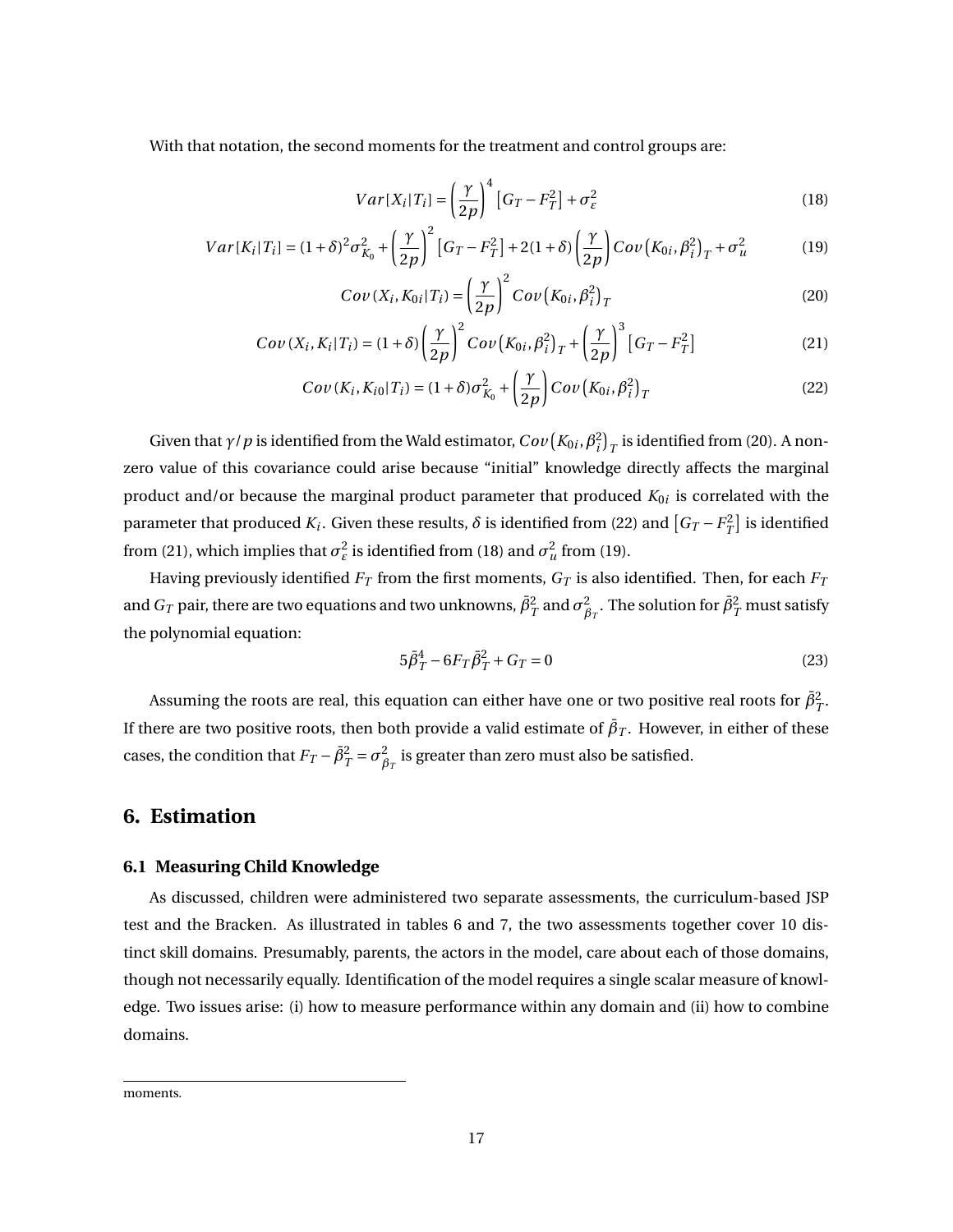In the previous discussion, performance was measured by the child's raw score on the JSP and Bracken assessments, that is, the percent of questions answered correctly. That choice was made because the question that AISD wanted to answer was whether the children in the program had mastered the JSP curriculum (as taught to them by their parents). The content of the JSP assessment followed the program curriculum exactly. For example, the children were supposed to have acquired the ability to recognize ten colors. The assessment asked the children to identify exactly those ten colors. The same was true in each of the six domains (see Table [6\)](#page-28-0) covered in the curriculum. The Bracken raw score was used as the performance measure to be comparable to the JSP measure.

The raw score is only one of several possible performance measures. Others include the percentile score for the tested population or, in the case of the Bracken, also the percentile score based on a nationally representative sample, a standardized score (e.g., mean zero, unit standard deviation), or an age-equivalence score, that is, the mean age of those with the score obtained by a given child. Although there is no strong reason to prefer one of these measures over the others, we chose the age-equivalence measure in the estimation of the model because it would be easily interpretable by parents and a measure they could form preferences over (your child is age *a*, but knows as much as children who are age  $a + b$ ) and because it is a measure relative to a reasonable notion of their reference group, that is, children from other families that also applied to be in the JSP. It is also a measure that has a cardinal scale that is invariant to any monotonic transformation of the scores.<sup>[15](#page-18-0)</sup>

In combining performance over domains, we use a weighted average of the age-equivalence scores of the separate domains. We assume that parents weight more heavily (as a matter of preference) performance in the more difficult domains. The weights we choose are the control group baseline average proportion of wrong answers in each domain (see tables 6 and 7).<sup>[16](#page-18-1)</sup> Those weights are used both for the baseline and end-of-year measure of knowledge.

The impact of the JSP is to increase this weighted performance score by .41 age-equivalent years, or by 4.9 months.<sup>[17](#page-18-2)[18](#page-18-3)</sup> The equivalent treatment effect based on a weighted average of raw scores is 7.6 percentage points; the baseline weighted test score for the control group is 30.8 and the weighted end-of-year test score is 47.1, an increase of 16.3 percentage points.

<span id="page-18-0"></span><sup>&</sup>lt;sup>15</sup>The age-equivalence score is calculated by inverting a regression of the raw score for each domain on chronological age using the control group sample. Separate regressions were estimated for the baseline and end-of-year JSP and Bracken scores. The mean age equivalence for the control group at the baseline and at the end-of-year is thus the average chronological age of the control group sample at each time.

<span id="page-18-2"></span><span id="page-18-1"></span><sup>&</sup>lt;sup>16</sup>The weights are normalized to sum to one.

 $17$ The regression also includes the baseline weighted age equivalent score. The p-value for the treatment effect is less than .001.

<span id="page-18-3"></span> $^{18}{\rm The}$  treatment effect based on the unweighted (simple average) of the age-equivalent scores is .36 years, or 4.3 months.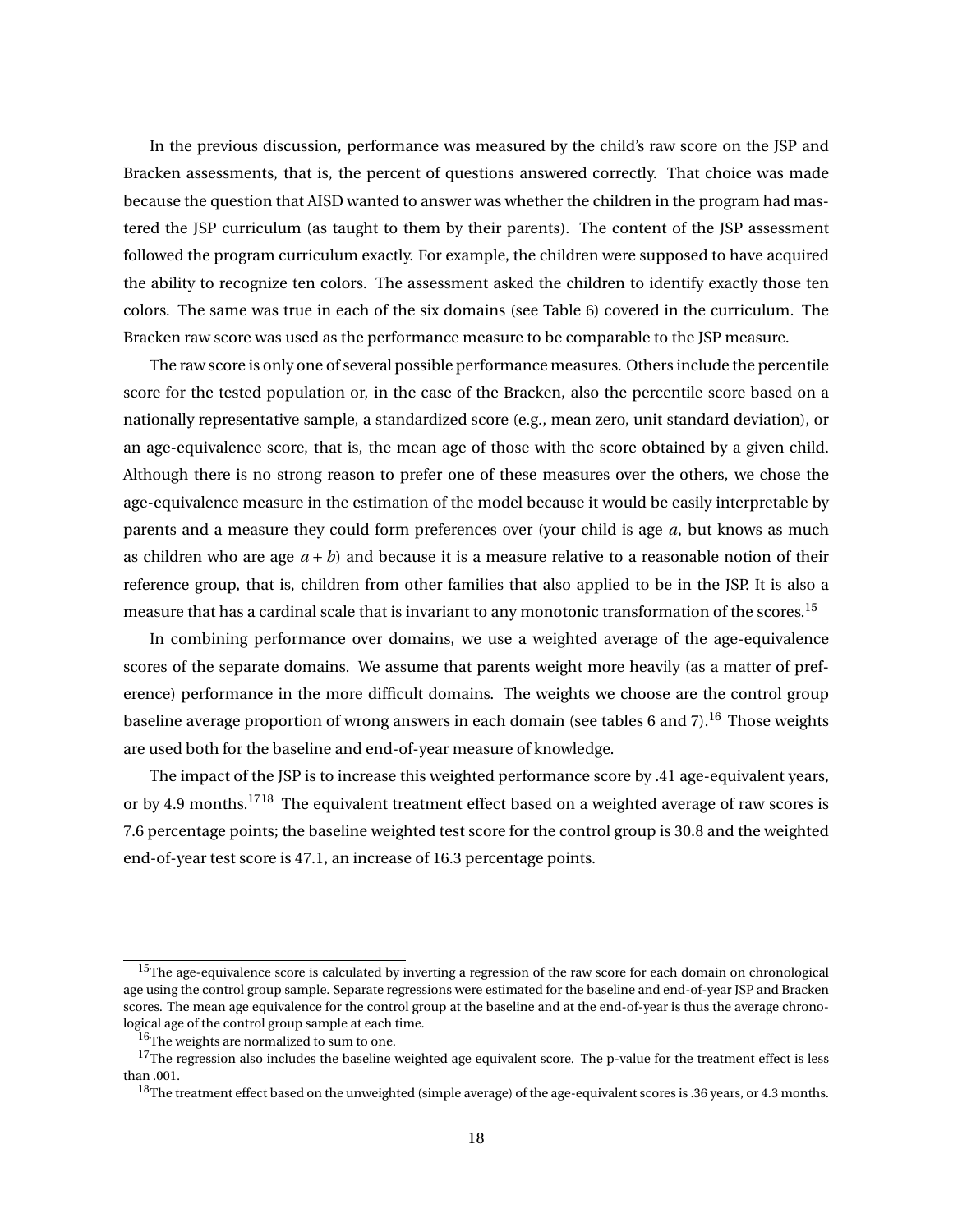### **6.2 Results**

Estimation is by Generalized Empirical Likelihood (GEL).<sup>[19](#page-19-0)</sup> There are eleven model parameters, five of which are assumed to be the same for each treatment group,  $\kappa_0$ ,  $\delta$ ,  $\gamma/p$ ,  $\sigma_\varepsilon^2$ ,  $\sigma_u^2$ , and three of which differ by treatment group,  $\bar{\beta}_T$ ,  $\sigma^2_{\vec{E}}$  $^2_{\beta_T}$ , and  $Cov\big(K_{0i},\beta_i^2\big)$ . There are 14 data moments matched to the theoretical moments given by equations [\(12\)](#page-16-1), [\(13\)](#page-16-5), and [\(18\)](#page-17-3)-[\(22\)](#page-17-1). The results of the estimation are shown in Table [9.](#page-31-0) As discussed, the model restrictions did not rule out the possibility of there being two productivity distributions that would fit the data moments equally well. As seen in Table [9,](#page-31-0) that turns out to be the case. In one set of estimates (the first column in Table [9\)](#page-31-0), parents in both treatment and control groups differ markedly in their productivity; the coefficient of variation for each group is about 2. In the second set of estimates, families are essentially homogeneous; the coefficient of variation is only about .1.

Not only do the two estimates of the distribution differ, but the way in which the JSP impacted parent productivities also differs. The first set of estimates imply that while increasing mean productivity, the JSP also created additional heterogeneity in parental productivity. Tests of the equality of the mean and variance of the productivity distribution, shown in the table, across the treatment and control group imply that the differences are statistically significant. On the other hand, the second set of estimates imply that the JSP increased mean productivity, without changing the degree of productivity heterogeneity among parents, which remained small.

The model fits the data well. Neither the Lagrange multiplier test nor J-test reject the overidentifying restrictions. As implied by these tests, the difference between the actual and predicted fitted moments is small; the percentage difference relative to the data moments is smallest for the means, less than .5 percent, largest for the covariances, ranging from less than one percent to 7 percent with a single outlier being 18 percent, and in-between for the variances, less than 2.5 percent.

How important, in this population, is reading to one's child in affecting the acquisition of the skills in the domains covered by the JSP and Bracken assessments? It is possible to get a picture of the overall importance of the reading input in determining ending knowledge. Based on the estimated model, the proportion of the variance in ending knowledge accounted for by the reading input, that is by *β<sup>i</sup>* p  $\overline{X_i}$  is 42 percent for the control group and 45 percent for the treatment group.<sup>[20](#page-19-1)</sup> In addition, given that about 10 percent is accounted for by variation in beginning knowledge, under the model assumptions less than half of the variation in ending knowledge is due to omitted inputs. This result is more striking given that the model estimates imply that about 88 percent of the variance in the measured reading input is due to measurement error.<sup>[21](#page-19-2)</sup> Thus, the actual standard deviation in the

<span id="page-19-1"></span><span id="page-19-0"></span> $19$ The estimation was carried out using the GEL routine in the R-package, 'gmm'.

 $^{20}$ In this calculation, we ascribe the contribution of the covariance between beginning knowledge and the productivity parameter (see equation [\(18\)](#page-17-3)), to the reading input.

<span id="page-19-2"></span><sup>&</sup>lt;sup>21</sup>The input is measured as the average over the baseline and end-of-year number of days/week the parent read to the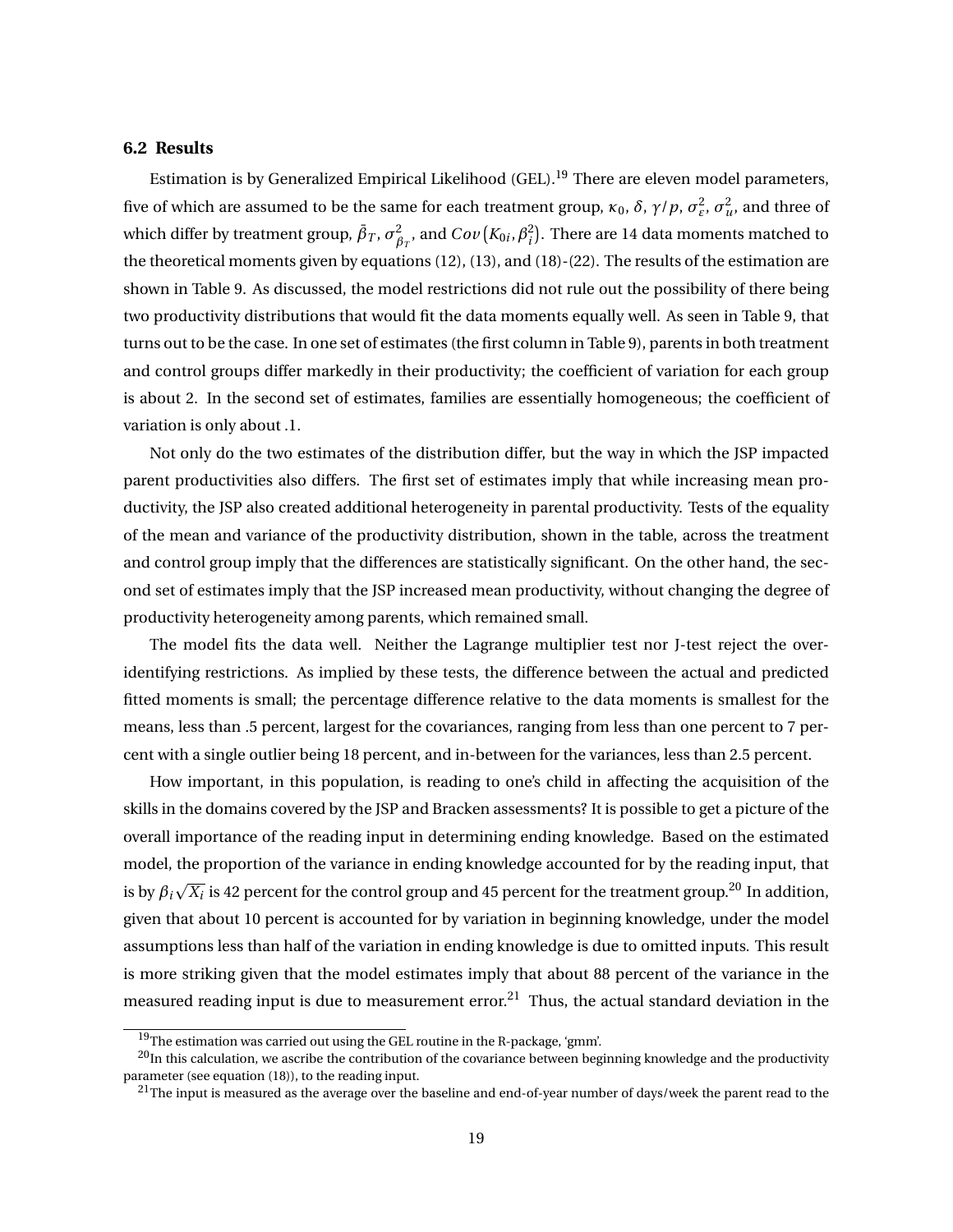input is only .67 days per week in the control group and .75 in the treatment group (as opposed to 1.89 and 1.91 days for the input measure).

Our results show that the JSP increased the average value of *β<sup>i</sup> X<sup>i</sup>* by changing the distribution of  $\beta_i$ , and, as a response by parents to the increase in their productivity, by changing the level of the input chosen by the JSP families. As already noted, this response was substantial; parents increased the number of days per week they read to their child on average by a little over one-half a day. We also found, based on the estimated treatment effect, that the change in the productivities of families substantially increased their children's knowledge as measured by the increase in their age equivalency (4.9 months). The model, which was not rejected by the data, provides a consistent interpretation of the mechanism behind the success of the JSP.

What conclusions might a researcher have drawn about the productivity of the parental input without the model? Standard practice would have been to estimate some version of the value-added production function under the assumption that the productivity parameter is the same across families. It is important to recognize that the additional assumptions of the model about the orthogonality between included and omitted inputs are also necessary to obtain consistent estimates of the production function estimated outside of the model.

Table [10](#page-32-0) provides three alternative estimates of the production function. The first column shows an OLS regression of the impact of parent reading time on the age-equivalent test score using the model's production function specification, allowing for separate effects of the input for the treatment and control group. The estimate is .182 for the control group and .399 for the treatment group. In contrast, the estimates from the model are 1.60 and 1.71 (based on the estimates in the second column of Table [9\)](#page-31-0). As shown in Table [10,](#page-32-0) the p-value for the difference in the treatment and control group estimates is .069

The second column shows the results from an OLS regression that constrains the control and treatment group coefficients to be the same. In that regression, the treatment effect is assumed to operate only through parent reading time.<sup>[22](#page-20-0)</sup> The impact of parent reading time on the age-equivalent test score is .336. The third column uses treatment identification as an instrument for parent reading time as a means of correcting for measurement error in the input.<sup>[23](#page-20-1)</sup> The estimate is almost an order of magnitude greater than the OLS estimate in the second column, consistent with the large estimated degree of measurement error in the input. $^{24}$  $^{24}$  $^{24}$ 

Based on these results, one might conclude that the IV regression provides a good estimate of the

child.

<span id="page-20-0"></span> $22$ We impose this constraint to be able to contrast the result to the IV regression in the third column. Allowing for a separate treatment effect reduces the input coefficient to .291 (.062).

<span id="page-20-1"></span><sup>&</sup>lt;sup>23</sup>Given the assumption of homogeneity in the marginal product parameter, there is no other reason to use the treatment as an instrument.

<span id="page-20-2"></span> $^{24}\mathrm{The}$  measurement error attenuation factor estimated from the model is .12.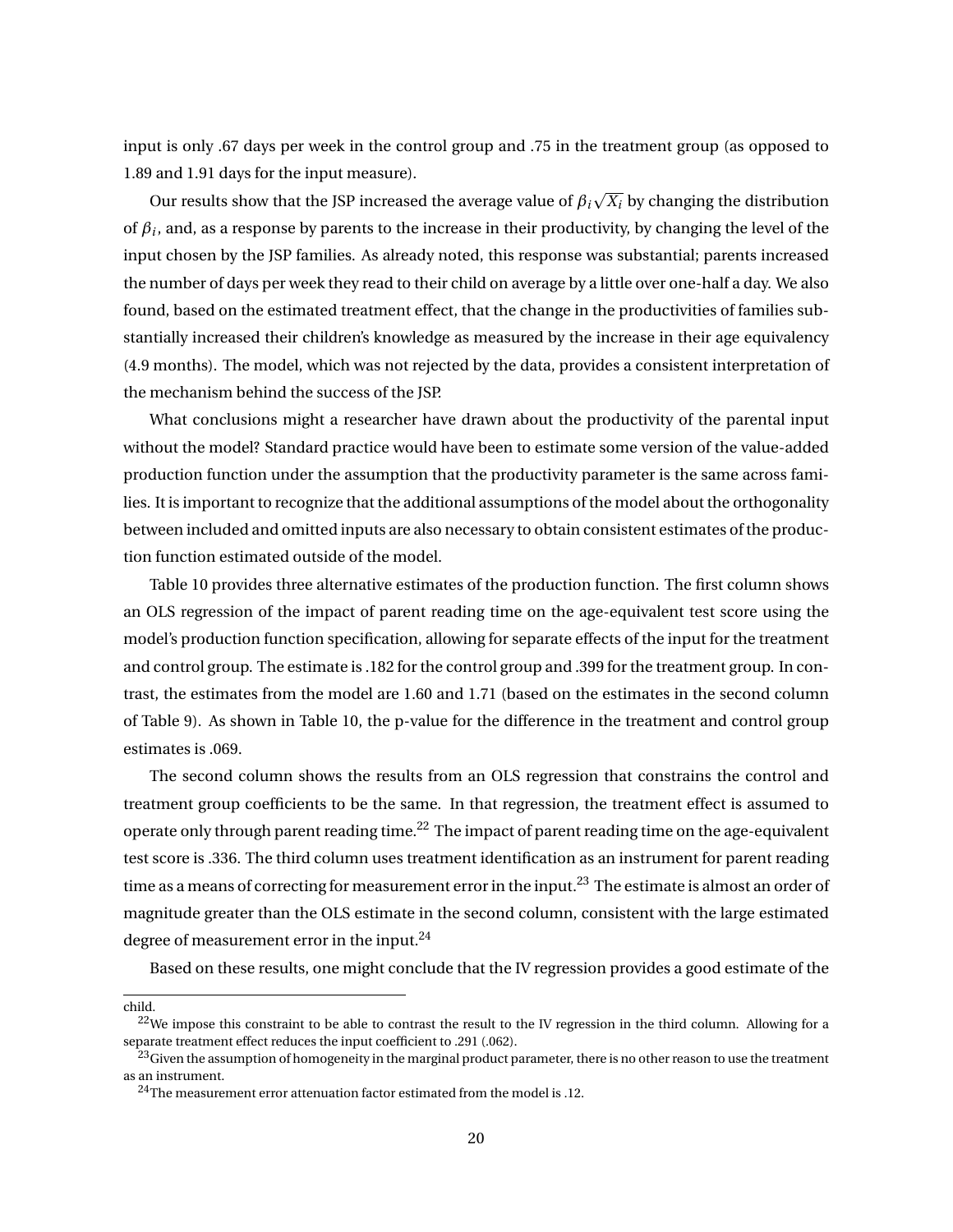mean of *β*. However, in the context of the model, this conclusion would be incorrect. As previously shown, the IV-regression does not estimate the productivity parameter, but rather the LATE parameter (16), which, in the case where there is heterogeneity in *β*, depends on the treatment and control group's mean and variance of *β*. Interestingly, the LATE parameter, in the case that *β* is homogenous across families, but the JSP improves parent productivity, reduces to the sum of the treatment and control group *β*'s.[25](#page-21-0)

## **7. Conclusions**

This paper reports the results of a study that evaluated the Jump Start Program designed by the Alief Independent School District located in the Houston area. We found that the program produced modest impacts on the acquisition of the skills targeted by the program curriculum, about .25 of a standard deviation on raw test scores. We also found some evidence of spillovers to content not directly covered by the curriculum as measured by the Bracken Assessment of School Readiness scale. The program increased parental investments as measured by the frequency parents read to their children.

To go beyond simply measuring treatment effects, we built and estimated a model of parent-child interactions that featured individual-specific heterogeneity in the marginal productivity of investments. We developed a constructive identification analysis and implemented estimation based on it. The model estimates implied that the program impact on children's knowledge is due to an increase in the marginal productivity of parental time spent reading to their child, which increases parental efficiency and, in response, induces an increase in the input itself, that is, in the frequency with which parents choose to read to the child.

The JSP trained parents to engage more effectively with their children on a very limited set of skills. Because these skills are perceived to be foundational for Pre-K success by AISD teachers, it is possible that the children whose parents participated in the program will have medium- and longterm benefits. It is also possible that these foundational skills are easily learned in the first weeks of the Pre-K program and any short-term advantage conferred by participation in the program will be short-lived. To answer these questions, future work will analyze medium- and long-term impacts of the program on performance as the children in the Jump Start study progress through school.

<span id="page-21-0"></span> $^{25}$ This result depends on the measurement error being additive in the square root of the input.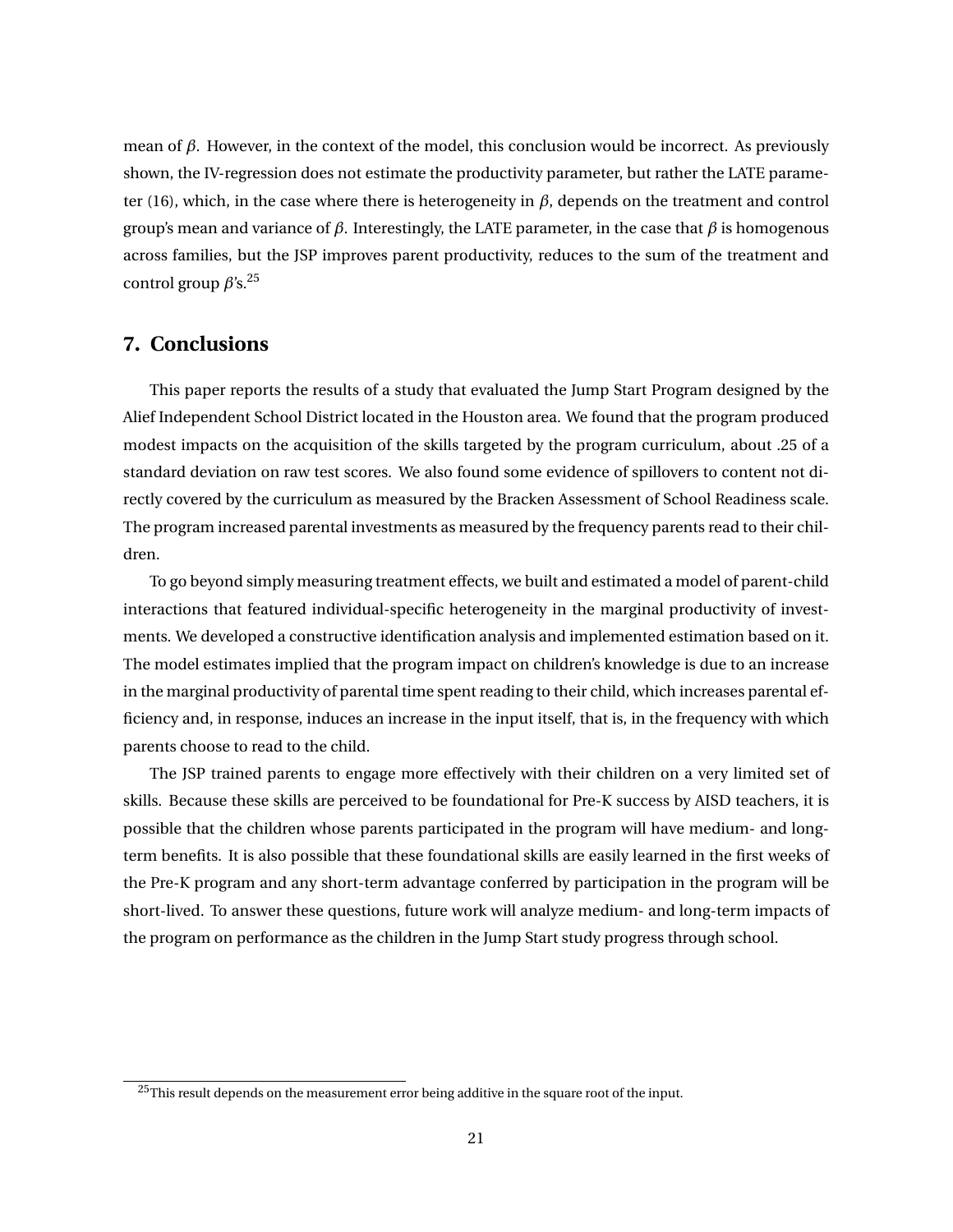## **References**

- <span id="page-22-10"></span>**Attanasio, Orazio, Sarah Cattan, Emla Fitzsimons, Costas Meghir, and Marta Rubio-Codina**, "Estimating the production function for human capital: results from a randomized controlled trial in Colombia," *American Economic Review*, 2020, *110* (1), 48–85.
- <span id="page-22-7"></span>**Baker, Amy JL, Chaya S Piotrkowski, and Jeanne Brooks-Gunn**, "The effects of the Home Instruction Program for Preschool Youngsters (HIPPY) on children's school performance at the end of the program and one year later," *Early Childhood Research Quarterly*, 1998, *13* (4), 571–588.
- <span id="page-22-8"></span>**, , and** , "The home instruction program for preschool youngsters (HIPPY)," *The Future of children*, 1999, pp. 116–133.
- <span id="page-22-2"></span>**Bassok, Daphna, Jenna E Finch, RaeHyuck Lee, Sean F Reardon, and Jane Waldfogel**, "Socioeconomic gaps in early childhood experiences: 1998 to 2010," *Aera Open*, 2016, *2* (3), 2332858416653924.
- <span id="page-22-0"></span>**Bond, Timothy N and Kevin Lang**, "The evolution of the Black-White test score gap in Grades K–3: The fragility of results," *Review of Economics and Statistics*, 2013, *95* (5), 1468–1479.
- <span id="page-22-4"></span>**Cunha, Flavio, Marsha Gerdes, and Snejana Nihtianova**, "Language environment and maternal expectations: an evaluation of the Lena Start program," *Work. Pap., Rice Univ., Houston, TX Google Scholar Article Location*, 2020.
- <span id="page-22-9"></span>**Florens, Jean-Pierre, James J Heckman, Costas Meghir, and Edward Vytlacil**, "Identification of treatment effects using control functions in models with continuous, endogenous treatment and heterogeneous effects," *Econometrica*, 2008, *76* (5), 1191–1206.
- <span id="page-22-5"></span>**Furstenberg, Frank F**, "The challenges of finding causal links between family educational practices and schooling outcomes," *Whither opportunity*, 2011, pp. 465–482.
- <span id="page-22-6"></span>**Heckman, James J, Margaret L Holland, Kevin K Makino, Rodrigo Pinto, and Maria Rosales-Rueda**, "An analysis of the memphis nurse-family partnership program," Technical Report, National Bureau of Economic Research 2017.
- <span id="page-22-3"></span>**Kalil, Ariel**, "Inequality begins at home: The role of parenting in the diverging destinies of rich and poor children," in "Families in an era of increasing inequality," Springer, 2015, pp. 63–82.
- <span id="page-22-1"></span>**, Rebecca Ryan, and Michael Corey**, "Diverging destinies: Maternal education and the developmental gradient in time with children," *Demography*, 2012, *49* (4), 1361–1383.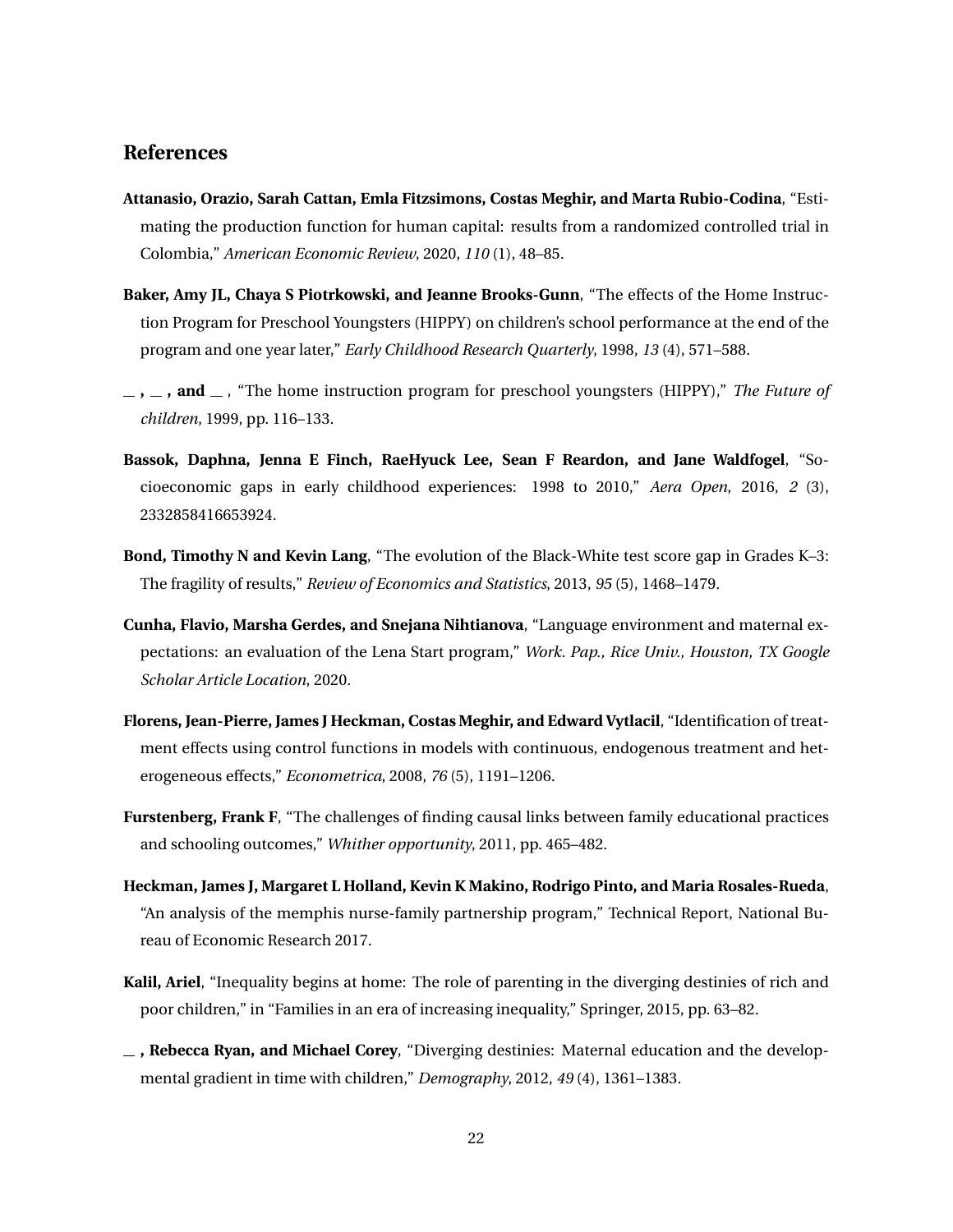- <span id="page-23-3"></span>**Love, John M, Ellen Eliason Kisker, Christine Ross, Helen Raikes, Jill Constantine, Kimberly Boller, Jeanne Brooks-Gunn, Rachel Chazan-Cohen, Louisa Banks Tarullo, Christy Brady-Smith et al.**, "The effectiveness of early head start for 3-year-old children and their parents: lessons for policy and programs.," *Developmental psychology*, 2005, *41* (6), 885.
- <span id="page-23-4"></span>**Pierre, R St, A Ricciuti, F Creps Tao et al.**, "Third national Even Start evaluation: Program impacts and implications for improvement. Washington, DC: US Department of Education," *Planning and Evaluation Service, Elementary and Secondary Division. Retrieved June*, 2003, *23*, 2004.
- <span id="page-23-1"></span>**Putnam, Robert D**, *Our kids: The American dream in crisis*, Simon and Schuster, 2016.
- <span id="page-23-0"></span>**Reardon, Sean F and Ximena A Portilla**, "Recent trends in income, racial, and ethnic school readiness gaps at kindergarten entry," *Aera Open*, 2016, *2* (3), 2332858416657343.
- <span id="page-23-2"></span>**Suskind, Dana L, Kristin R Leffel, Eileen Graf, Marc W Hernandez, Elizabeth A Gunderson, Shannon G Sapolich, Elizabeth Suskind, Lindsey Leininger, Susan Goldin-Meadow, and Susan C** Levine, "A parent-directed language intervention for children of low socioeconomic status: A randomized controlled pilot study," *Journal of child language*, 2016, *43* (2), 366–406.
- <span id="page-23-6"></span>**Todd, Petra E and Kenneth I Wolpin**, "On the specification and estimation of the production function for cognitive achievement," *The Economic Journal*, 2003, *113* (485), F3–F33.
- <span id="page-23-5"></span> $\equiv$  **and**  $\equiv$ , "The production of cognitive achievement in children: Home, school, and racial test score gaps," *Journal of Human capital*, 2007, *1* (1), 91–136.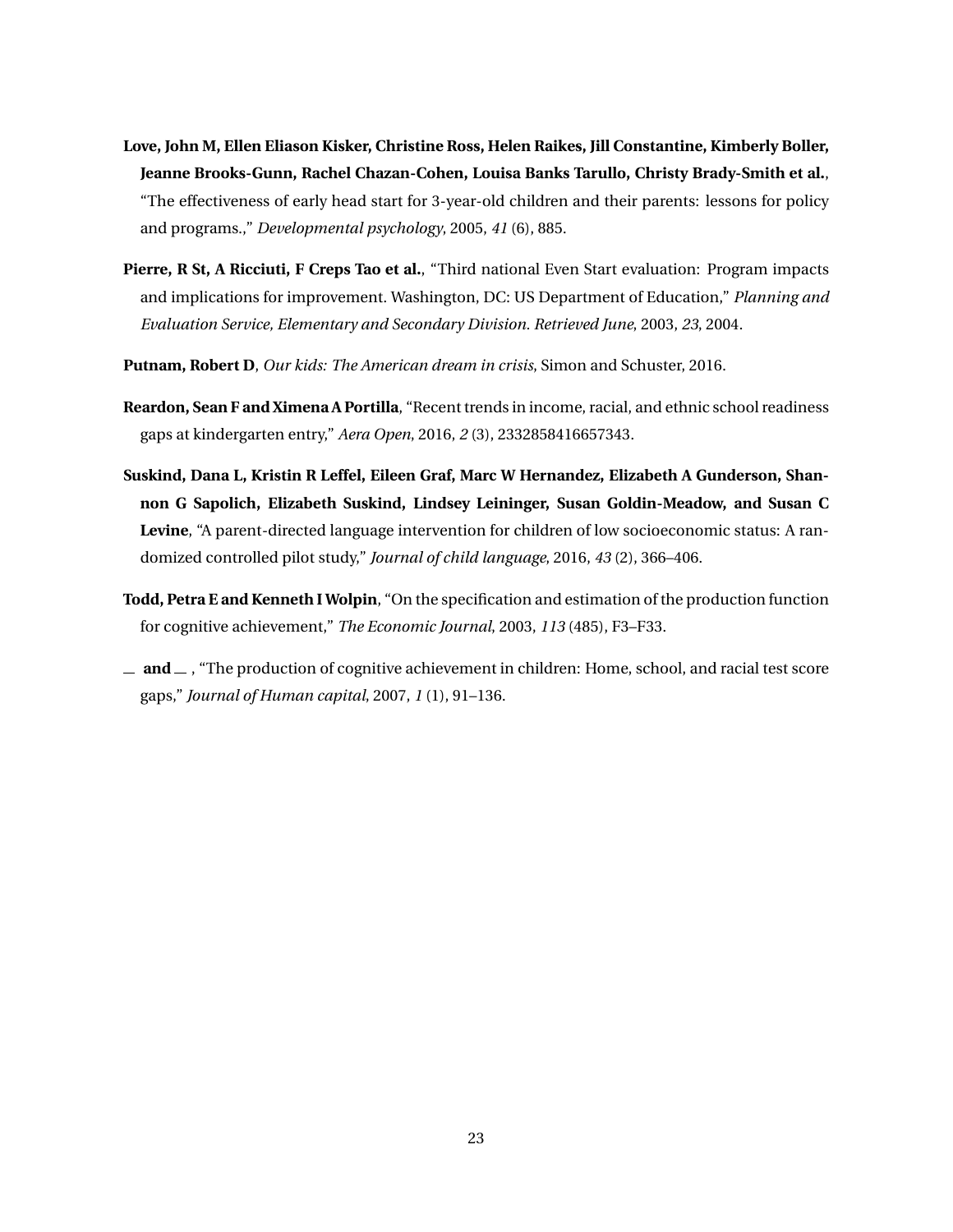<span id="page-24-0"></span>

|                            | In Jump Start     | Not in Jump Start |       |
|----------------------------|-------------------|-------------------|-------|
| Year 1                     | (Treatment Group) | (Control Group)   | Total |
| In Lottery:                |                   |                   |       |
| Number                     | 232               | 229               | 461   |
| Percent                    | 50.3              | 49.7              | 100   |
| In Study:                  |                   |                   |       |
| <b>Baseline</b>            |                   |                   |       |
| Number                     | 211               | 205               | 416   |
| Percent                    | 50.7              | 49.3              | 100   |
| Percent of Lottery         | 90.9              | 89.5              | 90.2  |
| End of Year                |                   |                   |       |
| Number                     | 170               | 127               | 297   |
| Percent                    | 57.2              | 42.8              | 100   |
| Percent of Lottery         | 73.3              | 55.4              | 64.4  |
| <b>Percent of Baseline</b> | 80.5              | 62                | 71.3  |
|                            |                   |                   |       |
| Year 2                     |                   |                   |       |
| In Lottery:                |                   |                   |       |
| Number                     | 199               | 190               | 389   |
| Percent                    | 51.2              | 48.8              | 100   |
| In Study:                  |                   |                   |       |
| <b>Baseline</b>            |                   |                   |       |
| Number                     | 184               | 178               | 362   |
| Percent                    | 50.8              | 49.2              | 100   |
| Percent of Lottery         | 92.5              | 93.7              | 93.1  |
| End of Year                |                   |                   |       |
| Number                     | 160               | 138               | 298   |
| Percent                    | 53.7              | 46.3              | 100   |
| Percent of Lottery         | 80.4              | 72.6              | 76.6  |
| Percent of Baseline        | 86.9              | 77.5              | 82.3  |
| Year 3                     |                   |                   |       |
| In Lottery:                |                   |                   |       |
| Number                     | 190               | 176               | 366   |
| Percent                    | 51.9              | 48.1              | 100   |
| In Study:                  |                   |                   |       |
| <b>Baseline</b>            |                   |                   |       |
| Number                     | 179               | 169               | 348   |
| Percent                    | 50.8              | 49.2              | 100   |
| Percent of Lottery         | 94.2              | 96                | 95.1  |
| End of Year                |                   |                   |       |
| Number                     | 157               | 138               | 295   |
| Percent                    | 53.2              | 46.8              | 100   |
| Percent of Lottery         | 82.6              | 78.4              | 80.6  |
| Percent of Baseline        | 87.7              | 81.7              | 84.8  |

Table 1: Sample Sizes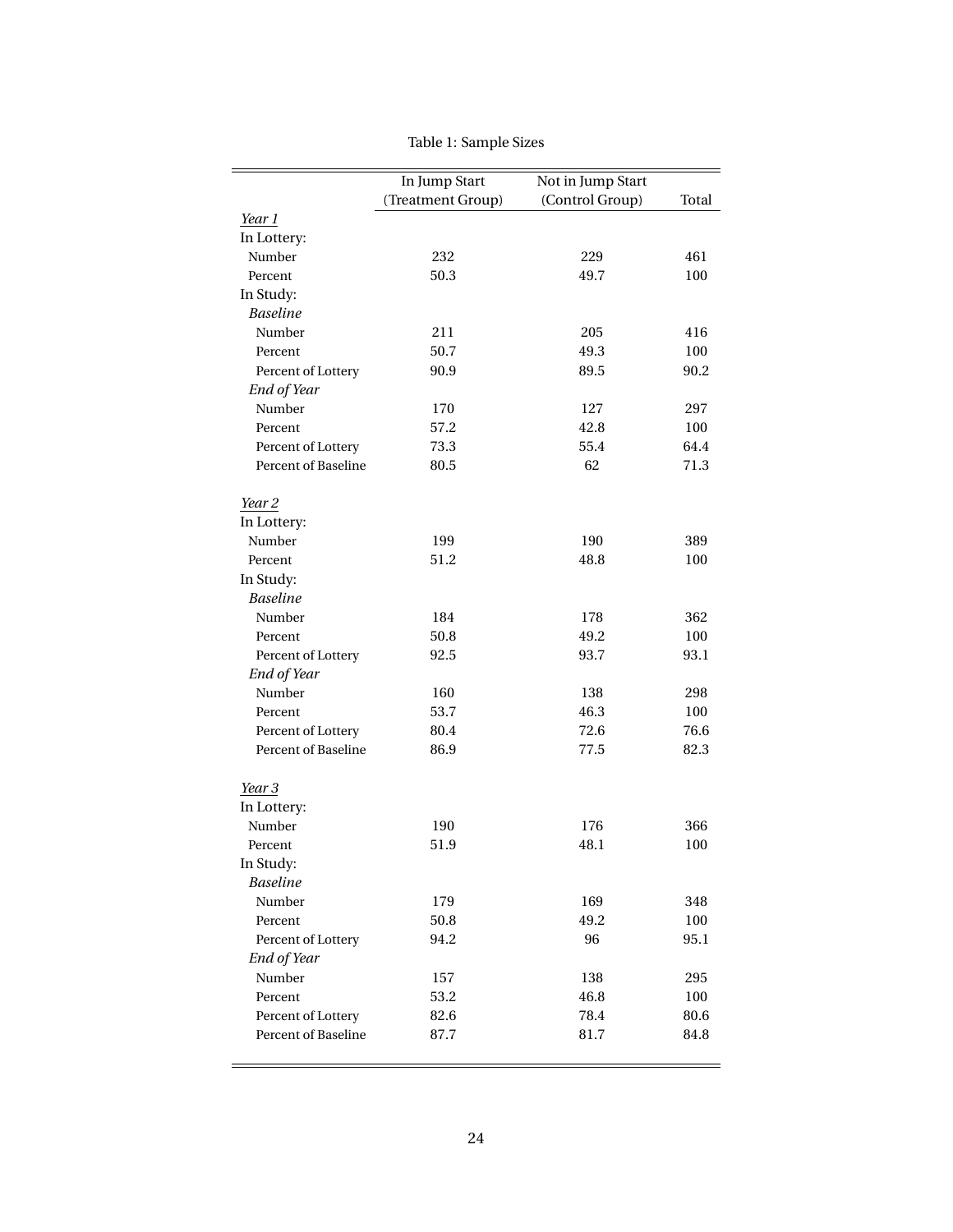|                                    |      | Treatment-Control | p-value of |
|------------------------------------|------|-------------------|------------|
|                                    | Mean | Difference        | Difference |
| <b>Blocking Variables</b>          |      |                   |            |
| Jump Start Baseline Test Score (%) |      |                   |            |
| Year 1                             | 51.4 | $\bf{l}$          | 0.7        |
| Year <sub>2</sub>                  | 53.5 | 0.2               | 0.93       |
| Year <sub>3</sub>                  | 48.4 | 0.01              | 0.99       |
| Pooled Years                       | 51.2 | 0.4               | 0.78       |
| Child Age at Test (Years)          |      |                   |            |
| Year 1                             | 3.58 | 0.01              | 0.84       |
| Year <sub>2</sub>                  | 3.52 | $0.01\,$          | $\rm 0.8$  |
| Year <sub>3</sub>                  | 3.46 | $-0.01$           | 0.94       |
| Pooled Years                       | 3.52 | $0.01\,$          | 0.88       |
| Non-Blocking Variables             |      |                   |            |
| Parent Years of Schooling          |      |                   |            |
| Year 1                             | 12.2 | 0.16              | 0.64       |
| Year <sub>2</sub>                  | 12.1 | 0.11              | 0.76       |
| Year <sub>3</sub>                  | 12.3 | 0.09              | 0.81       |
| Pooled Years                       | 12.2 | 0.12              | 0.55       |
| Parent Hispanic                    |      |                   |            |
| Year 1                             | 57   | $-2$              | 0.66       |
| Year <sub>2</sub>                  | 57.4 | $-3.1$            | 0.54       |
| Year <sub>3</sub>                  | 58.8 | 0.3               | 0.95       |
| Pooled Years                       | 57.7 | $-1.7$            | 0.56       |
| Parent Age (years)                 |      |                   |            |
| Year 1                             | 32.5 | $-0.12$           | 0.84       |
| Year <sub>2</sub>                  | 32.4 | 0.84              | 0.28       |
| Year 3                             | 32.3 | 0.2               | 0.78       |
| Pooled Years                       | 32.5 | 0.28              | 0.48       |
| Number of Children in HH           |      |                   |            |
| Year 1                             | 2.87 | 0.07              | 0.58       |
| Year 2                             | 2.81 | 0.09              | 0.47       |
| Year 3                             | 2.82 | 0.17              | 0.21       |
| Pooled Years                       | 2.83 | 0.11              | 0.15       |
| Percent Receive Food Stamps (%)    |      |                   |            |
| Year 1                             | 51.2 | $-3.5$            | 0.49       |
| Year 2                             | 45   | $-6.4$            | 0.22       |
| Year <sub>3</sub>                  | 46   | $\overline{2}$    | 0.72       |
| Pooled Years                       | 47.6 | $-2.8$            | 0.35       |
| Bracken Baseline Test Score        |      |                   |            |
| Year 1                             | 25.2 | 1.2               | 0.54       |
| Year 2                             | 23.5 | 0.6               | 0.77       |
| Year 3                             | 22.8 | $\mathbf{1}$      | $0.6\,$    |
| Pooled Years                       | 23.9 | 0.9               | 0.42       |
|                                    |      |                   |            |

Table 2: Comparison of Treatment and Controls: Baseline Study Sample

<span id="page-25-0"></span> $\equiv$ 

 $\equiv$ 

 $\overline{\phantom{a}}$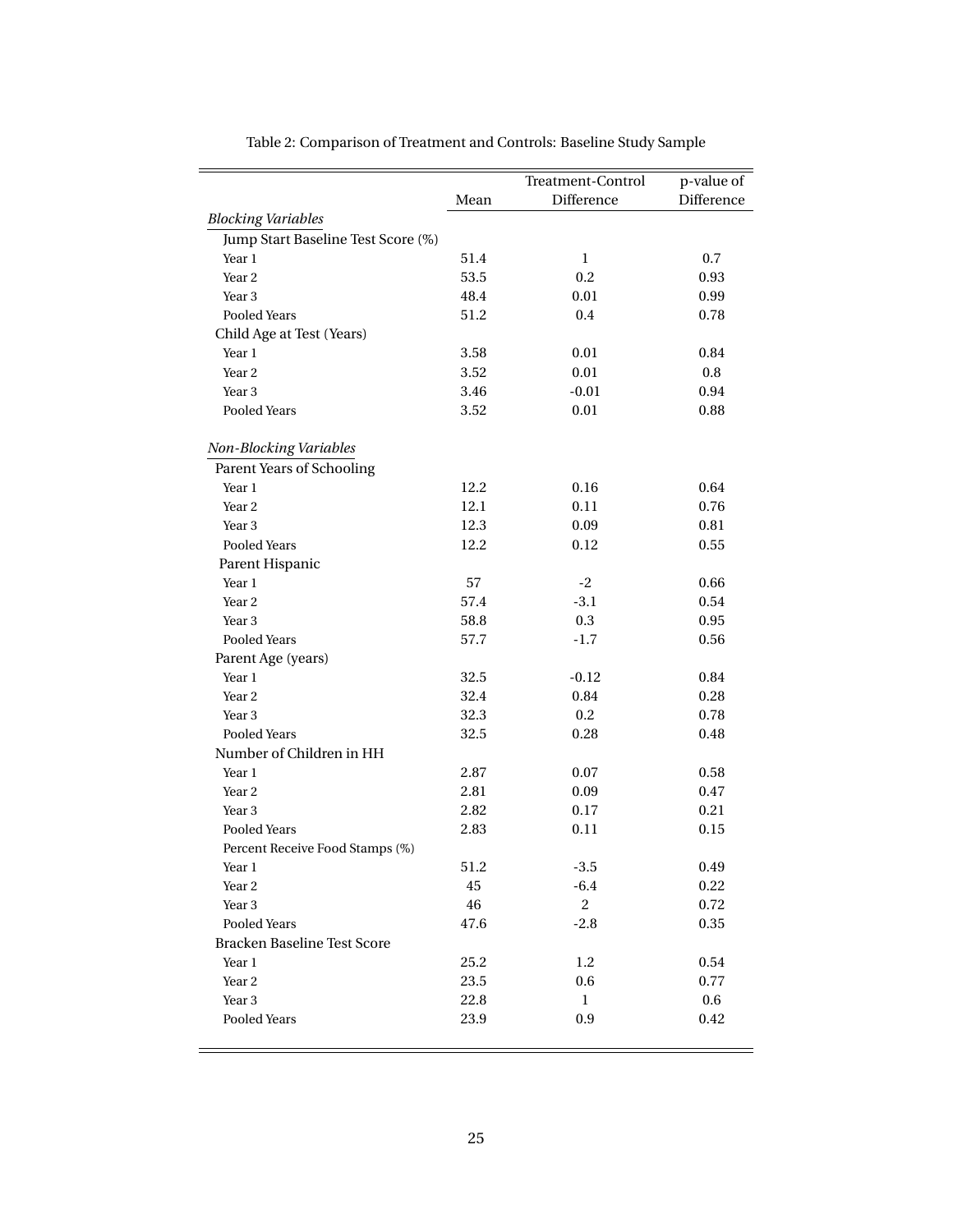|                                    |      | Treatment-Control | p-value of |
|------------------------------------|------|-------------------|------------|
|                                    | Mean | Difference        | Difference |
| <b>Blocking Variables</b>          |      |                   |            |
| Jump Start Baseline Test Score (%) |      |                   |            |
| Year 1                             | 50.1 | $\mathbf{1}$      | 0.74       |
| Year 2                             | 53.9 | 0.5               | 0.86       |
| Year <sub>3</sub>                  | 48.8 | 1.3               | 0.67       |
| Pooled Years                       | 51   | 0.9               | 0.59       |
| Chile Age at Test (Years)          |      |                   |            |
| Year 1                             | 3.58 | 0.02              | 0.52       |
| Year <sub>2</sub>                  | 3.51 | $-0.01$           | 0.91       |
| Year <sub>3</sub>                  | 3.46 | $-0.03$           | 0.36       |
| Pooled Years                       | 3.52 | $-0.01$           | 0.96       |
|                                    |      |                   |            |
| Non-Blocking Variables             |      |                   |            |
| Parent Years of Schooling          |      |                   |            |
| Year 1                             | 12.4 | 0.02              | 0.96       |
| Year <sub>2</sub>                  | 12.1 | 0.46              | 0.27       |
| Year <sub>3</sub>                  | 12.3 | 0.45              | 0.26       |
| Pooled Years                       | 12.2 | 0.32              | 0.18       |
| Parent Hispanic                    |      |                   |            |
| Year 1                             | 60.6 | 1.3               | 0.82       |
| Year <sub>2</sub>                  | 60   | $-6.1$            | 0.29       |
| Year <sub>3</sub>                  | 61   | $-3.8$            | 0.51       |
| Pooled Years                       | 60.5 | $-2.9$            | 0.39       |
| Parent Age (years)                 |      |                   |            |
| Year 1                             | 32.6 | $-0.23$           | 0.78       |
| Year <sub>2</sub>                  | 32.7 | 0.73              | 0.41       |
| Year <sub>3</sub>                  | 32.4 | $-0.15$           | 0.84       |
| Pooled Years                       | 32.6 | 0.12              | 0.79       |
| Number of Children in HH           |      |                   |            |
| Year 1                             | 2.96 | 0.15              | 0.3        |
| Year <sub>2</sub>                  | 2.8  | $-0.03$           | 0.84       |
| Year 3                             | 2.85 | 0.09              | 0.5        |
| Pooled Years                       | 2.87 | 0.07              | 0.36       |
| Percent Receive Food Stamp (%)     |      |                   |            |
| Year 1                             | 50.5 | 0.9               | 0.88       |
| Year 2                             | 42.4 | -8                | 0.17       |
| Year <sub>3</sub>                  | 45.4 | 2.3               | 0.69       |
| Pooled Years                       | 46.1 | $-1.5$            | 0.66       |
| Bracken Baseline Test Score        |      |                   |            |
| Year 1                             | 23.6 | $0.5\,$           | 0.83       |
| Year 2                             | 25.1 | 3.2               | 0.17       |
| Year 3                             | 22.9 | 0.8               | 0.7        |
| Pooled Years                       | 23.9 | $1.5\,$           | 0.24       |
|                                    |      |                   |            |

<span id="page-26-0"></span>Table 3: Comparison of Treatment and Controls: Post-Program Study Sample

÷,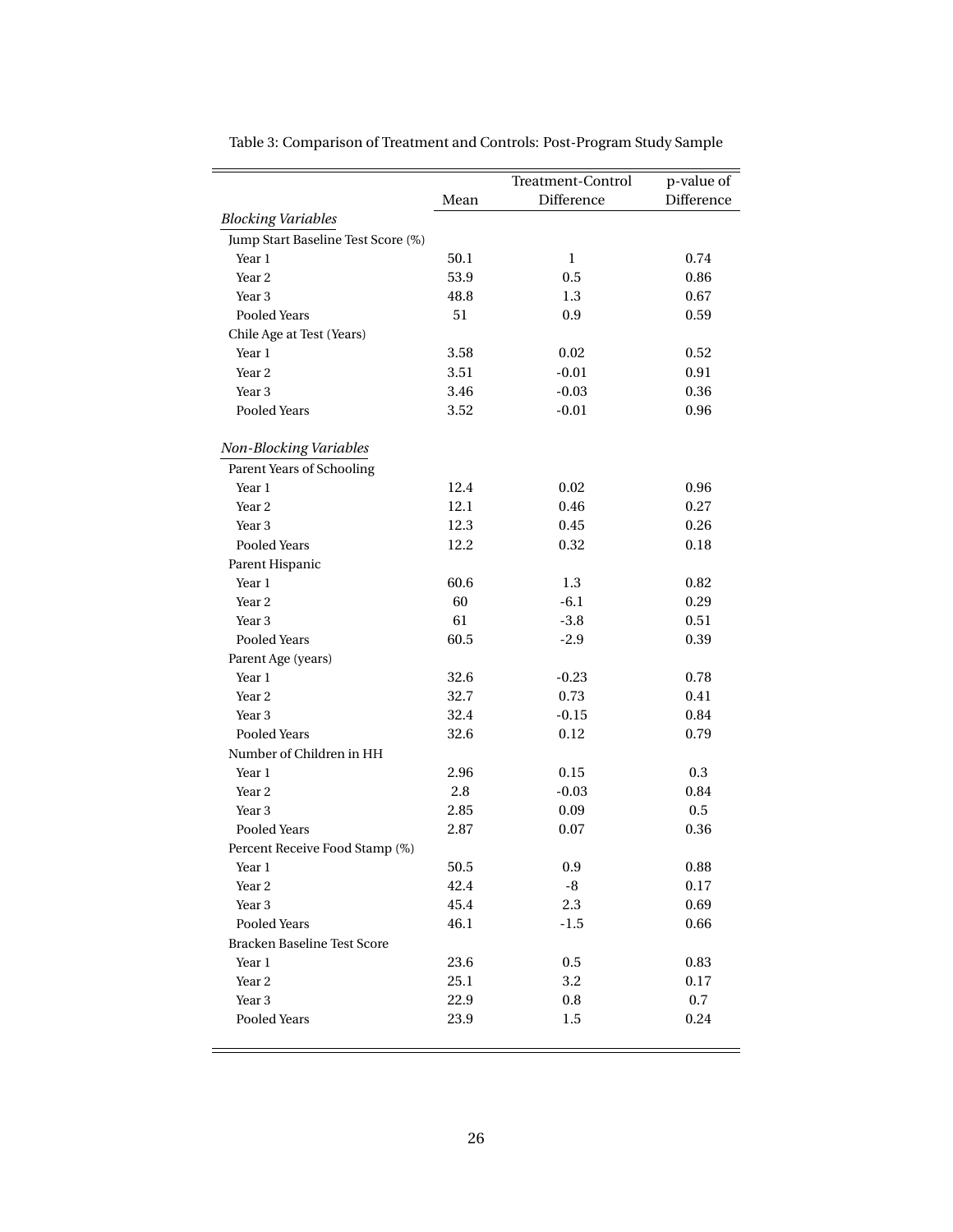|                                | Year 1 | Year 2 | Year 3 |
|--------------------------------|--------|--------|--------|
| Mean weeks completed           | 13.5   | 17.4   | 16.1   |
| % Completing<br>0 weeks        | 10.4   | 2.0    | 8.4    |
| 1-5 weeks                      | 15.7   | 10.6   | 11.1   |
| 6-15 weeks                     | 16.6   | 13.1   | 8.9    |
| % Complete program (16+ weeks) | 57.2   | 74.4   | 71.6   |

<span id="page-27-0"></span>Table 4: Baseline Test Scores: Study Participants in Pre- and Post-Test Sample (All Years)

<span id="page-27-1"></span>Table 5: Baseline Test Scores: Study Participants in Pre- and Post-Test Sample (All Years)

 $=$ 

 $\equiv$ 

|                                 | Year 1 | Year 2 | Year 3 | All Years |
|---------------------------------|--------|--------|--------|-----------|
| <b>Jump Start Test:</b>         |        |        |        |           |
| Mean test score (%)             | 50.1   | 53.9   | 48.8   | 51        |
| Standard deviation (%)          | 26.4   | 25     | 25.6   | 25.7      |
| % Test score<25%                | 20.6   | 16.4   | 21.7   | 19.7      |
| $\%$ Test score $\geq$ =75 $\%$ | 20.6   | 22.8   | 17.6   | 20.3      |
| Bracken Test:                   |        |        |        |           |
| Mean test score (%)             | 23.6   | 25.1   | 22.9   | 23.9      |
| Standard deviation (%)          | 19.1   | 20.2   | 17.7   | 19        |
| Mean national percentile        | 25.6   | 28.8   | 26.9   | 27.1      |
| Percent very delayed or delayed | 52.4   | 48.7   | 51.2   | 50.7      |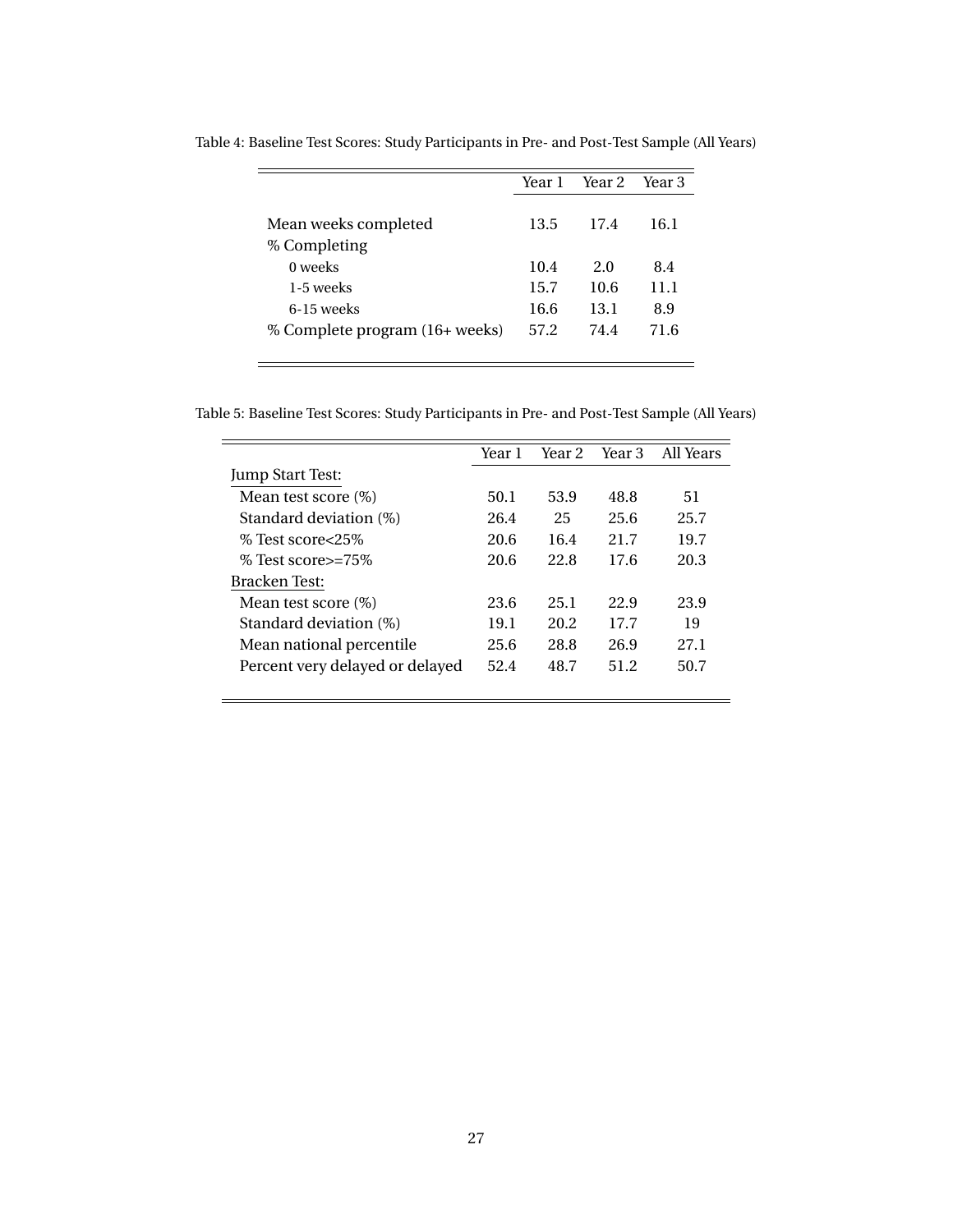<span id="page-28-0"></span>

|                                             | End-of-Year |                   |                      |
|---------------------------------------------|-------------|-------------------|----------------------|
| Test Module (no. of questions)              | Difference  | $Diff-in-Diff(1)$ | Diff-in-Diff $(2)^1$ |
|                                             |             |                   |                      |
| All Modules (26): [50.4, 68.7] <sup>2</sup> | 7.4         | 6.5               | 7.0                  |
|                                             | $(1.4)^3$   | (1.5)             | (1.2)                |
| Colors (10): [58.4, 74.7]                   | 3.7         | 2.7               | 3.2                  |
|                                             | (1.9)       | (2.1)             | (1.6)                |
| Fine Motor Skills (8): [56.9, 75.7]         | 3.8         | 4.6               | 4.0                  |
|                                             | (1.5)       | (2.1)             | (1.4)                |
| Counting (2): [40.3, 62.7]                  | 3.8         | 0.7               | 2.8                  |
|                                             | (2.9)       | (3.4)             | (2.7)                |
| Sorting (1): [42.9, 67.2]                   | 6.5         | 5.9               | 6.4                  |
|                                             | (3.1)       | (4.2)             | (3.0)                |
| Name Recognition (1): [24.7, 47.4]          | 22.4        | 21.0              | 22.2                 |
|                                             | (3.2)       | (4.0)             | (3.2)                |
| Book Handling (4): [31.2, 48.5]             | 22.1        | 19.2              | 21.5                 |
|                                             | (2.5)       | (2.9)             | (2.4)                |
|                                             |             |                   |                      |

Table 6: Impact of Jump Start Program on the Jump Start Test (All Years)

<sup>1</sup>Based on regression of end-of-year test score on treatment dummy and baseline test score.

 $2$  [control group baseline, control group end of year].

 ${\rm^3}$  Robust standard errors in parentheses.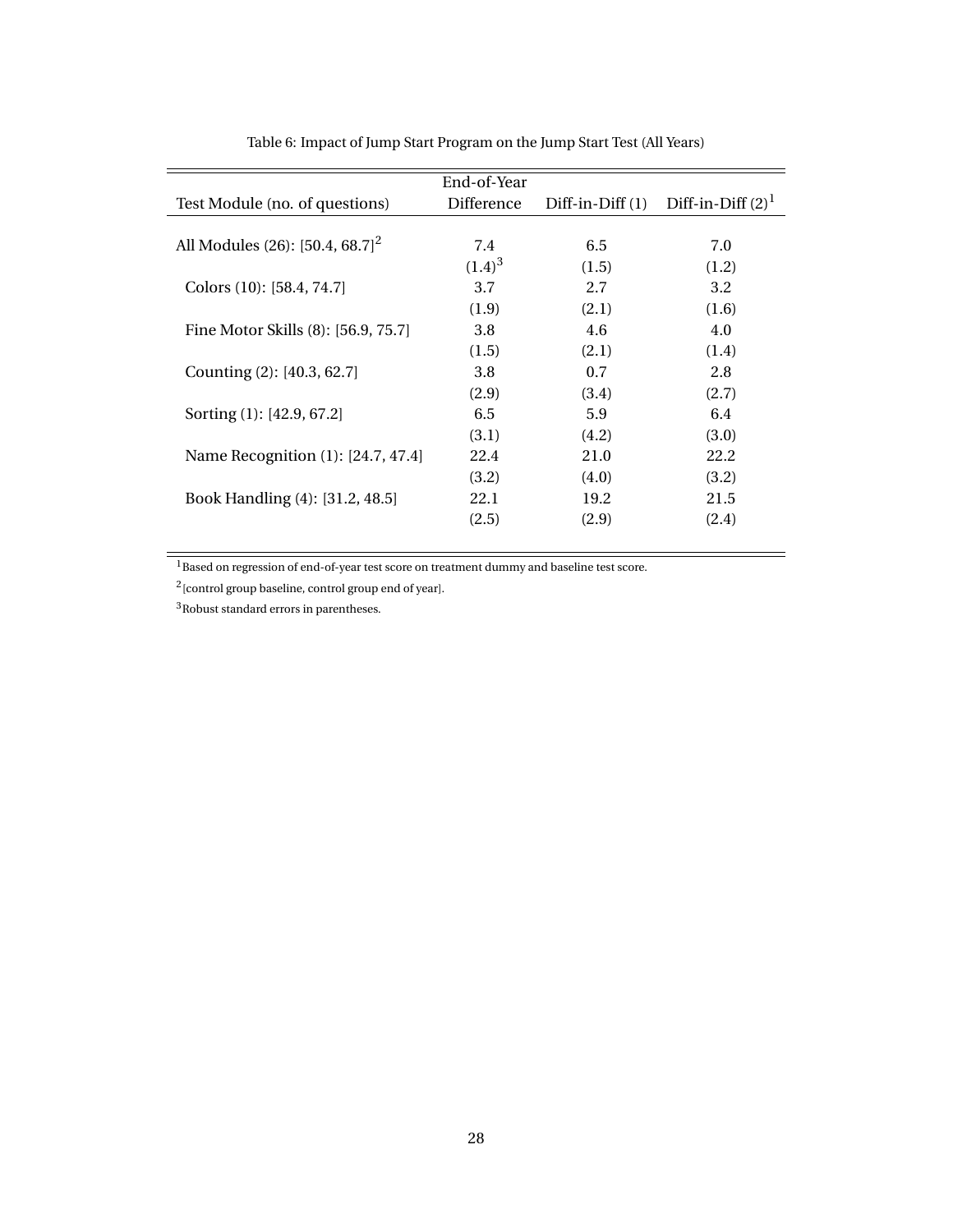<span id="page-29-0"></span>

|                                                              | End-of-Year |                   |                      |
|--------------------------------------------------------------|-------------|-------------------|----------------------|
| Test Module (no. of questions)                               | Difference  | $Diff-in-Diff(1)$ | Diff-in-Diff $(2)^1$ |
|                                                              |             |                   |                      |
| All Modules (85): [23.0, 34.1] <sup>2</sup>                  | 3.2         | 1.6               | 2.2                  |
|                                                              | $(1.3)^3$   | (1.1)             | (1.0)                |
| Colors (10): [56.4, 77.4]                                    | 5.3         | 2.9               | 4.2                  |
|                                                              | (2.2)       | (2.4)             | (1.8)                |
| Letters (8): [20.2, 28.2]                                    | 4.6         | 2.6               | 3.2                  |
|                                                              | (2.1)       | (1.7)             | (1.6)                |
| Numbers (18): [11.9, 20.6]                                   | 4.2         | 1.8               | 2.5                  |
|                                                              | (1.9)       | (1.7)             | (1.6)                |
| Sizes (22): [20.3, 29.1]                                     | 1.1         | 1.4               | 1.2                  |
|                                                              | (1.3)       | (1.5)             | (1.2)                |
| Shapes (20): [21.5, 34.9]                                    | 2.1         | 0.4               | 1.2                  |
|                                                              | (1.5)       | (1.5)             | (1.3)                |
| Percentile Score (85): [25.9, 26.0]                          | 4.8         | 2.6               | 3.5                  |
|                                                              | (1.8)       | (1.6)             | (1.4)                |
| Pct. Very Delayed or Delayed <sup>4</sup> (85): [51.0, 46.5] | $-4.3$      | $-4.0$            | $-4.2$               |
|                                                              | (3.4)       | (3.5)             | (3.0)                |
|                                                              |             |                   |                      |

Table 7: Impact of Jump Start Program on the Bracken Test (All Years)

 $\overline{\hbox{${\scriptstyle~1}$\scriptstyle$Based on regression of end-of-year test score on treatment dummy and baseline test score.}}$ 

<sup>2</sup> [control group baseline, control group end of year].

<sup>3</sup>Robust standard errors in parentheses.

<sup>4</sup>National Norm by Age in Months.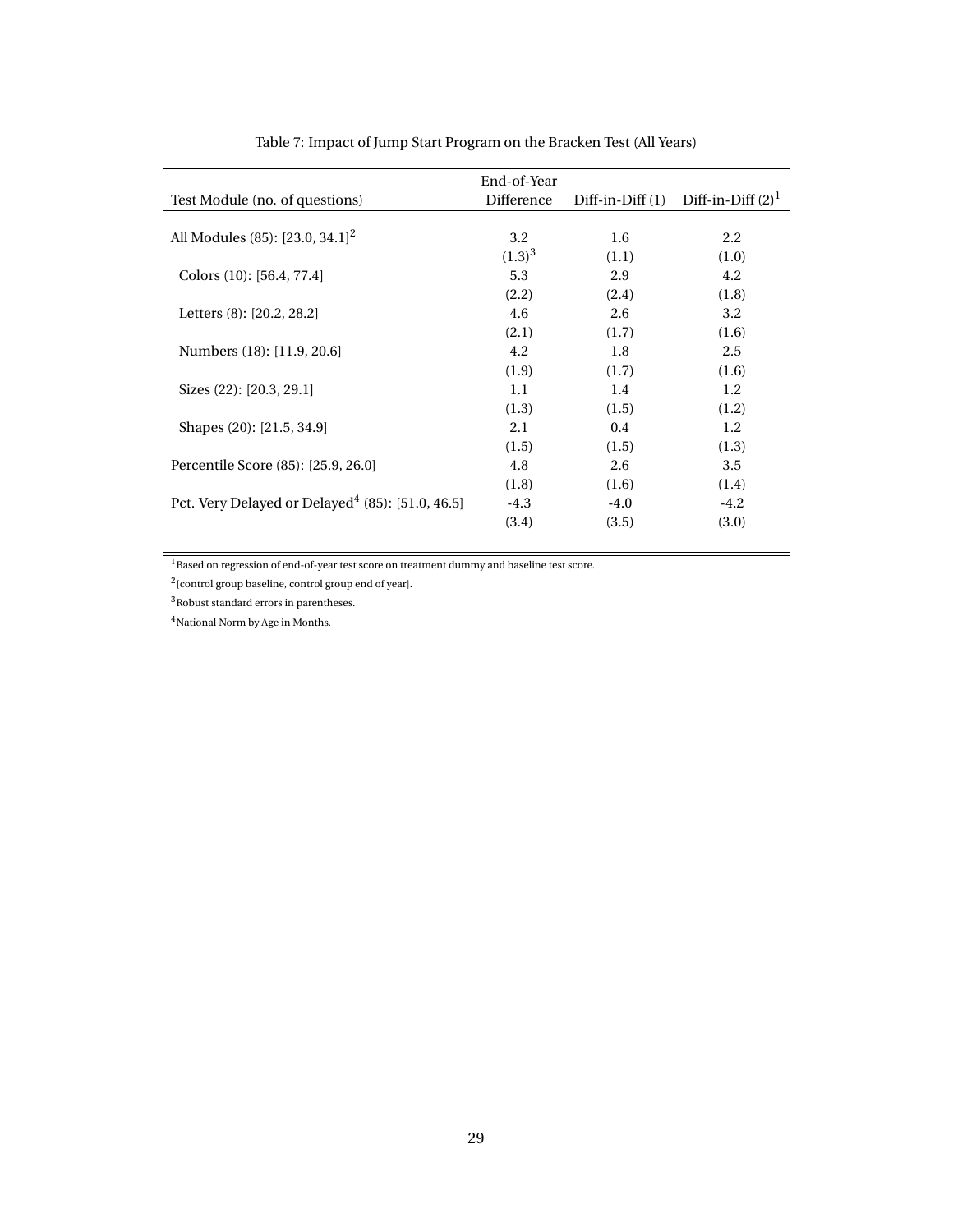| Input                                             | Diff-in-Diff <sup>1</sup> |
|---------------------------------------------------|---------------------------|
| Number of Days/Week Read to Child: $[3.0, 4.1]^2$ | 0.56                      |
| Has 10 or More Children's Books: [.41, .49]       | (0.14)<br>0.22            |
|                                                   | (0.03)                    |
| Helps Child Learn Alphabet: [80.8, 87.6]          | 0.02<br>(0.03)            |
| Helps Child Learn Colors: [89.6, 99.0]            | 0.02                      |
| Helps Child Learn Numbers: [88.3, 95.8]           | (0.02)<br>$-0.01$         |
| Help Child Learn Shapes: [67.6, 83.3]             | (0.02)<br>$-0.04$         |
|                                                   | (0.03)                    |

Table 8: Impact of Jump Start Program on Parental Inputs (All Years)

 $^{\rm 1}$ Based on regression of end-of-year value of variable on treatment dummy and baseline value of variable; robust standard errors in parentheses.

<sup>2</sup> [control group baseline, control group end of year].

<span id="page-30-0"></span> $\equiv$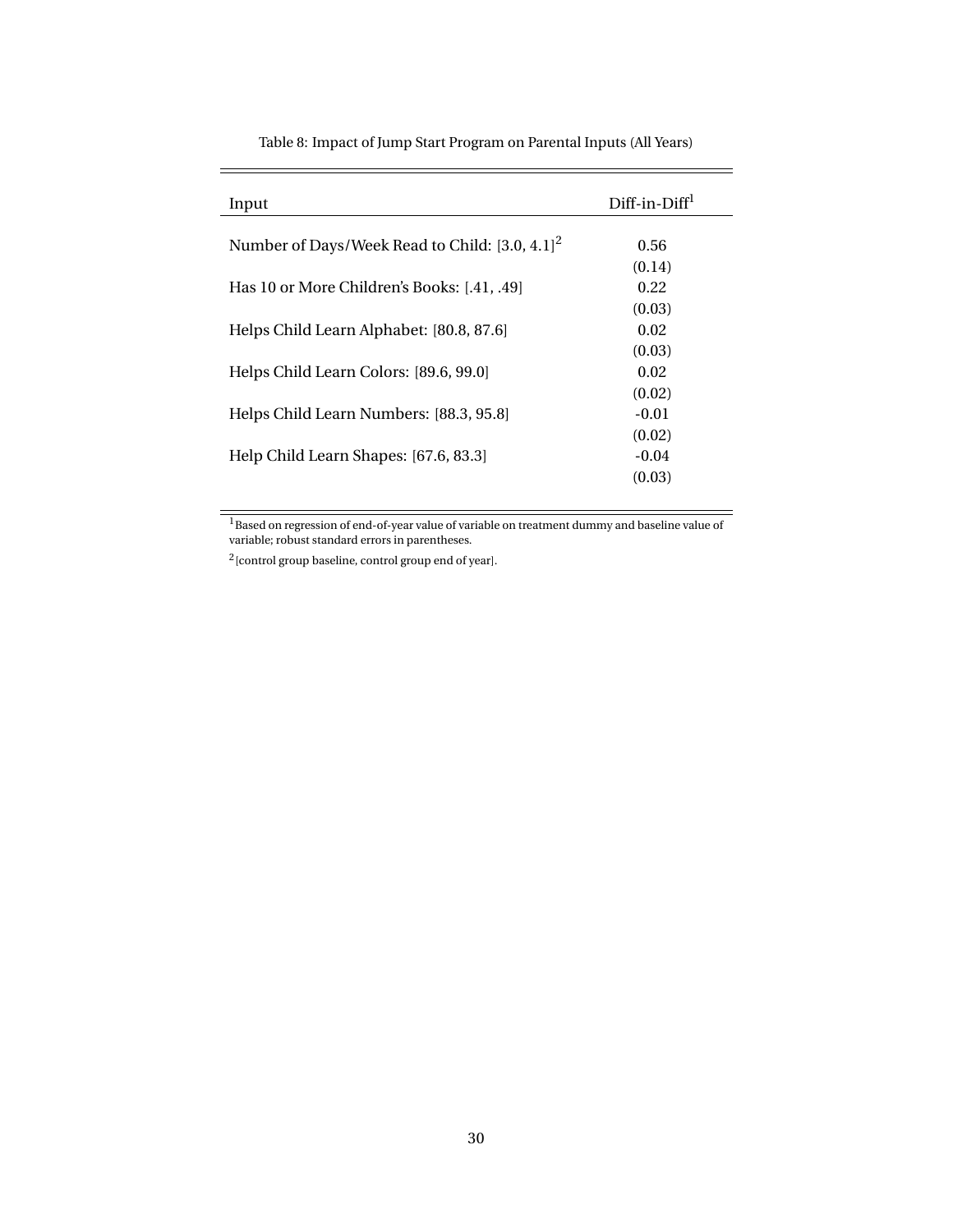<span id="page-31-0"></span>

|                                                        |               | Estimate   |            |
|--------------------------------------------------------|---------------|------------|------------|
|                                                        |               | Root 1     | Root 2     |
| $\frac{\bar{\beta}_0}{\bar{\beta}_1}$                  |               | 0.73(0.18) | 1.60(0.40) |
|                                                        |               | 0.78(0.29) | 1.71(0.42) |
| $\sigma_{\beta_0}$                                     |               | 1.42(0.36) | 0.15(0.03) |
| $\sigma_{\beta_1}$                                     |               | 1.53(0.37) | 0.16(0.03) |
| $\gamma$ / $p$                                         | 2.36(0.58)    |            |            |
| $Cov(K_{0i}, \beta_i^2)_0$                             | 0.27(0.16)    |            |            |
| $Cov(K_{0i}, \beta_i^2)_1$                             | 0.43(0.21)    |            |            |
| $\sigma_u$                                             | 0.82(0.06)    |            |            |
| $\sigma_{\varepsilon}$                                 | 1.76(0.05)    |            |            |
| $\kappa_0$                                             | 0.15(0.66)    |            |            |
| $\delta$                                               | $-0.75(0.06)$ |            |            |
|                                                        |               |            |            |
| Test of over-identifying restrictions:                 |               |            |            |
| Lagrange multiplier (statistic, p-value)               | 1.64, 0.65    |            |            |
| J-Statistic (statistic, p-value)                       | 1.66, 0.65    |            |            |
|                                                        |               |            |            |
| Test of equality: D-statistic ( $\chi_{0.1}^2$ = 6.63) |               | Root 1     | Root 2     |
| $\bar{\beta}_0 = \bar{\beta}_1$                        |               | 19.3       | 19.2       |
| $\sigma_{\beta_0} = \sigma_{\beta_1}$                  |               | 20.1       | 0.08       |
| $Cov(K_{0i}, \beta_i^2)_0 = Cov(K_{0i}, \beta_i^2)_1$  | 1.47          |            |            |
|                                                        |               |            |            |

Table 9: Model Parameter Values (standard error in parentheses)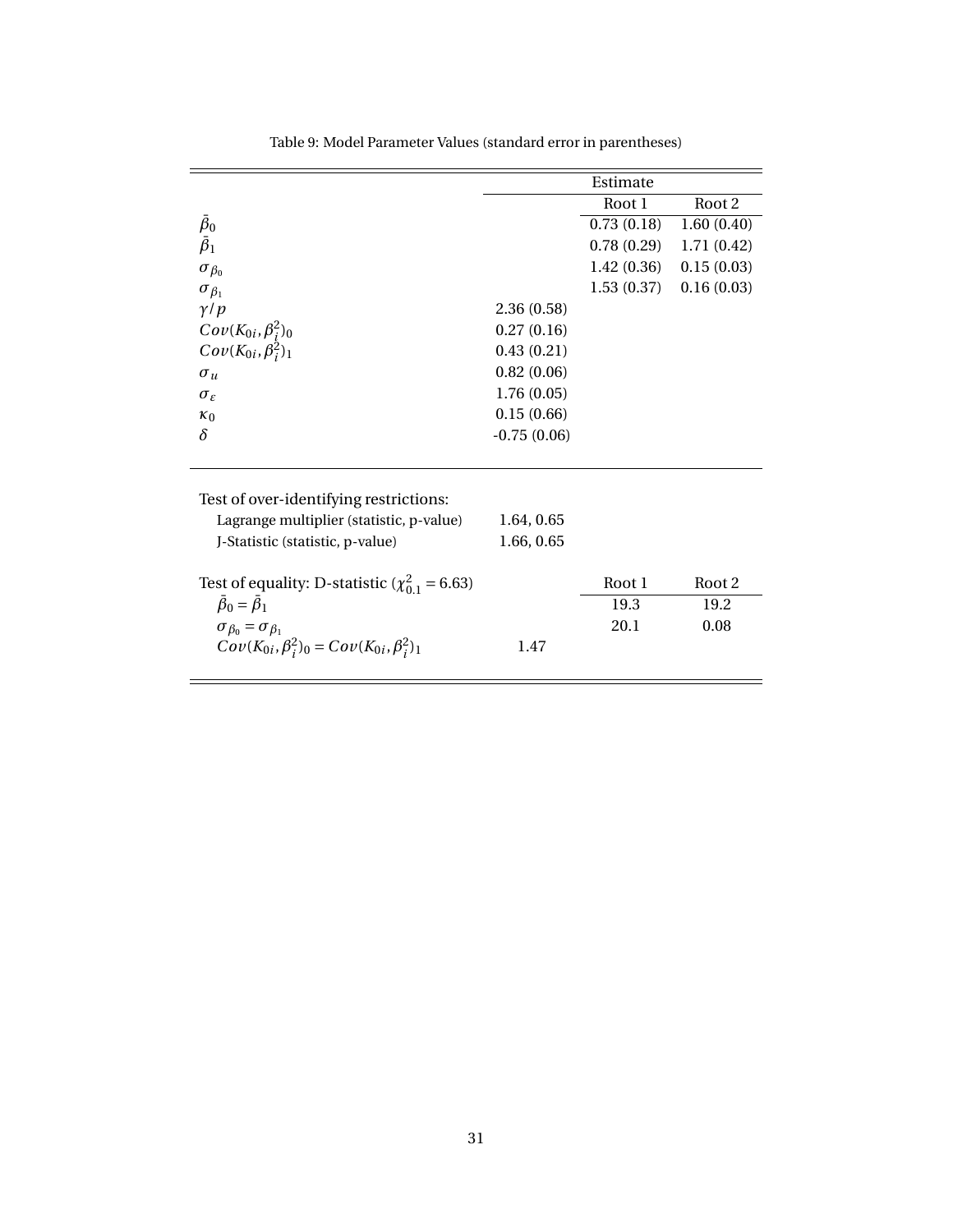<span id="page-32-0"></span>

|                         | OLS                | <b>OLS</b> | IV      |
|-------------------------|--------------------|------------|---------|
|                         | (1)                | (2)        | (3)     |
|                         |                    |            |         |
| ${}^\prime X$           |                    | 0.336      | 2.91    |
|                         |                    | (0.062)    | (0.816) |
| $(1-T) \times \sqrt{X}$ | 0.182 <sup>1</sup> |            |         |
|                         | (0.091)            |            |         |
| $T \times \sqrt{X}$     | 0.399 <sup>1</sup> |            |         |
|                         | (0.079)            |            |         |
| $K_0$                   | 0.475              | 0.479      | 0.288   |
|                         | (0.026)            | (0.026)    | (0.071) |
| Treatment dummy $(T)$   | $-0.041$           |            |         |
|                         | (0.233)            |            |         |
| Constant                | 2.08               | 1.99       | $-2.18$ |
|                         | (0.183)            | (0.133)    | (1.35)  |
|                         |                    |            |         |
| $R^2$                   | 0.384              | 0.359      |         |
|                         |                    |            |         |

Table 10: Production Function Regression Estimates

 $\overline{\hspace{1em}\frac{1}{1}$  p-value for test of coefficient equality = .069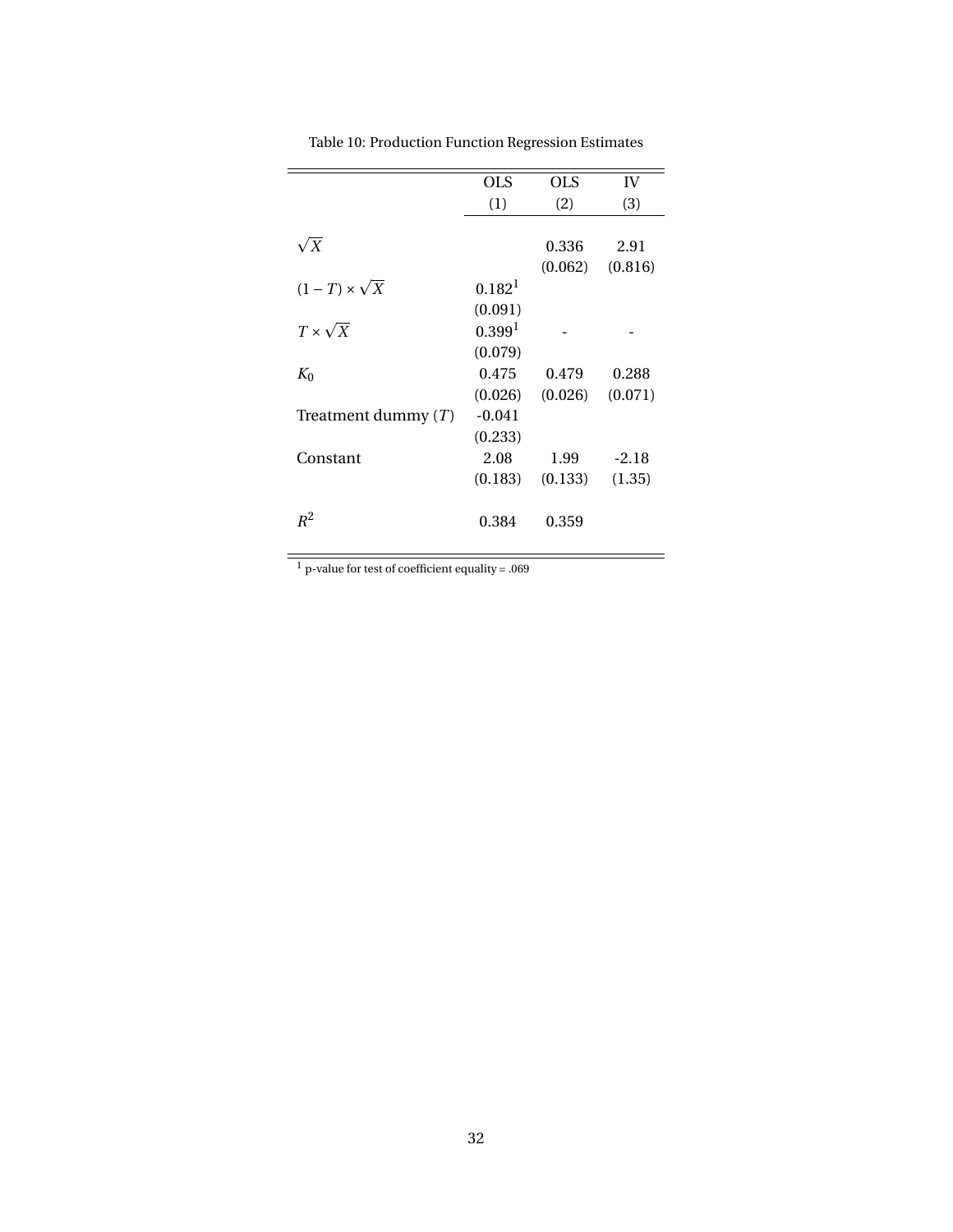# **Appendix**

## **Alief Jump Start Curriculum**

| <b>Month/Week</b>   | <b>Materials</b>                                                 |
|---------------------|------------------------------------------------------------------|
| October Week 1      | -Play Dough                                                      |
|                     | -No, David! book                                                 |
|                     | -CD - "Name Song"                                                |
|                     | -Laminated Sentence Strip                                        |
|                     | -Laminated Construction Mat                                      |
|                     | -Expo Marker                                                     |
| October Week 2      | -Play Dough                                                      |
|                     | -The Pigeon Needs a Bath! Book                                   |
|                     | -CD - "Name Song"                                                |
|                     | -CD - "Brush a Brush"                                            |
|                     | -Hand Pump Soap                                                  |
|                     | -Tooth Brush and Tooth Paste                                     |
|                     | -Laminated Sentence Strip                                        |
|                     | -Laminated Construction Mat                                      |
|                     | -Expo Marker                                                     |
|                     | -Small Pack of Tissues                                           |
| October Group Week  | -CD - "Name Song"                                                |
|                     | -CD - "Brush a Brush"                                            |
|                     | -Pre Made sentence strips with each child's name on it-laminated |
|                     | -Hand Sanitizer                                                  |
|                     | -No, David! book                                                 |
| November Week 4     | -CD - Color Songs "Red"                                          |
|                     | -CD - "The Color Song"                                           |
|                     | -Brown Bear, Brown Bear Book                                     |
|                     | -Construction paper-red                                          |
|                     | -Glue bottles                                                    |
|                     | -Leaf outline                                                    |
|                     | -Apple outline                                                   |
| November Week 5     | -CD - Color Songs "Blue"                                         |
|                     | -CD - "The Color Song"                                           |
|                     | -Brown Bear, Brown Bear Book                                     |
|                     | -Construction paper- blue                                        |
|                     | -Glue bottles                                                    |
|                     | -Butterfly outline                                               |
|                     | -Bird Outline                                                    |
| November Group Week | -CD - Color Songs "Red" "Blue"                                   |
|                     | -Brown Bear, Brown Bear book                                     |
|                     | -Sentence Strip with names pre- written in blue and red          |
|                     | -Red and Blue beads                                              |
|                     | -Red and Blue Markers                                            |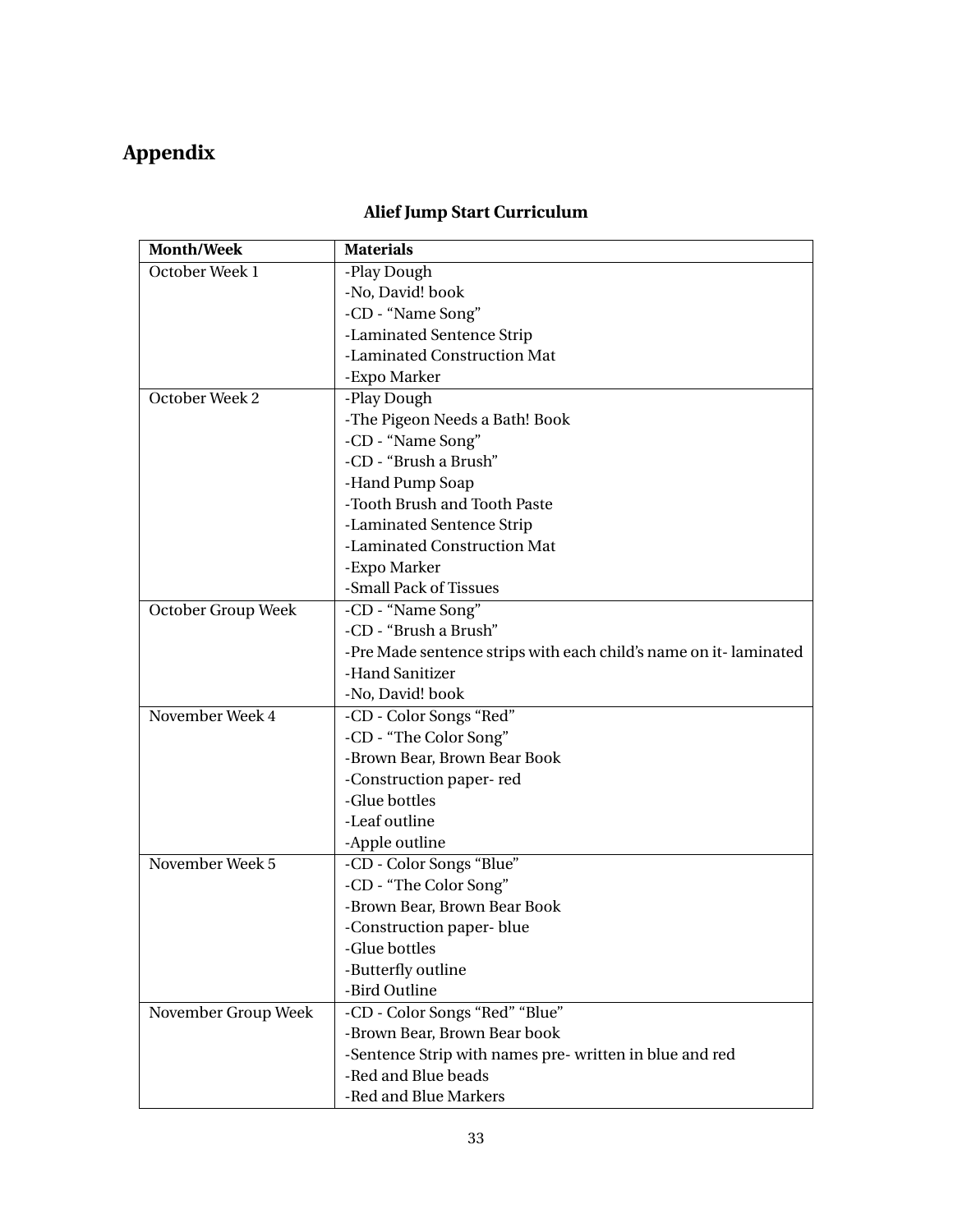| -CD - "Five Little Fish" - Track 8 CD- "Five Little Monkeys" - Track |
|----------------------------------------------------------------------|
|                                                                      |
|                                                                      |
|                                                                      |
|                                                                      |
|                                                                      |
|                                                                      |
|                                                                      |
|                                                                      |
|                                                                      |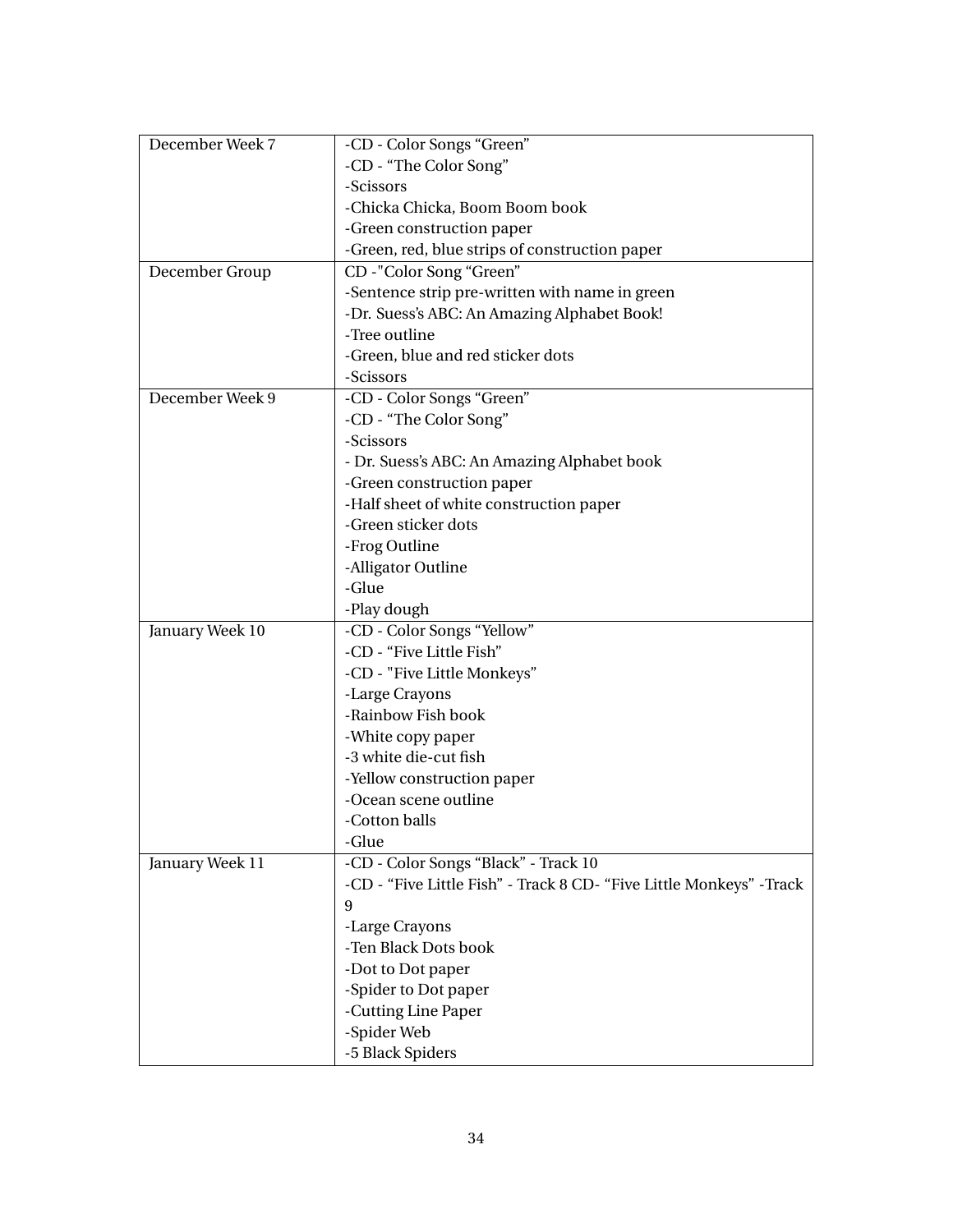| <b>January Group Week</b> | -CD - Color Song "Black" - Track 10             |
|---------------------------|-------------------------------------------------|
|                           | -CD - Color Song "Yellow" - Track 7             |
|                           | -CD - "Five Little Monkeys" - Track 9           |
|                           | -Sentence strip pre-written with name in black  |
|                           | -Ten Black Dots book                            |
|                           | -Bee outline                                    |
|                           | -Yellow construction paper                      |
|                           | -Scissors                                       |
|                           | -Glue                                           |
|                           |                                                 |
|                           | -Wax paper wings                                |
|                           | -Black crayon                                   |
|                           | -Black sticker dots                             |
| February Week 13          | -CD - Color Songs "Purple" - Track 11           |
|                           | -Harold and the Pur12le Cray:on book            |
|                           | -Tongs                                          |
|                           | -Porn Porns                                     |
|                           | -Sorting mat                                    |
|                           | -Clear plastic cup                              |
| February Week 14          | -CD - Color Songs "Brown" - Track 12            |
|                           | -The Three Bears book                           |
|                           | -Goldilock cutting paper                        |
|                           | -Play Dough                                     |
|                           | -Counting Mat                                   |
|                           | -Die Cut Counting Bears (16 total)              |
|                           | -Sorting Mat                                    |
| February Group Week       | -CD - Color Songs "Purple" - Track 11           |
|                           | -CD - Color Songs "Brown" - Track 12            |
|                           | -Sentence strip pre-written with name in purple |
|                           | -The Three Bears book                           |
|                           | -Goldilocks Rhyme                               |
|                           | -Popsicle Sticks                                |
|                           | -Bear outline                                   |
|                           | -Goldilocks Die Cut                             |
|                           | -Purple Marker                                  |
| March Week 16             | -CD - Color Songs "Orange" - Track 13           |
|                           | -CD - "Head, Shoulder, Knees and Toes" Track 14 |
|                           | -From Head to Toe Book                          |
|                           | -Simon Says poster                              |
| March Week 17             | -CD - Color Songs "Orange" - Track 13           |
|                           | -CD - "Head, Shoulder, Knees and Toes" Track 14 |
|                           | -If You're Ha1212Y: and You Know It book        |
|                           | -Circle Outline                                 |
|                           |                                                 |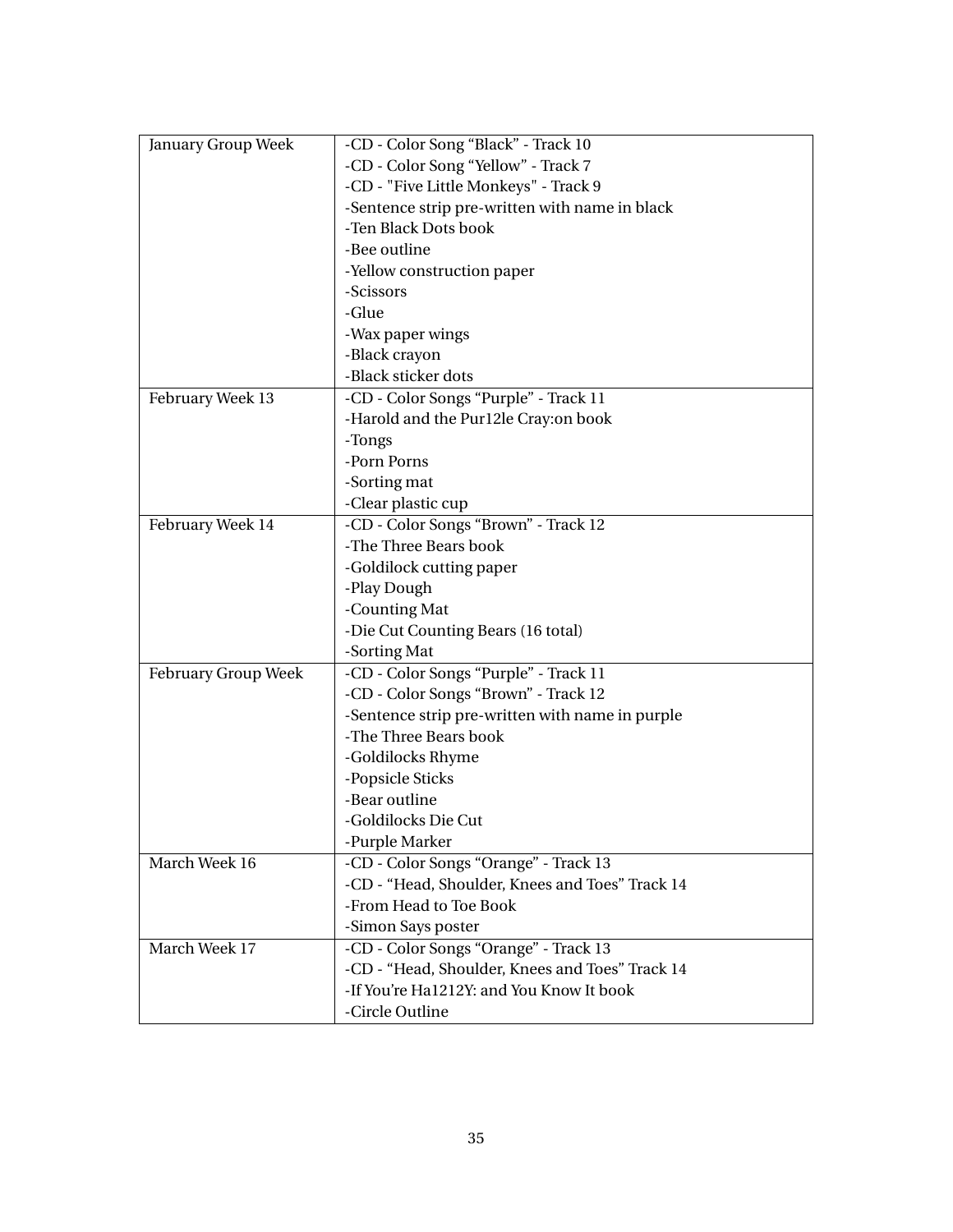|                  | -Glue                                                         |
|------------------|---------------------------------------------------------------|
|                  | -Scissors                                                     |
|                  | -Crayons                                                      |
|                  | -Black and Blue Dots                                          |
|                  | -Copy paper                                                   |
|                  | -Play Dough                                                   |
|                  | -Counting Mat                                                 |
|                  | -Brown Construction Paper                                     |
| March Group Week | -CD - Color Songs "Orange" - Track 13                         |
|                  | -CD - "Head, Shoulder, Knees and Toes" Track 14               |
|                  | -From Head To Toe book                                        |
|                  | -Pre Written sentence strip with child's name on it in orange |
| April Week 19    | -CD - Color Songs "Pink" - Track 15                           |
|                  | -Beads                                                        |
|                  | -Yarn                                                         |
|                  | -Cut Up Straws                                                |
|                  | -Pipe Cleaners                                                |
|                  | -The Three Little Pigs book                                   |
|                  | -Buttons                                                      |
|                  | -Pink Construction Paper                                      |
|                  | -Crayons                                                      |
|                  | -Pig Outline                                                  |
| April Week 20    | -CD - Color Songs "Pink" - Track 15                           |
|                  | -CD - "Five Little Monkeys" - Track 9                         |
|                  | -The Three Little Pigs book                                   |
|                  | -Spinning Tops                                                |
|                  | -Play Coins                                                   |
|                  | -Crayons                                                      |
|                  | -Pig Coloring Page                                            |
|                  | -Cookie Cutters                                               |
|                  | -Sentence Strip                                               |
| April Group Week | -CD - Color Songs "Pink" - Track 15                           |
|                  | -CD - "Head, Shoulder, Knees and Toes" -Track 14              |
|                  | -The Three Little Pigs book                                   |
|                  | -Pre Written sentence strip with child's name on it in pink.  |
|                  | -Name Puzzle (Pre made on sentence strips)                    |
|                  | -Pink Construction Paper                                      |
|                  | -Glue                                                         |